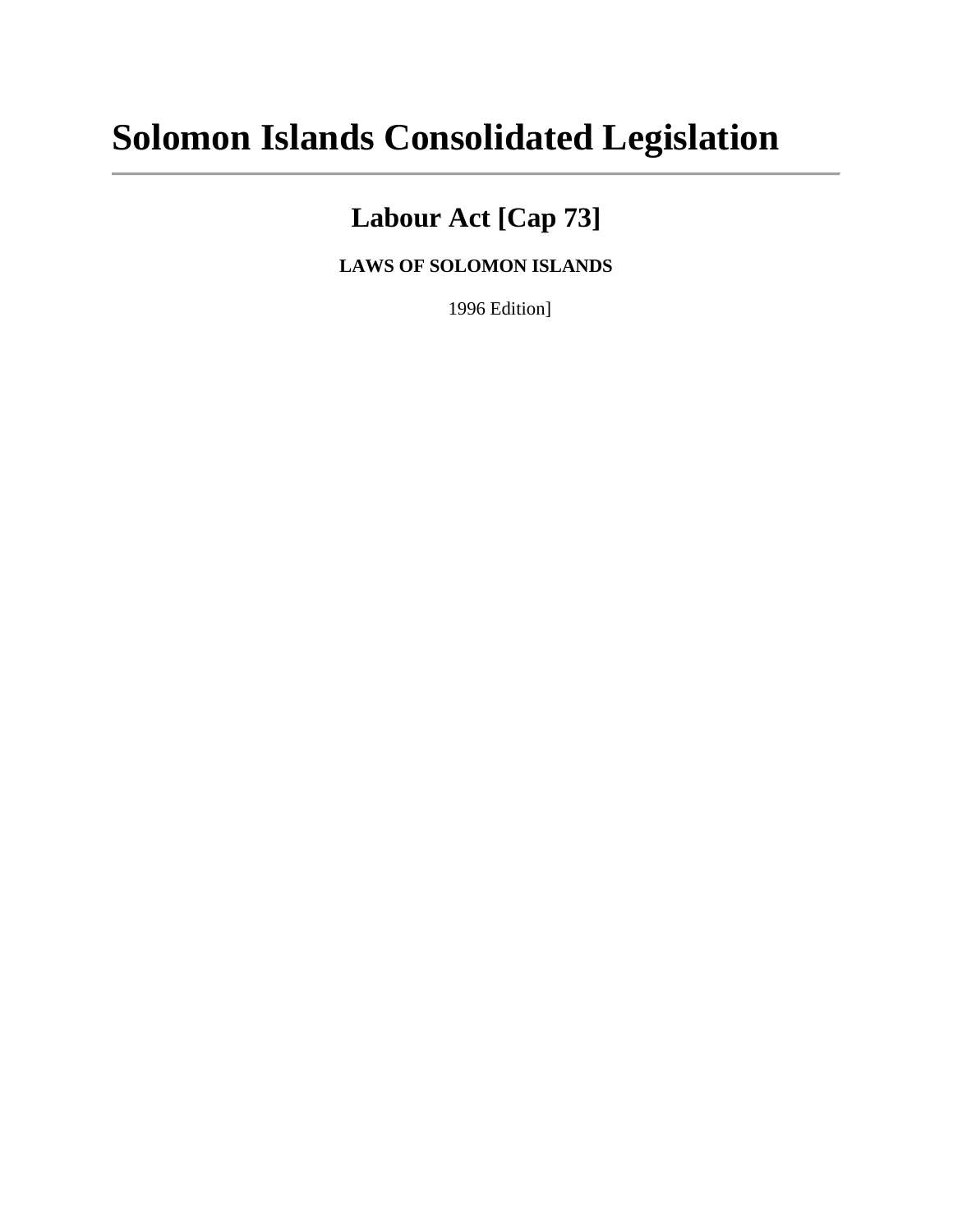# **[LABOUR ACT](http://www.paclii.org/sb/legis/consol_act/la84/)**

### **CHAPTER 73**

#### ARRANGEMENT OF SECTIONS

# **[PART I](http://www.paclii.org/sb/legis/consol_act/la84/index.html#p1) PRELIMINARY**

**SECTION** 

[1.](http://www.paclii.org/sb/legis/consol_act/la84/index.html#s1) SHORT TITLE 2. INTERPRETATION 3. TERM OF CONTRACT

4. SUPPLY OF CERTIFICATE TO WORKER ON TERMINATION OF EMPLOYMENTS.

5. RULES RELATING TO HOLIDAY LEAVE ETC

### **[PART II](http://www.paclii.org/sb/legis/consol_act/la84/index.html#p2) ADMINISTRATION**

6. COMMISSIONER OF LABOUR AND OTHER OFFICERS

7. INSPECTIONS, ENQUIRIES, ETC

8. RETURNS BY EMPLOYERS, INSPECTION OF DOCUMENTS, ETC

9. POWER OF SUMMONS AND INSTITUTION OF PROCEEDINGS

10. OFFENCES

#### **[PART III](http://www.paclii.org/sb/legis/consol_act/la84/index.html#p3) WAGES AND HOURS OF WORK**

11. LIABILITY OF WORKER FOR ADVANCES AND LOANS

12. PERMISSIBLE DEDUCTIONS FROM WAGES

- 13. DAYS AND HOURS OF WORK
- 14. OVERTIME

15. RECORDS TO BE KEPT BY EMPLOYERS

16. PAYMENT OF WAGES

17. JOINDER IN CASES OF NON-PAYMENT OF WAGES

18. PAYMENT IN STORES, TAVERNS, ETC., PROHIBITED

19. WAGES TO BE PAID IN LEGAL TENDER

20. CONTRACTS TO PAY WAGES OTHERWISE THAN IN LEGAL TENDER ILLEGAL

21. STIPULATION AS TO PLACE AND MANNER OF SPENDING WAGES ILLEGAL

22. WORKER'S RIGHT TO RECOVER

23. INTEREST ON ADVANCES FORBIDDEN

24. DEDUCTIONS FOR FINES, ETC

25. REMUNERATION OTHER THAN WAGES

26. EMPLOYER'S SHOP

27. EXEMPTION OF EMPLOYER IF NOT ACTUAL OFFENDER

28. PENALTIES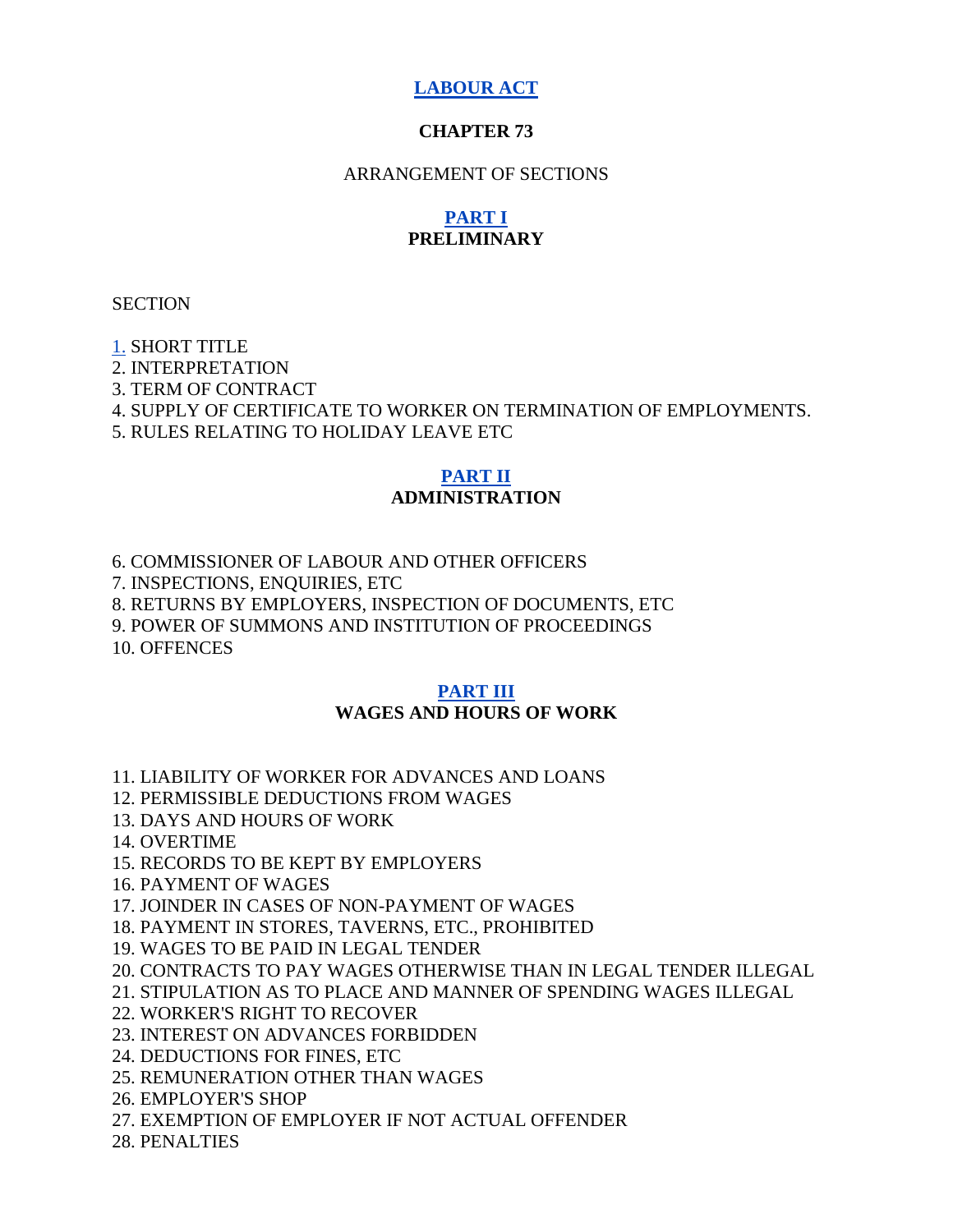### **[PART IV](http://www.paclii.org/sb/legis/consol_act/la84/index.html#p4) MINIMUM WAGE**

29. INTERPRETATION 30. FIXING OF MINIMUM WAGE 31. PENALTY FOR NOT PAYING WAGES IN ACCORDANCE WITH MINIMUM RATE 32. MISCELLANEOUS PROVISIONS WITH REGARD TO LEGAL PROCEEDINGS 33. OFFENCE BY AGENT 34. EMPLOYERS NOT TO RECEIVE PREMIUM WHERE MINIMUM RATES IN FORCE 35. PREVENTION OF EVASION 36. EXEMPTION

# **[PART V](http://www.paclii.org/sb/legis/consol_act/la84/index.html#p5)**

# **WRITTEN CONTRACTS OF EMPLOYMENT**

37. WORK PERMIT REQUIREMENTS FOR NON-INDIGENOUS WORKERS AND PENALTIES

### **[PART VI](http://www.paclii.org/sb/legis/consol_act/la84/index.html#p6) EMPLOYMENT OF WOMEN**

38. INTERPRETATION 39. PROHIBITION OF EMPLOYMENT OF WOMEN AT NIGHT 40. RESTRICTION ON EMPLOYMENT OF WOMEN IN MINES 41. SUSPENSION OF PROHIBITION 42. MATERNITY LEAVE 43. RESTRICTION OF DISMISSAL OF FEMALE WORKER

44. PENALTY

# **[PART VII](http://www.paclii.org/sb/legis/consol_act/la84/index.html#p7) EMPLOYMENT OF CHILDREN AND OTHER YOUNG PERSONS**

45. INTERPRETATION

46. EMPLOYMENT OF CHILDREN UNDER 12

47. EMPLOYMENT OF PERSONS UNDER 15

48. EMPLOYMENT OF PERSONS UNDER 16

49. EMPLOYMENT OF PERSONS UNDER 18

50. REGISTER OF YOUNG PERSONS

51. PRESUMPTION OF AGE

52. PENALTY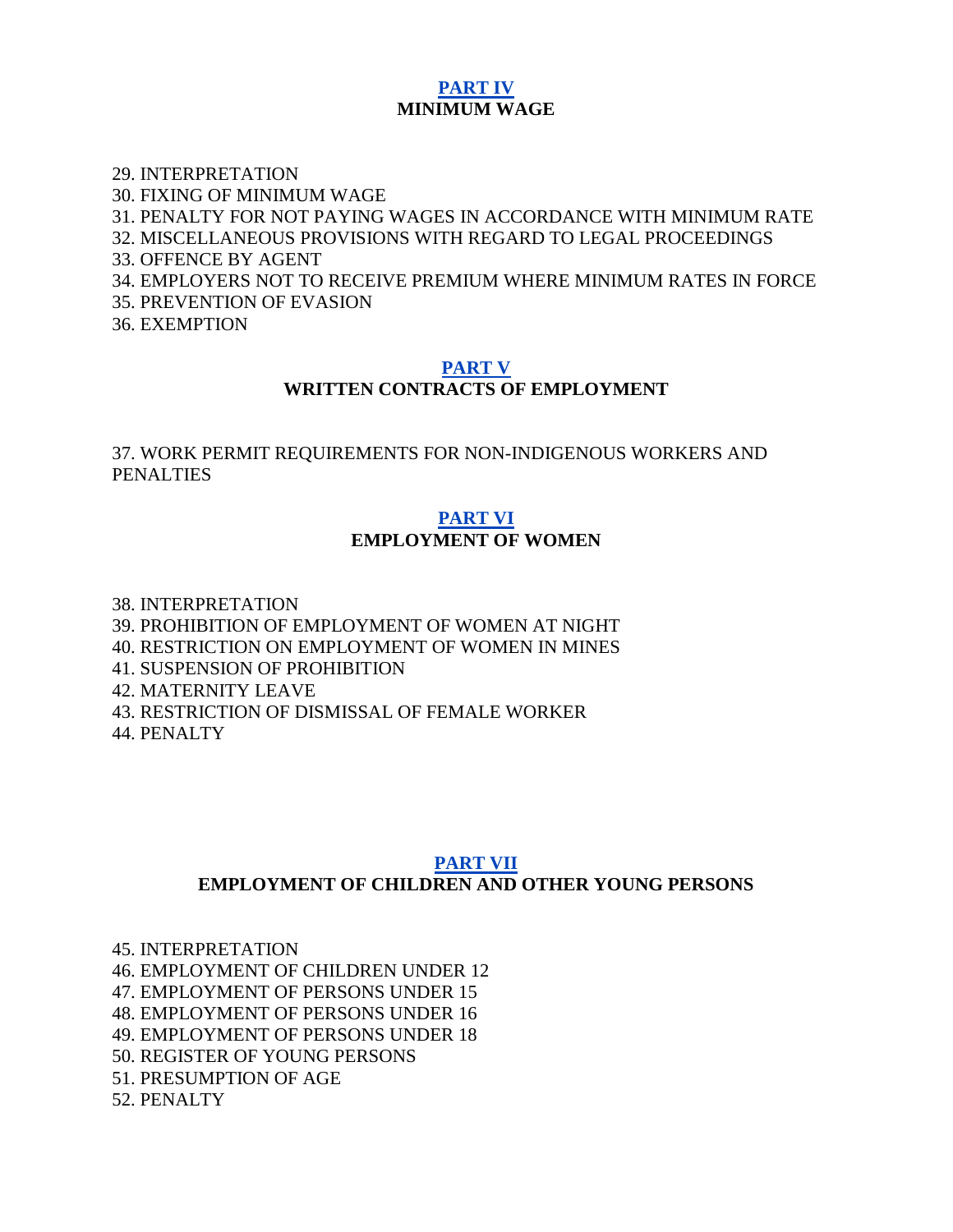# **[PART VIII](http://www.paclii.org/sb/legis/consol_act/la84/index.html#p8) APPRENTICES**

#### 53. INTERPRETATION

54. CONTRACTS OF APPRENTICESHIP OF PERSONS OVER 14 AND UNDER 16 55. THE COMMISSIONER MAY APPOINT PERSON TO EXECUTE CONTRACTS OF APPRENTICESHIP

56. CONTRACTS OF APPRENTICESHIP OF PERSONS OVER 16

57. ASSIGNMENT OF CONTRACT OF APPRENTICESHIP

58. ATTESTATION OF CONTRACT OF APPRENTICESHIP

59. DUTIES OF COMMISSIONER ON ATTESTING CONTRACTS OF APPRENTICESHIP

60. RETENTION OF APPRENTICESHIP AFTER EXPIRY OF CONTRACT

61. POWERS OF COMMISSIONER

62. EXEMPTION OF EMPLOYER FROM PROVISIONS OF THIS PART

[63.](http://www.paclii.org/sb/legis/consol_act/la84/index.html#p63) CANCELLATION OF EXEMPTION

#### **[PART IX](http://www.paclii.org/sb/legis/consol_act/la84/index.html#p9)**

#### **CARE OF WORKERS**

#### 64. INTERPRETATION

65. RATIONS

66. PROTECTION OF WORKERS FROM MALARIA

67. WORKERS TO BE SUPPLIED WITH WATER

68. SANITARY ARRANGEMENTS

69. PROVISION OF HOUSING

70. MEDICAL CARE AND TREATMENT

71. HOSPITAL MAINTAINED BY EMPLOYERS

72. DIRECTIONS IN REGARD TO HOUSING AND SANITATION

73. REPORTING OF DEATHS

74. PENALTY

### **[PART X](http://www.paclii.org/sb/legis/consol_act/la84/index.html#p10) GENERAL**

75. CRIMINAL PROCEEDINGS

76. CIVIL PROCEEDINGS

77. COURT FEES

78. APPLICATION TO THE CROWN

79. POWER TO EXEMPT PERSONS FROM PROVISIONS OF THIS ACT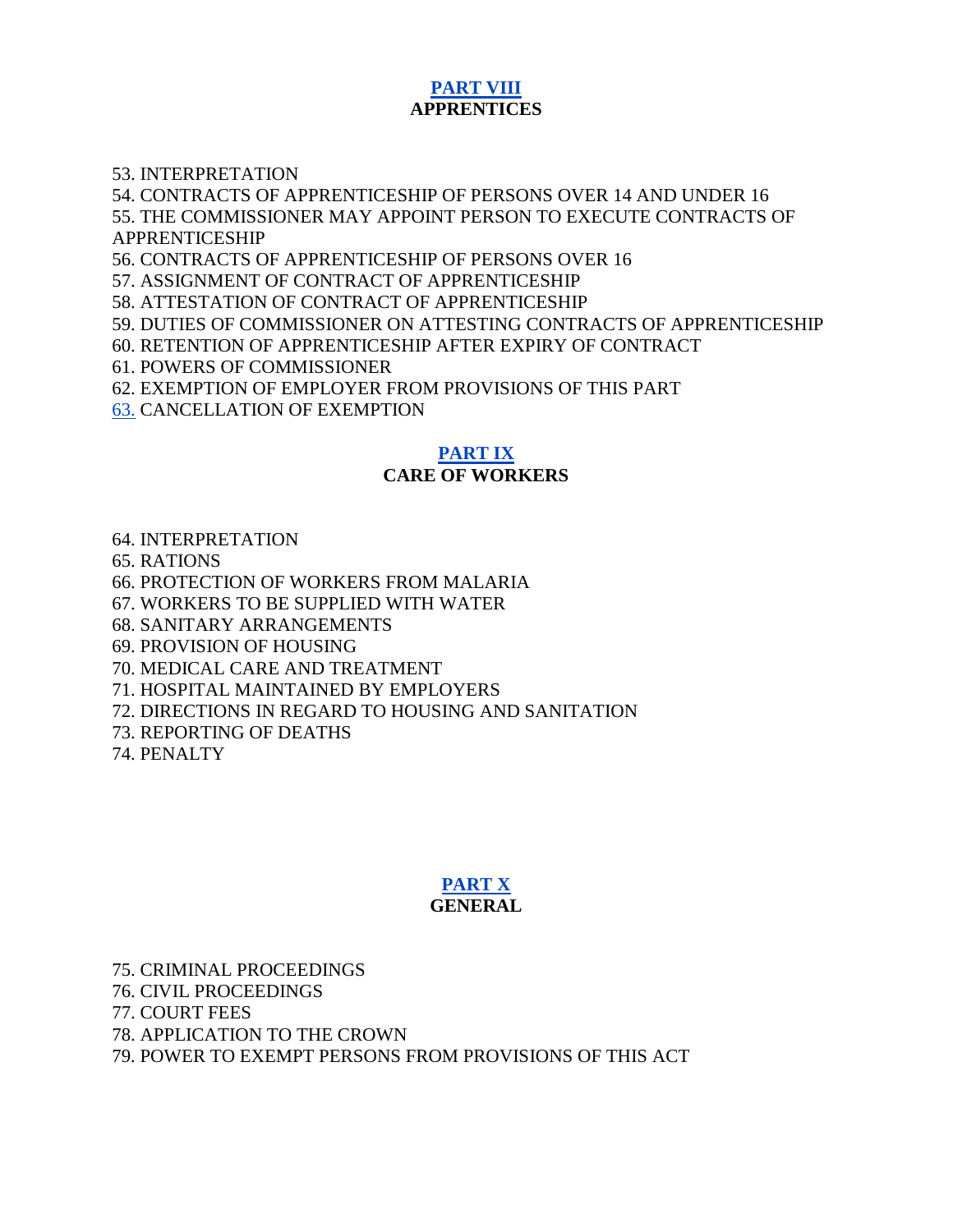### **PART XI RULES**

### 80. THE MINISTER MAY MAKE RULES

#### ---------------------------------

# **AN ACT TO AMEND, DECLARE AND CONSOLIDATE THE LAW RELATING TO LABOUR**

*[1st June 1960]*

*3 of 1960 20 of 1964 3 of 1970 8 of 1973 1 of 1978 LN 46A of 1978 LN 88 of 1978 18 of 1979 1 of 1981 3 of 1982 8 of 1982*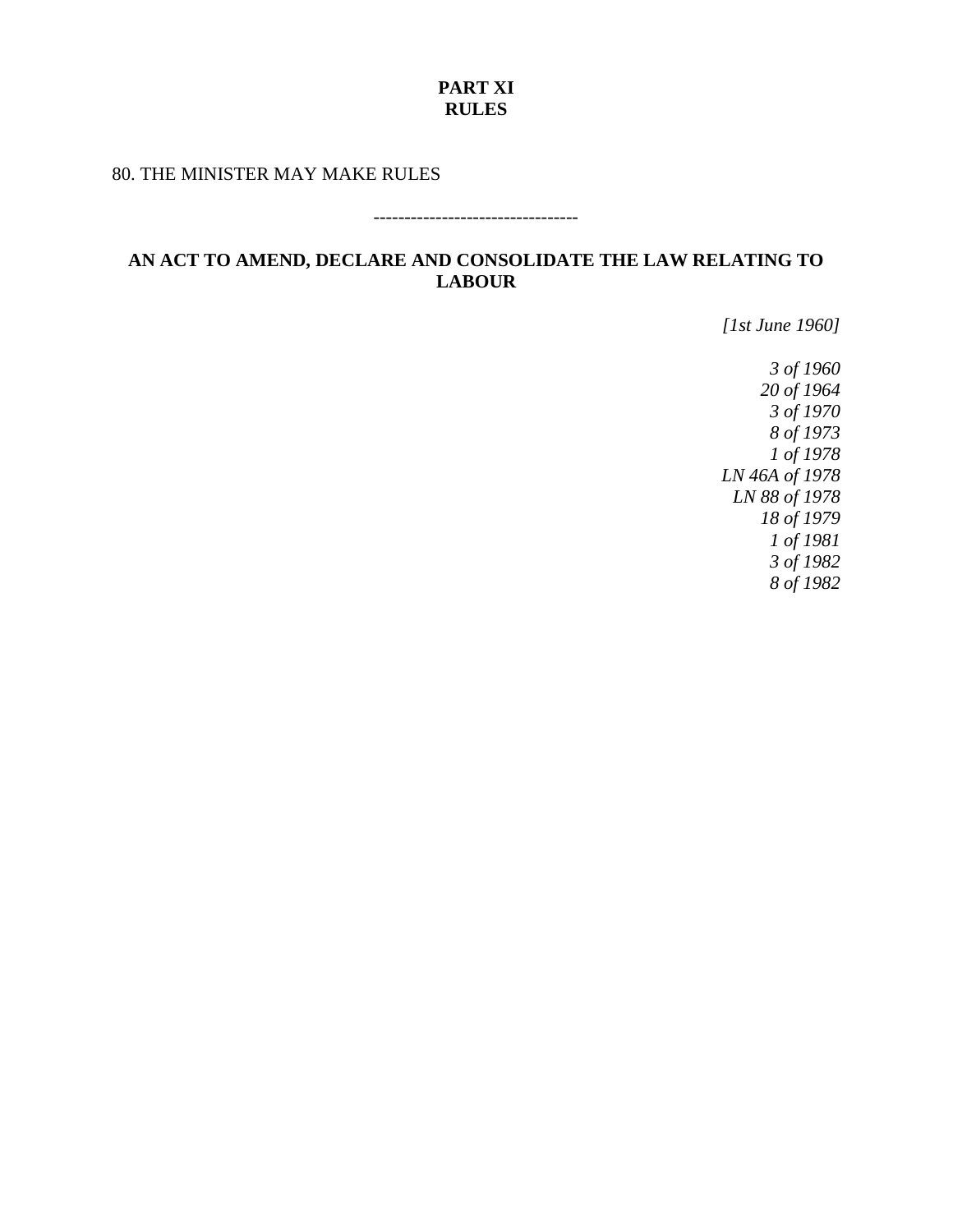# **PART I PRELIMINARY**

### **Short title**

**1.** This Act may be cited as the [Labour](http://www.paclii.org/sb/legis/consol_act/la84/) [Act.](http://www.paclii.org/sb/legis/consol_act/la84/)

### **Interpretation**

**2.** In this Act unless the context otherwise requires,-

"agricultural undertaking" includes processes conducted on the undertaking for the preservation and despatch of the agricultural products of the undertaking, unless any such processes are specifically declared by order made by the Minister to be parts of an industrial undertaking;

*LN 46A of 1978*

"casual employee or worker" means an employee or worker employed on a temporary or irregular basis at an hourly or daily rate of wages payable at the end of each day or on completion of a task or piece of work specified at the time of engagement which task is capable of being completed in a shorter period than the normal working week or the statutory working week whichever is the lesser;

*18 of 1979, [s.2](http://www.paclii.org/sb/legis/consol_act/la84/index.html#s2)*

"commercial undertaking" includes-

*(a)* commercial establishments and offices, including establishments engaging wholly or mainly in the sale, purchase, distribution, insurance, negotiation, loan, or administration of goods or services of any kind;

*(b)* establishments for the treatment or care of the aged, infirm, sick, destitute, or mentally unfit;

*(c)* hotels, restaurants, boarding houses, clubs, cafes and other refreshment houses;

*(d)* theatres and places of public amusement; and

*(e)* any establishment similar in character to those enumerated in sub-paragraphs *(a), (b), (c),* and *(d)* above;

"Commissioner" means the Commissioner of Labour;

*1 of 1981, Sched. 3*

"domestic servant" means any house, stable or garden servant or car driver employed in, or in connection with, the domestic services of any public or private dwelling-house, eating house, club or institution;

"employer" means any person by whom a worker is employed, and includes a prospective employer;

*20 of 1964, [s. 2](http://www.paclii.org/sb/legis/consol_act/la84/index.html#s2)*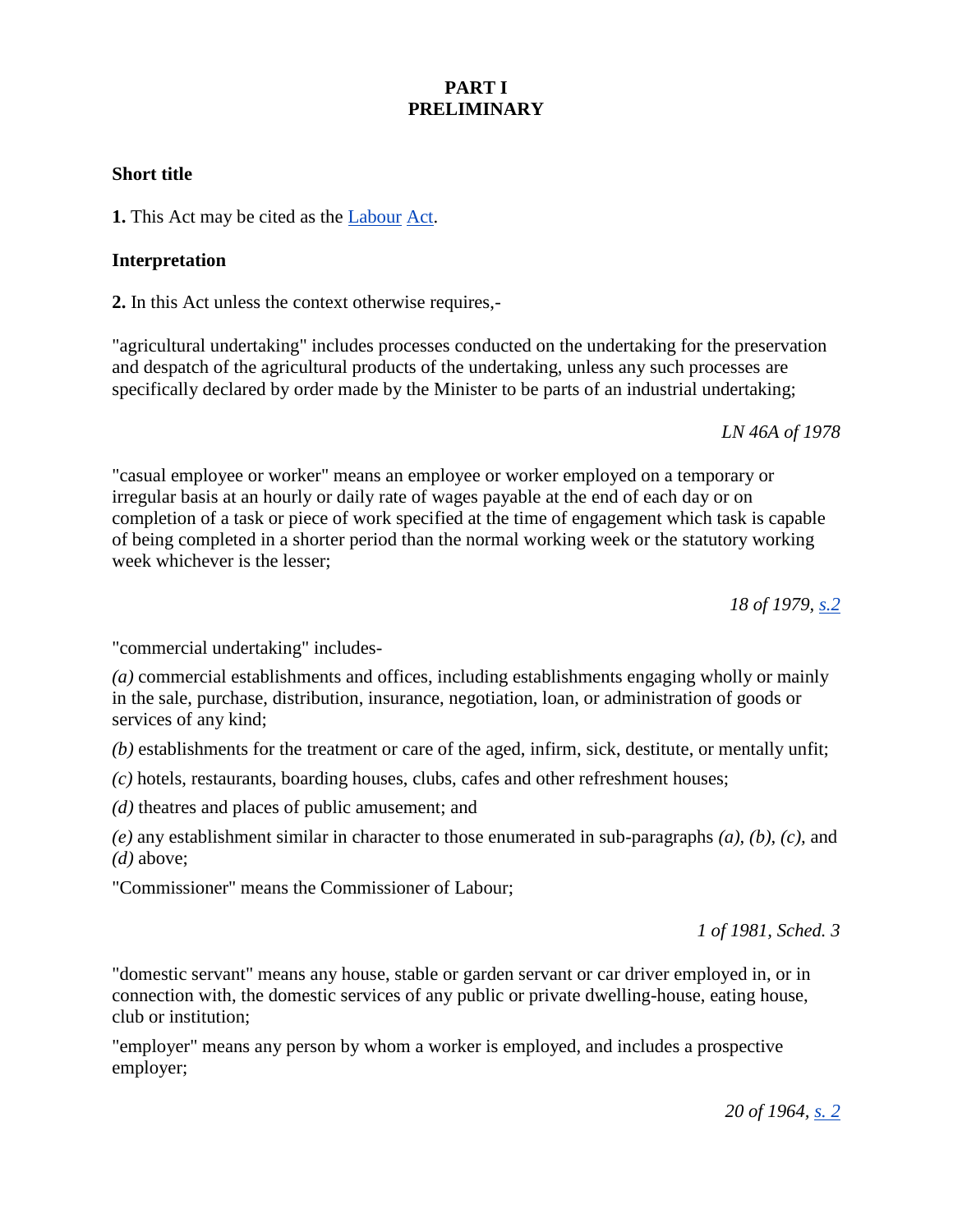"family" includes the wife or wives of a worker and his children who are unmarried and under the age of fourteen years;

"Health Officer" means any public officer to whom the Minister has assigned the functions conferred by this Act on the Health Officer;

*1 of 1981, Sched. 3*

"immigrant worker" means any worker whose passage to Solomon Islands has been provided in consideration of a promise to perform work in Solomon Islands;

"industrial undertaking" includes-

*(a)* undertakings in which articles are manufactured, altered, cleaned, repaired, ornamented, finished, adapted for sale, broken up or demolished or in which materials are transformed including undertakings engaged in shipbuilding, in the generation, transformation, or transmission of electricity, in the production or distribution of gas or motive power of any kind, in the purification or distribution of water, or in heating or cooling;

*(b)* undertakings engaged in the construction, reconstruction, maintenance, repair, alteration or demolition of any one or more of the following:

buildings, railways, tramways, airports, harbours, docks, piers, works of protection against floods or coast erosion, canals, works for the purpose of inland, maritime or aerial navigation, roads, tunnels, bridges, viaducts, sewers, drains, wells, irrigation or drainage works, telecommunication installations, works for the production or distribution of electricity or gas, pipelines, waterworks, and undertakings engaged in other similar work or in the preparation for or laying the foundation of any such work or structure;

*(c)* mines, quarries or other works for the extraction of minerals from the earth; and

*20 of 1964, [s.2](http://www.paclii.org/sb/legis/consol_act/la84/index.html#s2)*

*(d)* undertakings engaged in the transport of passengers or goods, including the handling of goods at docks, quays, wharves and warehouses, but excluding transport by hand unless such undertakings are regarded as part of the operation of an agricultural or commercial undertaking;

"medical practitioner" means any person registered as such under the provisions of the Medical and Dental Practitioners Act;

*Cap. 102*

"medical officer" means any person in the service of the government of Solomon Islands who is registered as a medical practitioner in accordance with the Medical and Dental Practitioners Act;

"non-indigenous worker" means any person who is not entitled to enter the Solomon Islands without complying with section 8 of the Immigration Act;

> *1 of 1978, s.2, Cap. 60*

"member of the police force" means any member of the Solomon Islands Police Force established under the Police Act;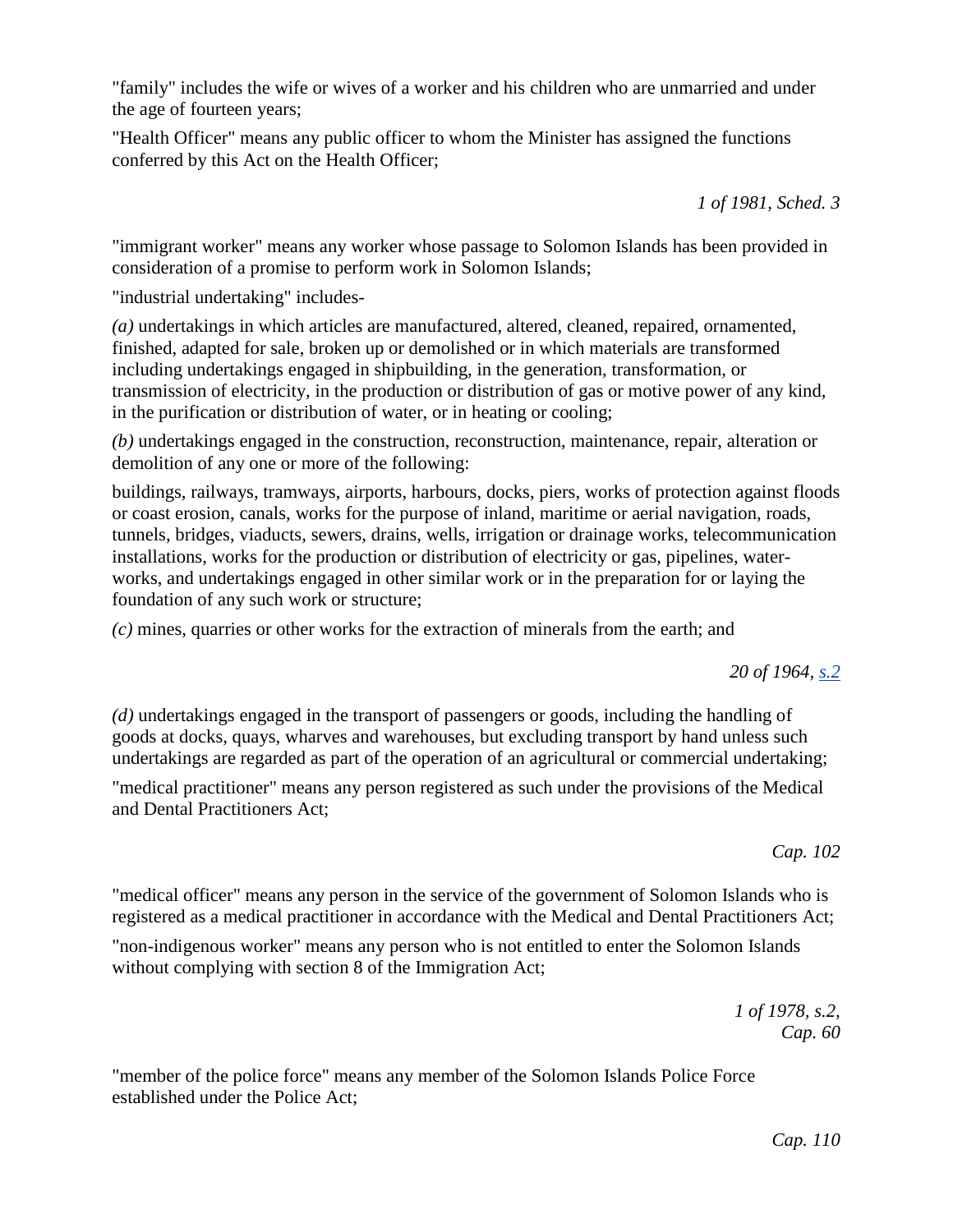"seaman" means any person employed as a member of the crew of any vessel or boat whatsoever (other than a ship of war) engaged in maritime navigation whether privately or publicly owned;

"undertaking" means an undertaking whether public or private and, for the avoidance of doubt, it is hereby declared that an undertaking does not include a domestic establishment;

*3 of 1970, s.2*

"worker" means any person who has entered into or works under a contract of service or apprenticeship with an employer whether by way of manual labour, clerical work or otherwise, whether the contract is expressed or implied, is oral or in writing, but does not include a domestic servant or seaman.

*20 of 1964, s.2*

### **Term of contract**

**3.** In default of any agreement to the contrary whether express or implied every contract of employment shall be deemed to be from month to month determinable by either party on one month's notice or by the payment of one month's wages in lieu of notice.

### **Supply of certificate to worker on termination of employment**

**4.** At the request of a worker whose contract has expired or been terminated his employer shall give him a certificate indicating the dates of his commencing and leaving work and the nature of the work in which he was employed.

> *3 of 1970, s.23 1 of 1981, Sched. 3*

### **Rules relating to holiday leave etc**

**5.**- (1) The Minister may make rules in accordance with section 80 which shall have the effect of including in every contract of employment to which such rules apply terms relating to the provision of annual holiday leave (including payment of leave passage), sick leave and sickness benefits.

> *18 of 1979, s.3 1 of 1981, Sched. 3*

(2) The Minister may make rules in accordance with section 80 which shall have the effect of including in every contract of employment terms relating to post-employment benefits which shall be due or payable to the employee.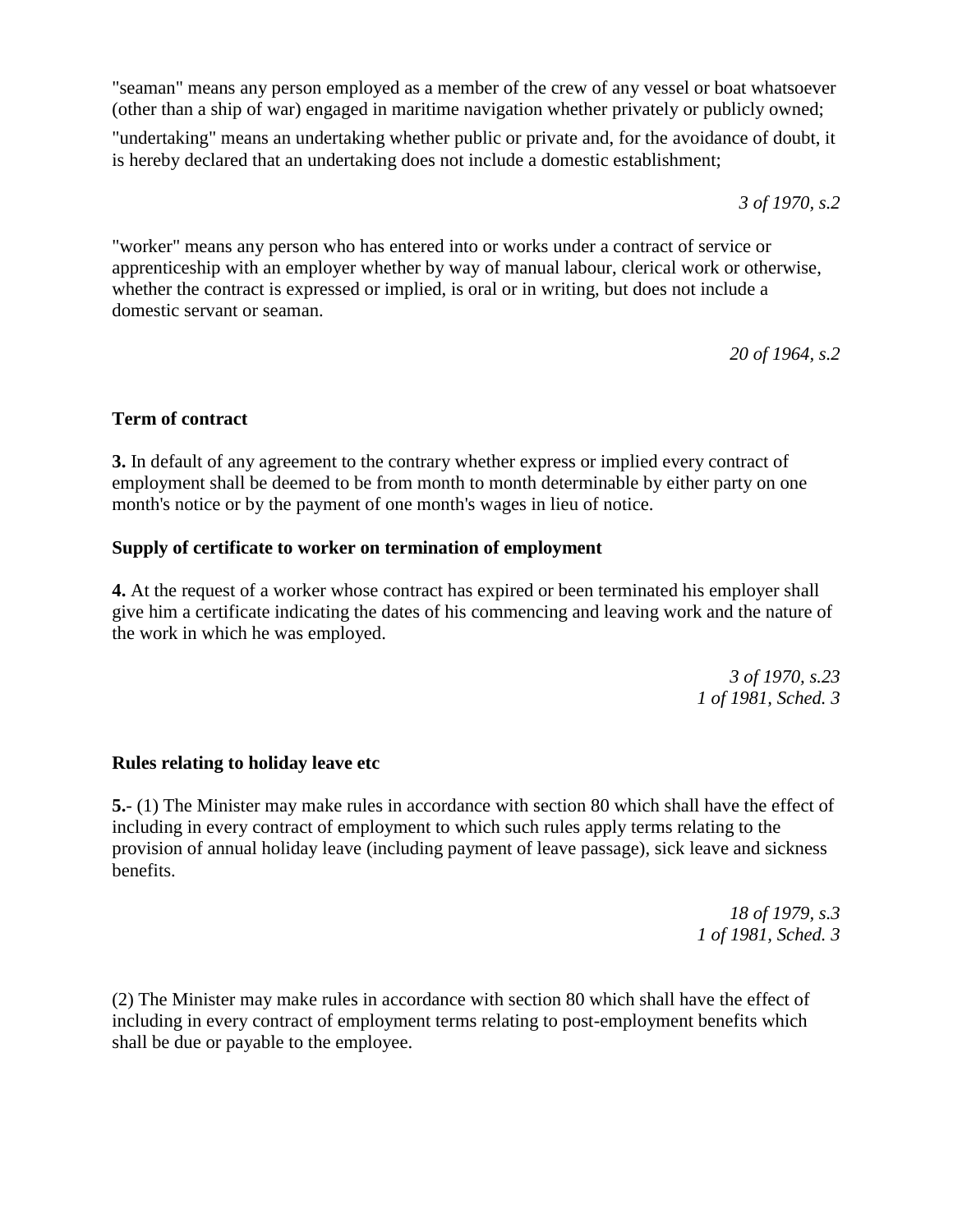# **PART II ADMINISTRATION**

### **Commissioner of Labour and other officers**

**6.**-(1) The Minister may assign to any public officer all or any of the functions of the Commissioner of Labour under this or any other Act.

> *20 of 1964, s.3 LN 46A of 1978 18 of 1979, s.3 1 of 1981, Sched. 3 3 of 1982, Sched. 7*

(2) Any reference in any enactment to the Commissioner of Labour, in relation to any function, is a reference to any person to whom the Minister has assigned that function under this section.

(3) If any employer is aggrieved by any decision or order of the Commissioner under this Act, he may require that such decision or order be confirmed by the Minister who may confirm or rescind such decision or order or substitute therefor any decision or order which could be lawfully given in accordance with the provisions of this Act.

(4) Subject to such exceptions as may be prescribed, a person to whom the Minister has assigned any of the functions of the Commissioner -

*(a)* shall not have any direct or indirect interest in any undertaking under his supervision;

*(b)* shall not reveal, either during the subsistence of his appointment or subsequently, any manufacturing or commercial secrets or working processes which may come to his knowledge in the course of his duties; and

*(c)* shall treat as absolutely confidential the source of any complaint bringing to his notice a defect or breach of legal provisions and shall give no intimation to the employer or his representative that a visit of inspection has been made in consequence of the receipt of such a complaint.

(5) Any officer who contravenes any of the provisions of subsection (4) shall be guilty of an offence against this Act and shall be liable to a fine of one hundred dollars or to imprisonment for three months or to both such fine and such imprisonment, and in the case of a second or subsequent offence, to a fine of two hundred dollars or to imprisonment for six months or to both such fine and such imprisonment.

### **Inspections, enquiries, etc.**

**7.** For the purposes of this Act, the Commissioner or a Health officer may enter at all times upon any place which he has reasonable cause to believe is a place of employment and into any house accommodation provided by an employer for workers, and put questions, either alone or in the presence of witnesses, concerning the workers to the employer or to any person who may be in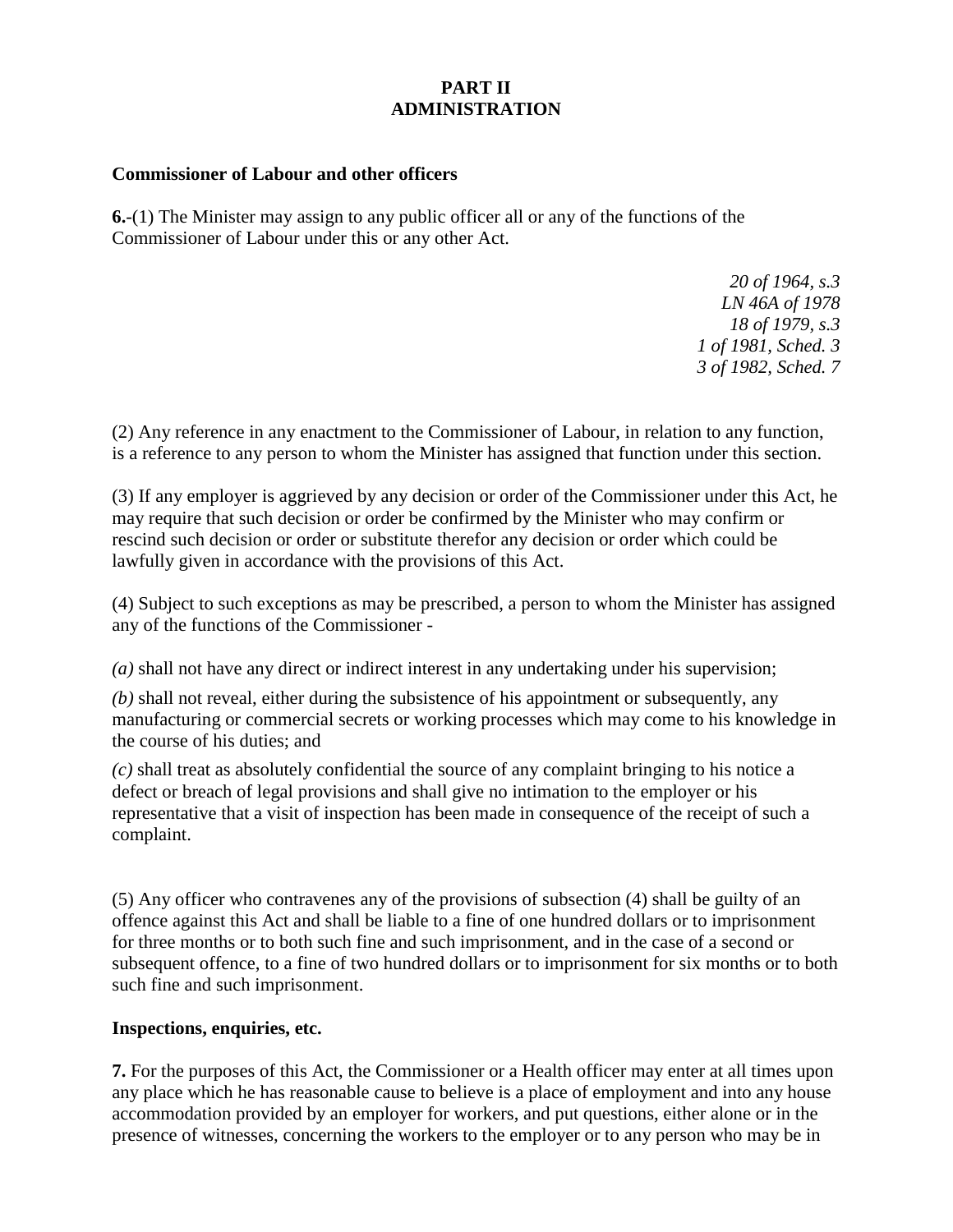charge of the workers or to the workers themselves and the employer or such person, or any such worker, shall be equally bound to answer such questions truthfully to the best of his ability:

> *20 of 1964, s.3 3 of 1970, s.3 1 of 198, Sched. 3, 3 of 1982, Sched. 7*

Provided that-

(i) the Commissioner or Health Officer shall not enter or inspect a private dwelling-house without the consent of the occupier thereof; and

(ii) on the occasion of a visit or inspection the Commissioner or Health officer shall notify the employer or his representative of his presence, unless he has reasonable grounds for believing that such notification may be prejudicial to the performance of his duties.

# **Returns by employers, inspection of documents, etc.**

**8.**-(1) Every employer shall furnish to the Commissioner such return or returns, which shall be accurate and complete in every particular, in such form or forms as shall be prescribed.

*3 of 1970, s.4*

(2) The Commissioner or Health Officer may call for and examine all contracts, registers, books of account and other documents and may call for any information concerning any workers or relating to their employment.

(3) The Commissioner or Health Officer may take and remove for purpose of analysis, samples of materials and substances used or handled by any worker in the course of his employment, subject to the employer of such worker, or the representative of that employer being notified of any samples or substances taken or removed for such purpose.

# **Power of summons and institution of proceedings**

**9.**-(1) Whenever the Commissioner has reasonable grounds for suspicion that any offence under this Act has been committed or wishes to enquire into any matter concerning disputes as to wages, alleged wrongful termination of agreement or contract, misconduct, food, medical attendance, death, mining usage and mining complaint, inspection, sanitation or any other matter relating to employer and worker dealt with under the provisions of this Act, the Commissioner may summon any person whom he has reason to believe can give information respecting the subject-matter of the enquiry, and the person so summoned shall be bound to attend at the time and place specified in the summons and to answer all questions which the Commissioner may put to him.

(2) If the Commissioner is of opinion that an offence has been committed or that any complaint is well founded he may institute such proceedings criminal or civil for and in the name of the worker as he shall deem necessary in the circumstances.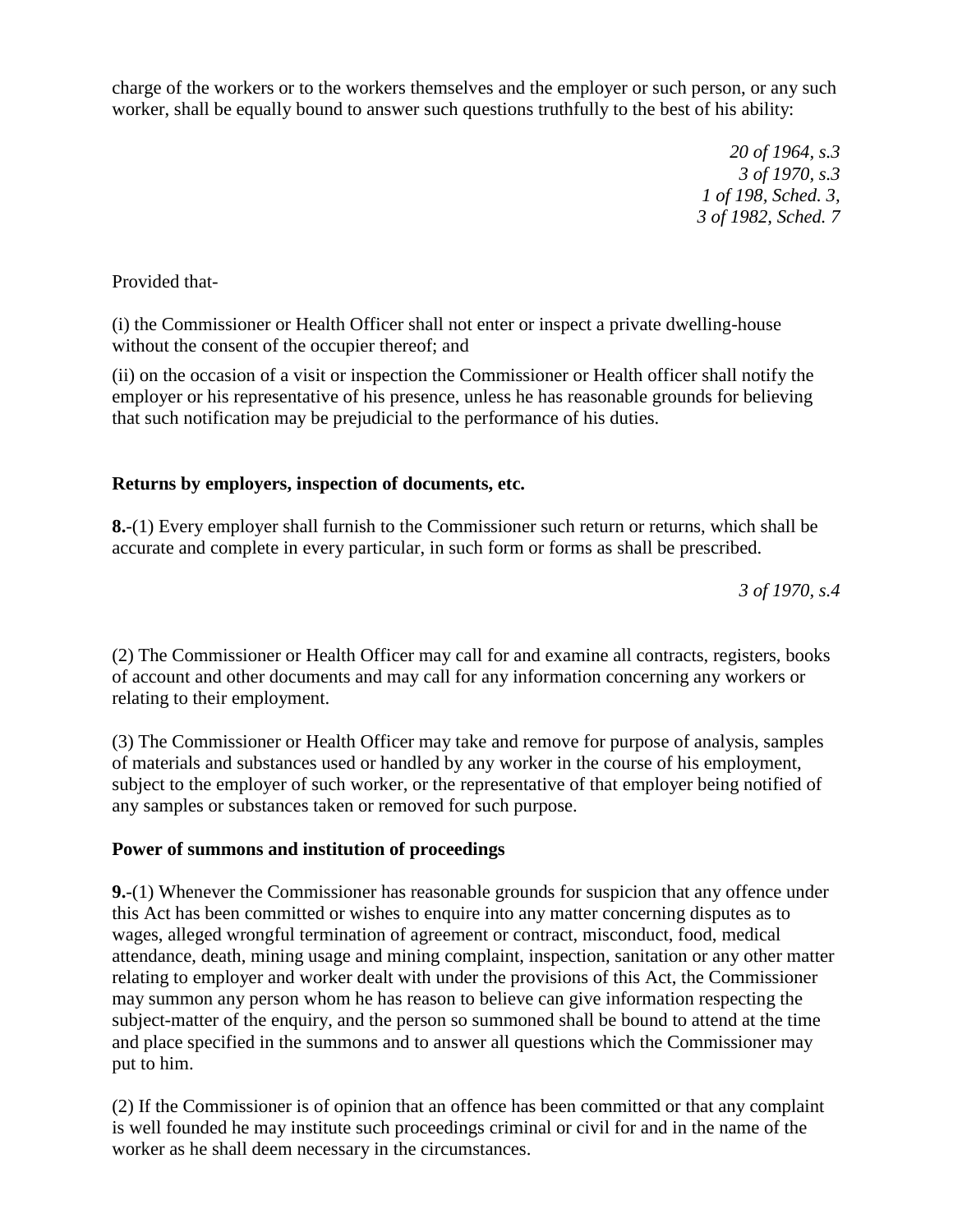### **Offences**

**10.** Any person who hinders or obstructs any officer acting in the execution of his duty under this Act or who refuses to produce any document or give any information lawfully required of him, or who produces a document or gives information which he knows to be false, or who fails to comply with any lawful summons, order or demand of such officer under this Part is guilty of an offence and upon conviction shall be liable to a fine of one thousand dollars or to imprisonment for six months.

> *3 of 1970, s.5 1 of 1981, Sched. 3*

### **PART III WAGES AND HOURS OF WORK**

### **Liability of worker for advances and loans**

**11.**-(1) Subject to the provisions of section 12 the total amount of all loans and advances of wages made by an employer to a worker, or to a person in consideration of his taking up employment, shall not without the prior approval of the Commissioner exceed an amount equivalent to the wages earned during the previous month or the monthly wage offered.

*18 of 1979, s.4*

(2) No worker shall be held to be liable for that part of any loan or advance made to him by his employer which is in excess of the maximum amount that is authorised under subsection (1).

(3) No employer shall make any deduction by way of discount, interest or any similar charge on account of any loan or advance of wages made to any worker.

### **Permissible deductions from wages**

**12.**-(1) Except with the prior written permission of the Commissioner the maximum amount which may be deducted from the wages of a worker shall not exceed one-third of the total wages due for any pay period in respect of all or any of the following -

*18 of 1979, s.4*

*(a)* any sums loaned or advanced by the employer to the worker in anticipation of the regular period of payment of his wages;

*(b)* the actual cost of any materials, tools or implements supplied by the employer to the worker at the latter's request to be used by him in his occupation;

*(c)* the actual cost approved in writing by the Commissioner of any loss or injury to materials or other property of the employer caused by the wilful misconduct or negligence of the worker;

*(d)* any other sum declared by notice to be deductible;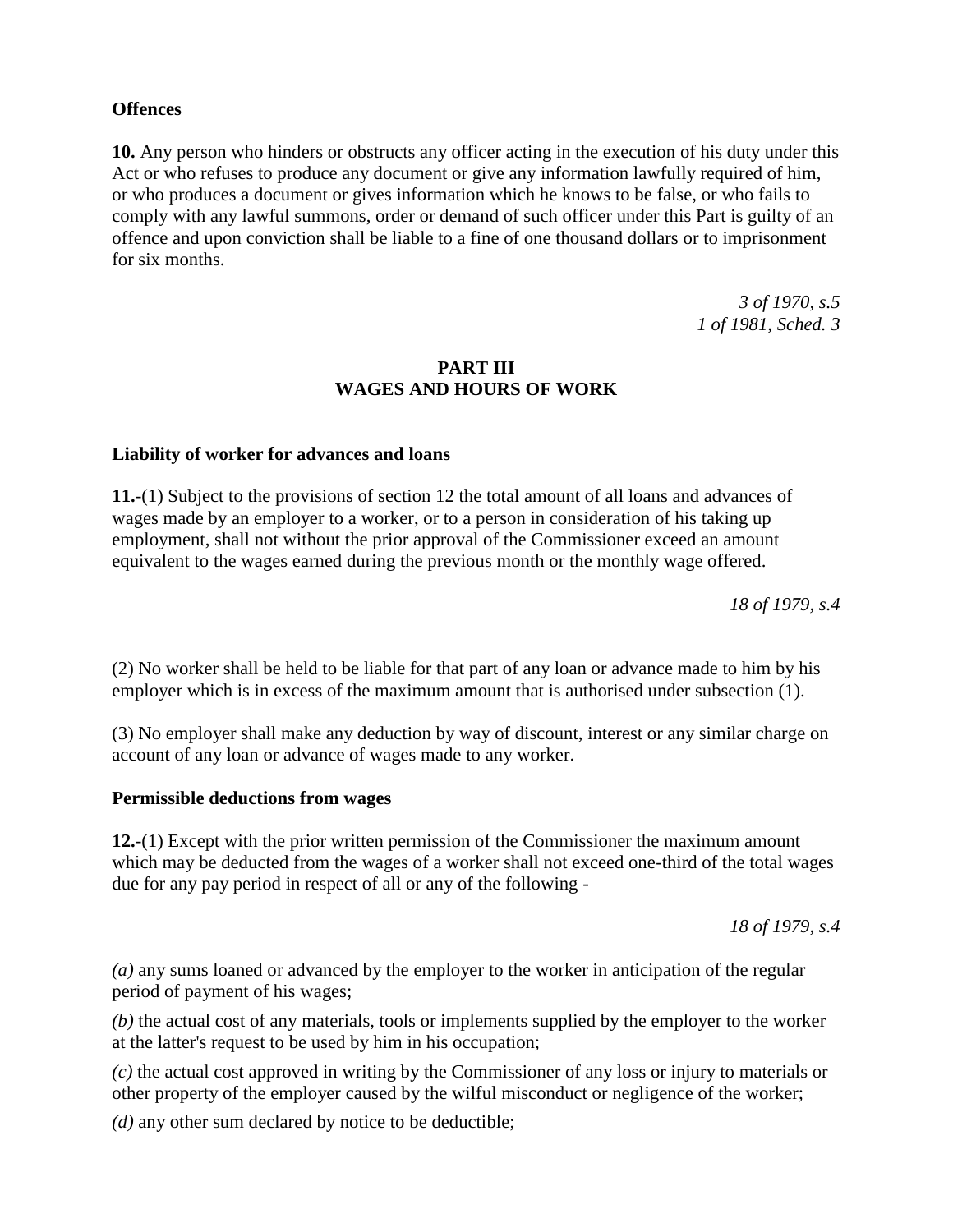Provided that the maximum amount specified above may be exceeded by any attachment or assignment of wages ordered by a court.

(2) Notwithstanding anything to the contrary in this Act contained, an employer may -

*(a)* with the consent of a worker make deductions from the wages of that worker and pay to the appropriate authority, person or account any amounts or subscriptions which the worker has agreed to contribute to any provident or pension fund, life or endowment insurance policy, or other scheme approved by the Commissioner; or

*(b)* make deductions from the wages of a worker and pay to the appropriate authority, person or account in respect of rates or taxes for which the worker is liable as notified to the employer; or

*(c)* make deductions from the wages of a worker of any amount which forms, or is a part of, any collective agreement or an award within the meaning of the Trade Disputes Act provided that the employee gives his written consent to the employer.

*8 of 1982, s.13(2) Cap 75*

# **Days and hours of work**

**13.**-(1) Subject to any lower maximum number of hours of employment applicable to him by virtue of any regulation, rules, contract or agreement negotiated on his behalf -

*18 of 1979, s. 5*

# *(a)* **the normal weekly hours of any worker shall not exceed forty-five hours;**

*(b)* the normal daily hours of work of any worker in an industrial or agricultural undertaking shall not exceed nine hours;

*(c)* a worker whose hours of work exceed six hours daily shall be given a break of at least thirty minutes arranged so that the worker does not work continuously for more than five hours;

*(d)* hours of work and breaks from work shall be so arranged as not to require the worker's presence at the place of work for more than twelve hours daily;

*(e)* a worker shall be given a weekly rest of at least twenty-four continuous hours, which shall, where practicable, include Sundays or other customary rest days; and

*(f)* no worker shall be required to work on a gazetted public holiday or on more than six days in one week, unless such worker is employed in a service to which the Essential Services Act applies or in an occupation in which work on public holidays or customary rest days is expressly provided for in his contract of service.

*Cap. 12*

(2) The above limits on hours of work may be exceeded in those processes which by reason of their nature are required to be carried on continuously by a succession of shifts, subject to the condition that the average working hours shall not exceed nine daily and forty-five weekly over a period of three weeks;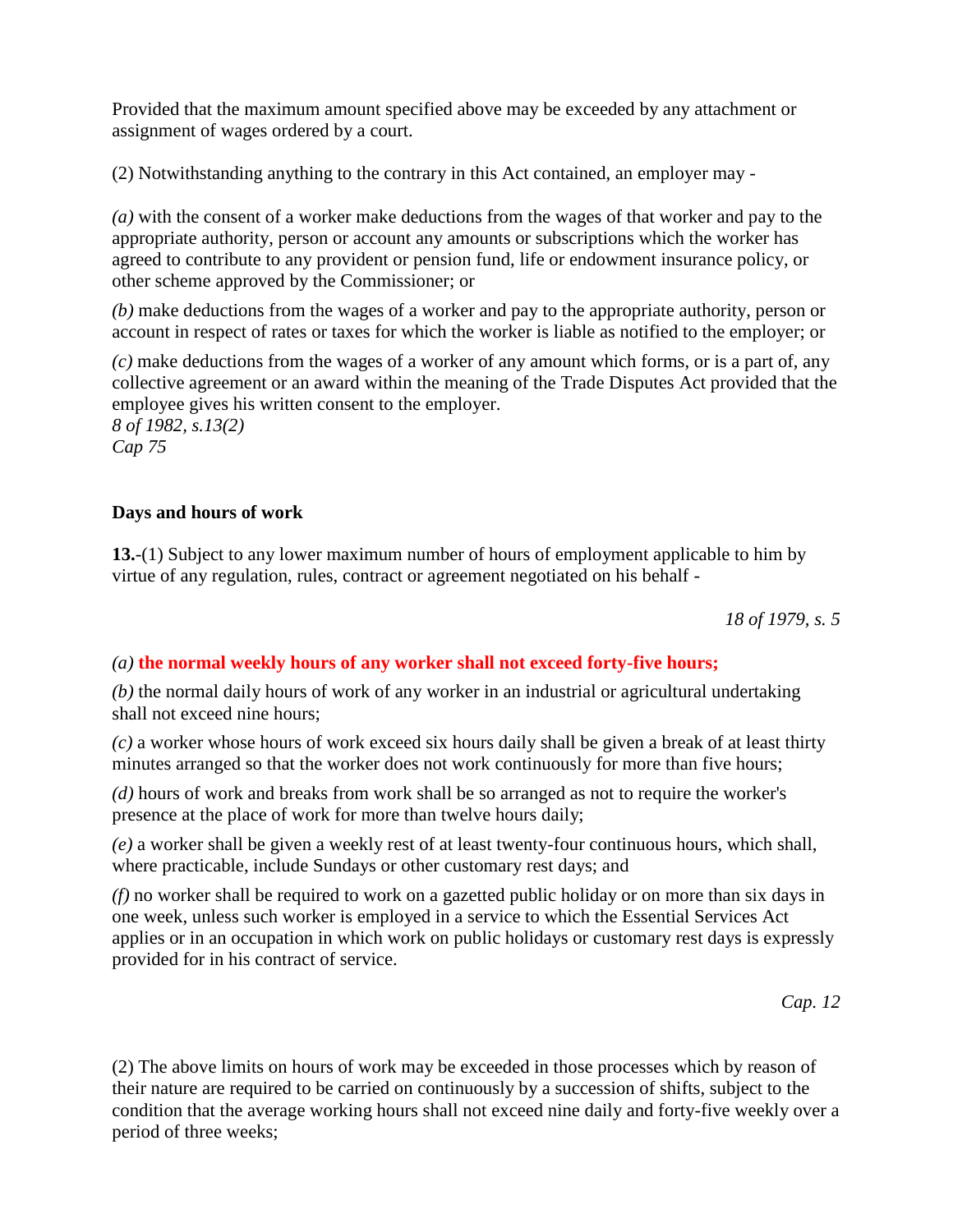(3) Workers engaged on shift work shall be given at least twenty-four continuous hours of rest weekly notwithstanding that the incidence of shift rotas may be such that this rest period does not coincide with the normal or customary weekly rest days.

(4) In order to ensure continuity of operations an employer may require workers engaged on shift work to remain on duty until relieved by the succeeding shift or until permitted to leave by the supervisor responsible:

Provided that such workers shall be paid at overtime rates for any additional hours so worked.

(5) The limit on hours of work specified in this section may be exceeded subject to the total hours worked (including hours of overtime) not, without the approval of the Commissioner, exceeding fifty-seven hours in any work weekly or two hundred and twenty-eight hours in any calendar month.

(6) The onus of showing the necessity to extend hours of work beyond those provided for in subsections (2) and (5) shall lie on the employer in any particular case and shall be subject to approval by the Commissioner.

(7) Employers shall notify workers, by posting notices in conspicuous places in the work premises or other appropriate places or by such other method as may be approved, of the hours at which work begins and ends, including shift work, the rest intervals during the period of work which are not reckoned as part of the working hours, and the weekly rest period to be accorded to workers.

(8) The Minister may be Order suspend the provisions of this section at any time when Solomon Islands is at war or when a declaration has been made under section 16 of the Constitution that a state of public emergency exists.

# **Overtime**

**14.**-(1) An employer shall have the right to call upon his workers to undertake a reasonable amount of work in excess of the normal working hours to the extent specified in sub-sections (2), (4) and (5) of section 13.

*18 of 1979, 5.5*

(2) Workers other than those covered by subsection (3) undertaking such overtime work at the request of, and by prior agreement with their employer, shall be paid for such extra work at the following rates -

*(a)* for time worked in excess of the normal daily working hours established in the undertakingat a rate of not less than one and a half times the regular hourly rate of pay;

*(b)* on Saturdays and Sundays or other agreed rest days substituted therefor-at a rate of not less than one and a half times the hourly rate of pay;

*(c)* on gazetted public holidays - at a rate of not less than twice the regular hourly rate of pay.

(3) An employer and a worker may agree to the assignment of a task to be performed by the worker as being the equivalent of work for a day of nine hours and the performance of such task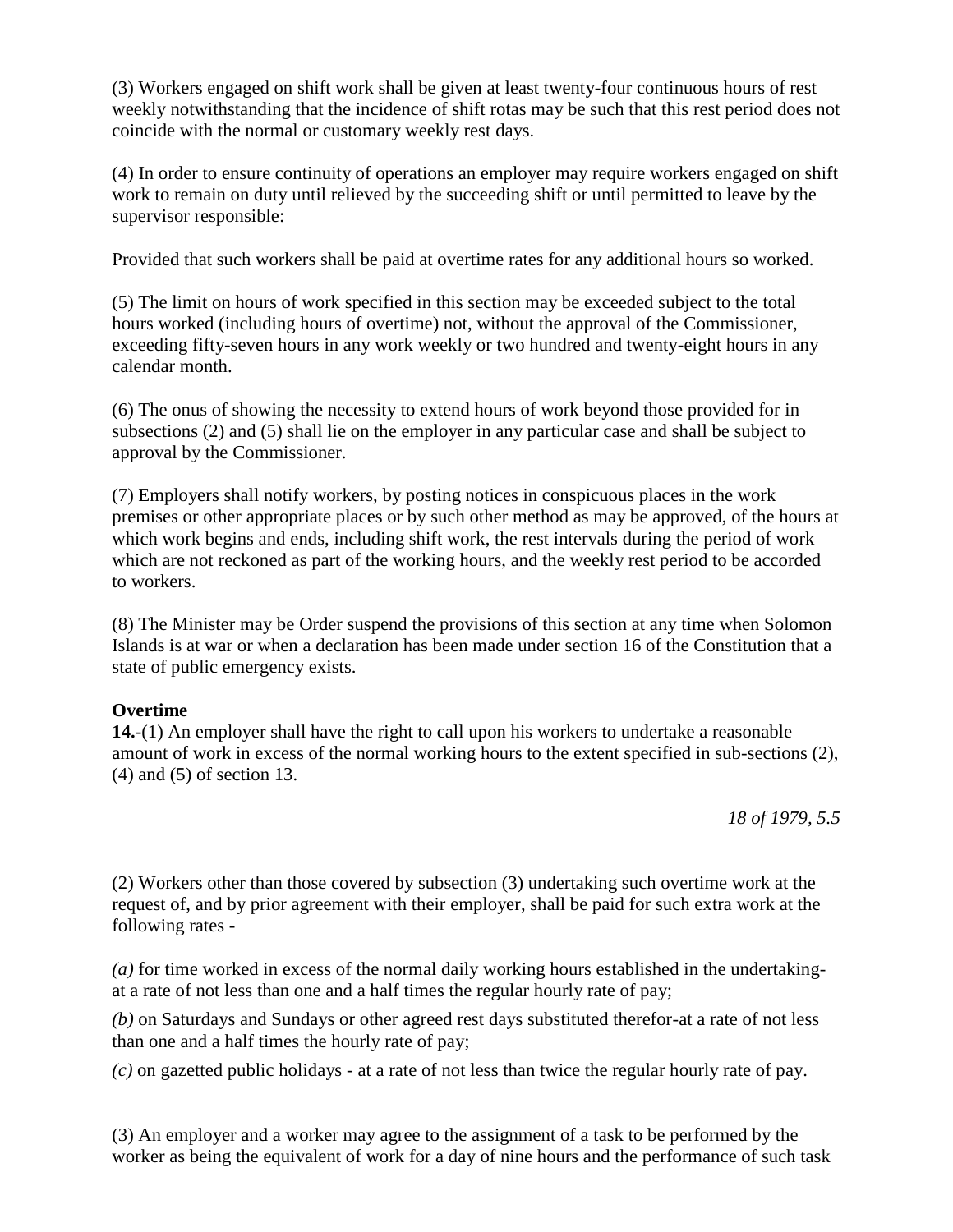shall for the purposes of this Act, be equivalent to working for a day.

(4) Nothing in this Part contained shall prevent any employer from agreeing with any worker in his employment that the wages of such worker shall be paid at an agreed rate in accordance with the amount of work done and not by the month or by the day.

### **Records to be kept by employers**

**15.**-(1) Every employer shall keep records concerning his workers containing sufficient information to form a full record of the workers and of the terms and conditions of their employment and shall keep a register or check roll, showing the names of the workers, place of recruitment, nature of employment, rate of wages, amount and value of rations (if any), amount earned, advances, deductions, net amount due, amount paid and any bonus due whether paid monthly or at the end of the contract.

> *20 of 1964, s. 7 18 of 1979, s. 6*

(2) Every worker in respect of whom a record, register or check roll is kept under the preceding subsection shall be entitled at all reasonable times to refer to such portions thereof as relate to him.

(3) In this section "workers" includes domestic servants.

### **Payment of Wages**

**16.**-(1) Where the wages of a worker are payable monthly they shall be paid not later than seven days after the expiration of the period in respect of which they are due.

*20 of 1964, s.8*

(2) All wages due to a worker whose contract is terminated by expiry of the period for which it was made shall be paid to him on the day on which such agreement or contract terminates.

(3) All wages due to a worker whose contract is terminated by his employer shall be paid to him on the day on which such contract is terminated, or, if this is not possible, on the first day, not being a rest day or public holiday, after the day on which such agreement or contract is terminated.

(4) All wages due to a worker who terminates his contract with his employer after he has given due notice to such employer as required under section 3 shall be paid to him on the day on which such agreement or contract is terminated.

*3 of 1982, Sched. 7*

(5) If a worker terminates his contract without giving notice to his employer as required by the terms of any contract or if the required notice having been given the worker terminates his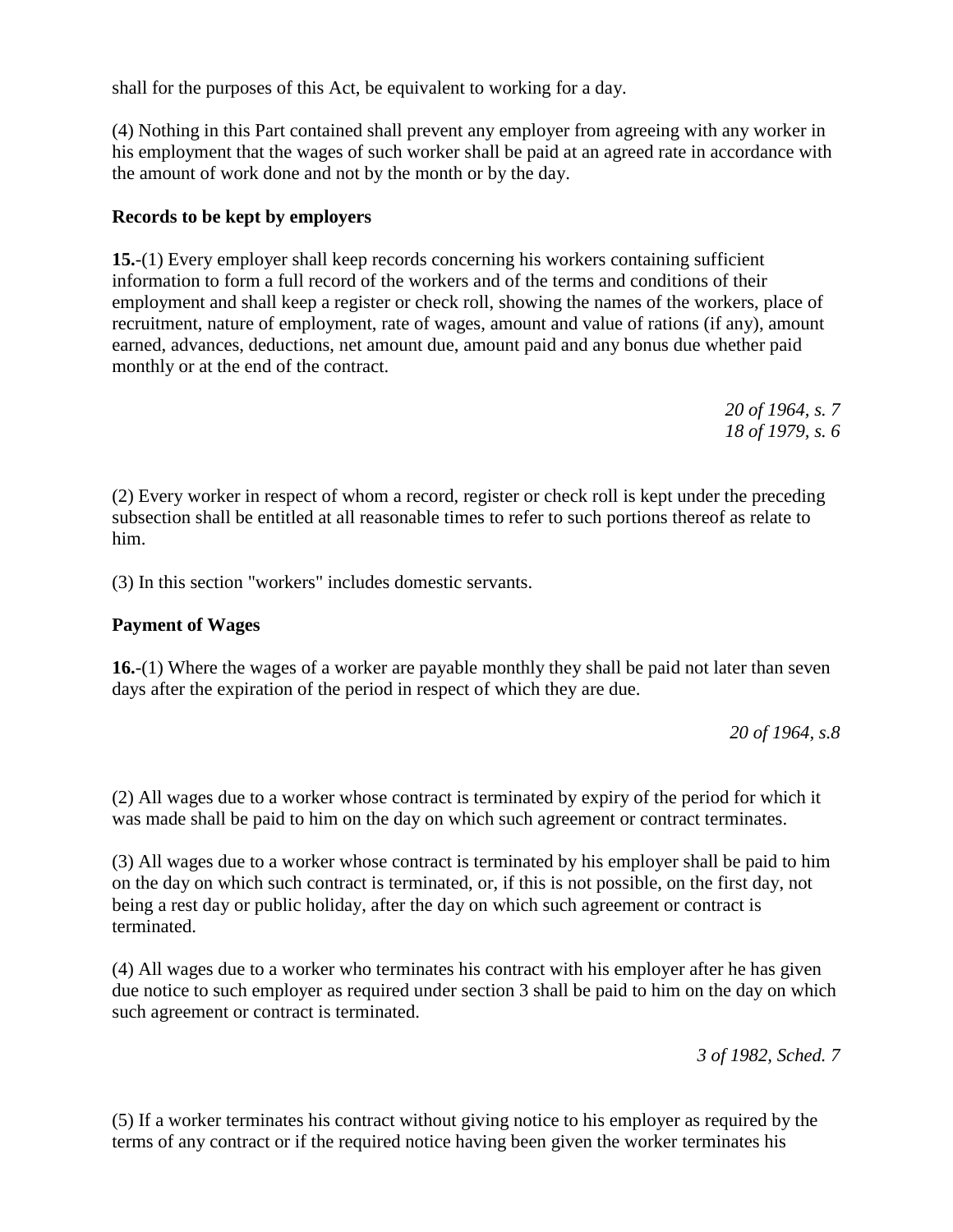contract without waiting for the expiry of such notice, all wages due shall be paid to him before the expiry of the tenth day after the day on which he terminates his contract:

Provided that the employer may, subject to any order made by a court or the Commissioner to the contrary, deduct from the wages due to the worker such sum as the worker is liable to pay in lieu of notice according to the terms of his contract, if any.

### **Joinder in cases of non-payment of wages**

**17.**-(1) Notwithstanding anything to the contrary contained in any other law for the time being in force, on a complaint or suit against an employer in respect of wages due to more than one of his workers, the court may permit one complaint or one plaint to be made or filed by the Commissioner or by one of such workers on behalf of all such workers and their claims to be proved by the Commissioner or by such worker accordingly:

> *3 of 1970, s.24 1 of 1981, Sched. 3*

Provided that the complaint or plaint shall have annexed thereto a schedule setting forth the names of such workers, their addresses and descriptions and the details of wages due to each such worker.

(2) All such claims shall rank equally between themselves, and shall be paid in full, unless the amount recovered from the employer is less than the total amount of the claims with costs, in which case, after payment of the costs, all such claims shall abate in equal proportions among themselves and be paid accordingly; costs given against the workers shall be paid by such workers or by any of them in such proportions as the court may direct.

(3) The provisions of [section 193](http://www.paclii.org/sb/legis/consol_act/cpc190/index.html#s193) of the [Criminal Procedure Code](http://www.paclii.org/sb/legis/consol_act/cpc190/) Act shall not apply to any criminal proceedings instituted under this Act for the non-payment of wages to any worker.

*Cap. 7*

### **Payment in stress, taverns, etc., prohibited**

**18.** No wages shall be paid to any worker-

- *(a)* at or within any shop or store;
- *(b)* at any place or premises where intoxicating liquors are sold; or
- *(c)* at any place of amusement:

*20 of 1964, [s.9](http://www.paclii.org/sb/legis/consol_act/cpc190/index.html#s9) [1](http://www.paclii.org/sb/legis/consol_act/cpc190/index.html#s1) of 1981, Sched. 3*

Provided that this section shall not apply to any worker who is normally employed in any such store, shop, place or premises.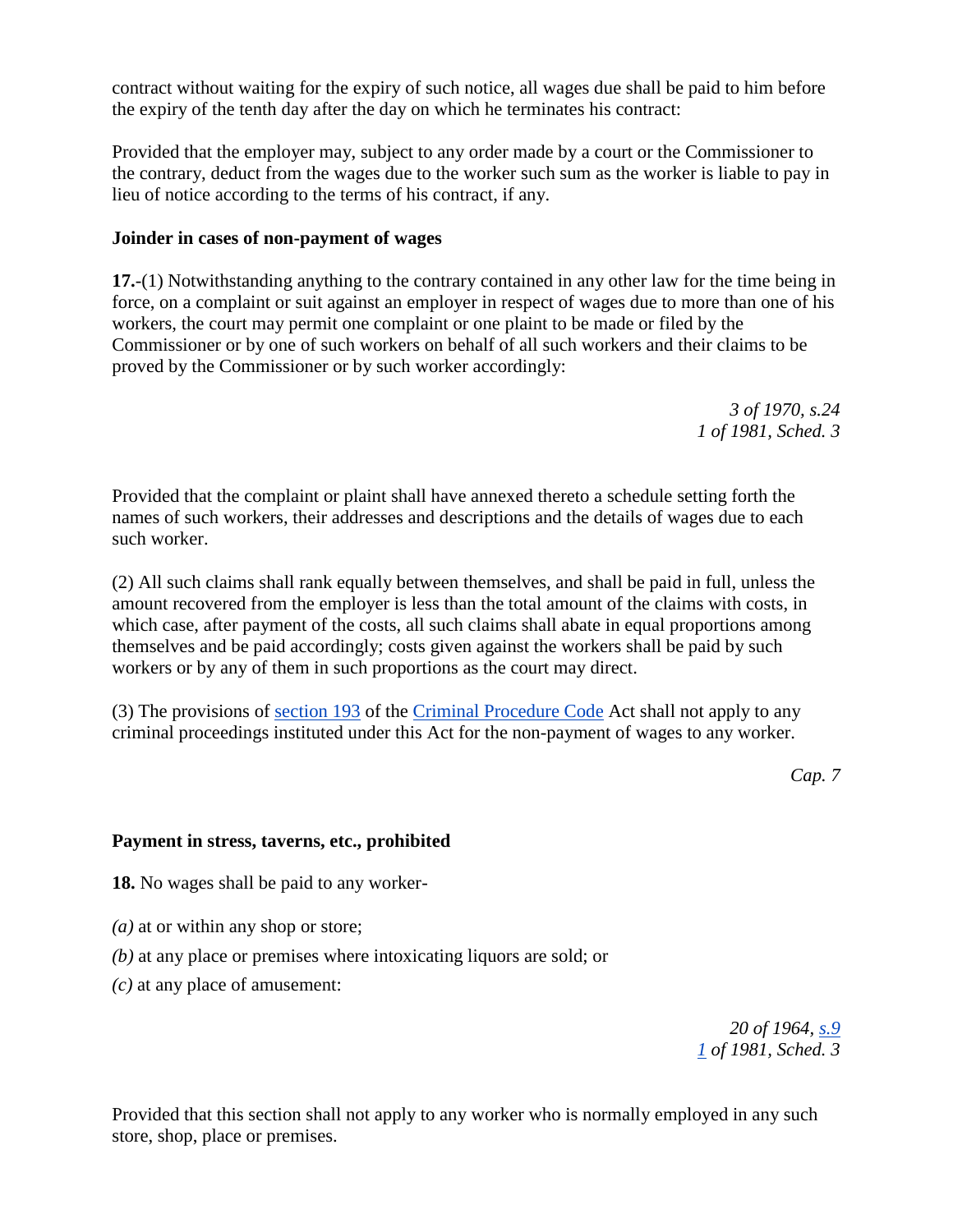### **Wages to be paid in the legal tender**

**19.**-(1) Except where otherwise expressly prescribed the entire amount of the wages earned by, or payable to, any worker in respect of any work done by him shall be actually paid directly to him in legal tender and every payment of, or on account of, any such wages made in any other form shall be illegal, null and void.

(2) Nothing contained in this section or in [section 20,](http://www.paclii.org/sb/legis/consol_act/cpc190/index.html#s20) shall be construed to prevent or to render invalid any contract for the payment to the credit of any bank account in the name of the worker, any payment in pursuance of such contract or any actual payment by cheque made payable to, or to the order of, any worker of the whole or any part of his wages unless the employee has, by notice in writing to his employer, requested him not to make the payment in that manner.

### **Contracts to pay wages otherwise than in legal tender, illegal**

**20.** In all contracts for the employment of any worker or for the performance by any worker of any work, the wages of such worker, subject to subsection (2) of [section 19,](http://www.paclii.org/sb/legis/consol_act/cpc190/index.html#s19) shall be made payable in legal tender and not otherwise and if in any contract provision is made for the whole or any part of such wages to be made payable in any other manner, such provision shall be null and void.

*20 of 1964, [s. 11](http://www.paclii.org/sb/legis/consol_act/cpc190/index.html#s11)*

### **Stipulations as to place and manner of spending wages illegal**

**21.** No employer shall provide in any contract for the employment of any worker any terms as to the place at which, or the manner in which, or the person with whom, any wages paid to the worker are to be expended and any such provision in a contract between an employer and a worker shall be illegal, null and void.

### **Worker's right to recover**

**22.** Every worker shall be entitled to sue for and recover by legal process so much of his wages exclusive of sums lawfully deducted in accordance with the provisions of this Act as shall not have been paid to him in accordance with [section 19.](http://www.paclii.org/sb/legis/consol_act/cpc190/index.html#s19)

*[20](http://www.paclii.org/sb/legis/consol_act/cpc190/index.html#s20) of 1964, [s. 12](http://www.paclii.org/sb/legis/consol_act/cpc190/index.html#s12)*

### **Interests on advances forbidden**

**23.** No employer shall make any deduction by way of discount, interest or any similar charge on account of any advance of wages made to any worker.

### **Deductions for fines, etc**

**24.**-(1) Except where otherwise expressly permitted by the provisions of this Act no employer shall make any deduction or make any agreement or contract with a worker for any deduction from wages to be paid by the employer to the worker or for any payment to the employer by the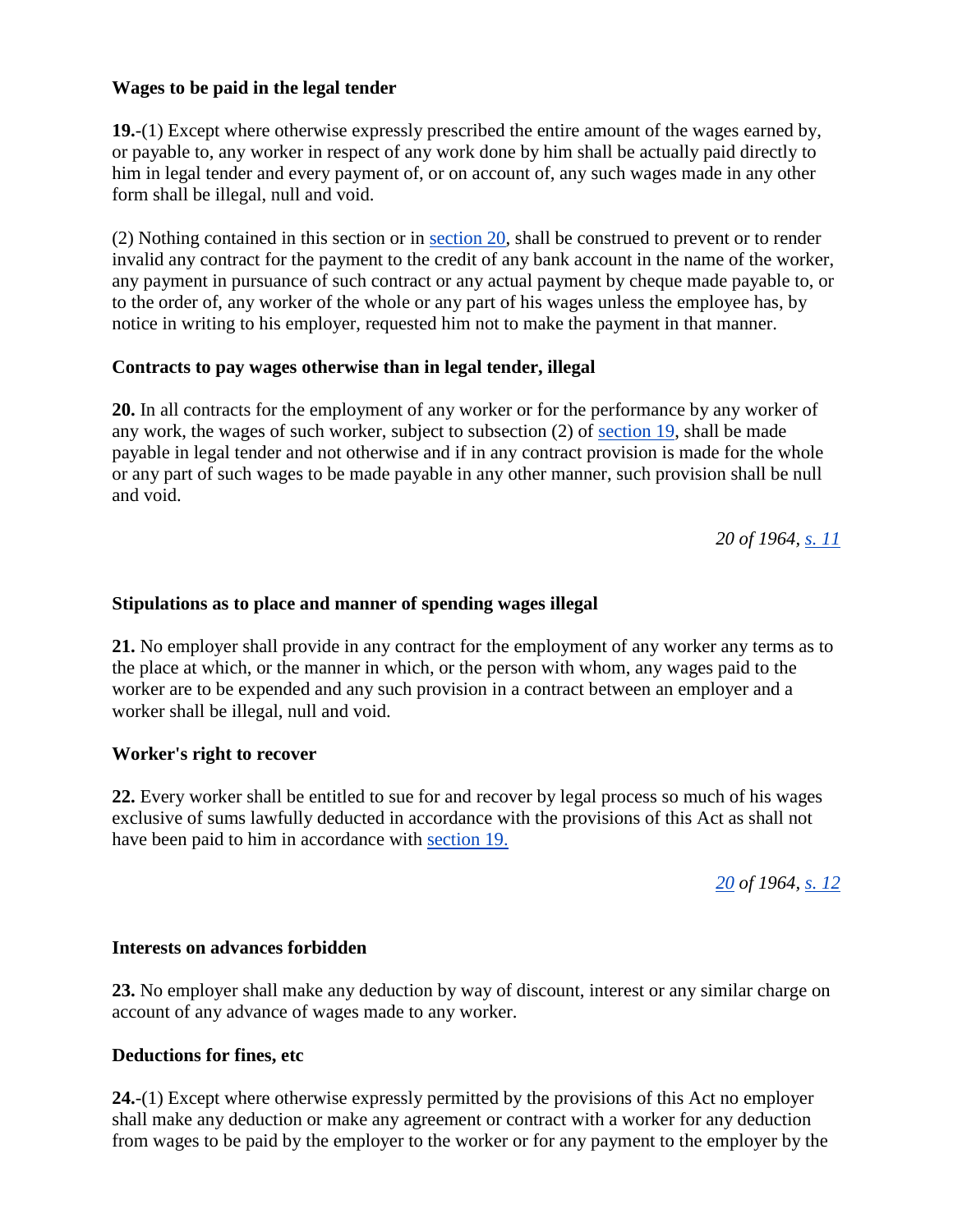worker for or in respect of any fine, or of bad or negligent work or of injury to the materials or other property of the employer:

Provided that, with the prior approval in writing of the Commissioner, a deduction may be made in respect of any loss or injury to materials or other property of the employer occasioned by the wilful misconduct or negligence of the worker.

*30 of 1970, [s. 8](http://www.paclii.org/sb/legis/consol_act/cpc190/index.html#s8)*

(2) No worker shall be required to make a direct or indirect payment for the purpose of obtaining or retaining employment and no deduction may be made from the wages of a worker for this purpose by an employer or his representative or a recruiter.

### **Remuneration other than wages**

**25.**-(1) No contract with any worker containing a provision that he shall receive food, or a dwelling place in addition to a monetary wage as remuneration for his services shall be illegal by reason only of such a provision, but the value of any food or dwelling place so provided shall be expressed in monetary terms in any such contract.

(2) No employer shall give, or agree to give, any intoxicating liquor or any noxious drug to any worker by way of remuneration.

### **Employer's shop**

**26.**-(1) Nothing in this Part shall prevent an employer from establishing a shop for the sale of food and domestic goods to his workers at prices which are in the opinion of the Commissioner fair and reasonable and which are marked or exhibited in such manner as the Commissioner may require but such employer shall not compel any worker to purchase food and domestic goods at such shop.

(2) No employer shall trade with any worker or establish or keep a shop on any place of employment otherwise than in accordance with the preceding subsection.

(3) No person employed on any place of employment as an assistant or overseer shall traffic on his own account with any worker employed under or together with him nor shall such person be either directly or indirectly financially concerned in the management of any shop wheresoever it be situated which is used or maintained for the purpose of supplying commodities of any kind whatsoever to those employed under or together with such person.

### **Exemption of employer if not actual offender**

**27.**- (1) When an employer is charged with an offence under this Part he shall be entitled, upon information duly laid by him and on giving to the Commissioner not less than three days notice in writing of his intention, to have any other person whether or not employed by him whom he charges as the actual offender brought before the court at the time appointed for hearing the charge; and if, after the commission of the offence has been proved the employer proves to the satisfaction of the court -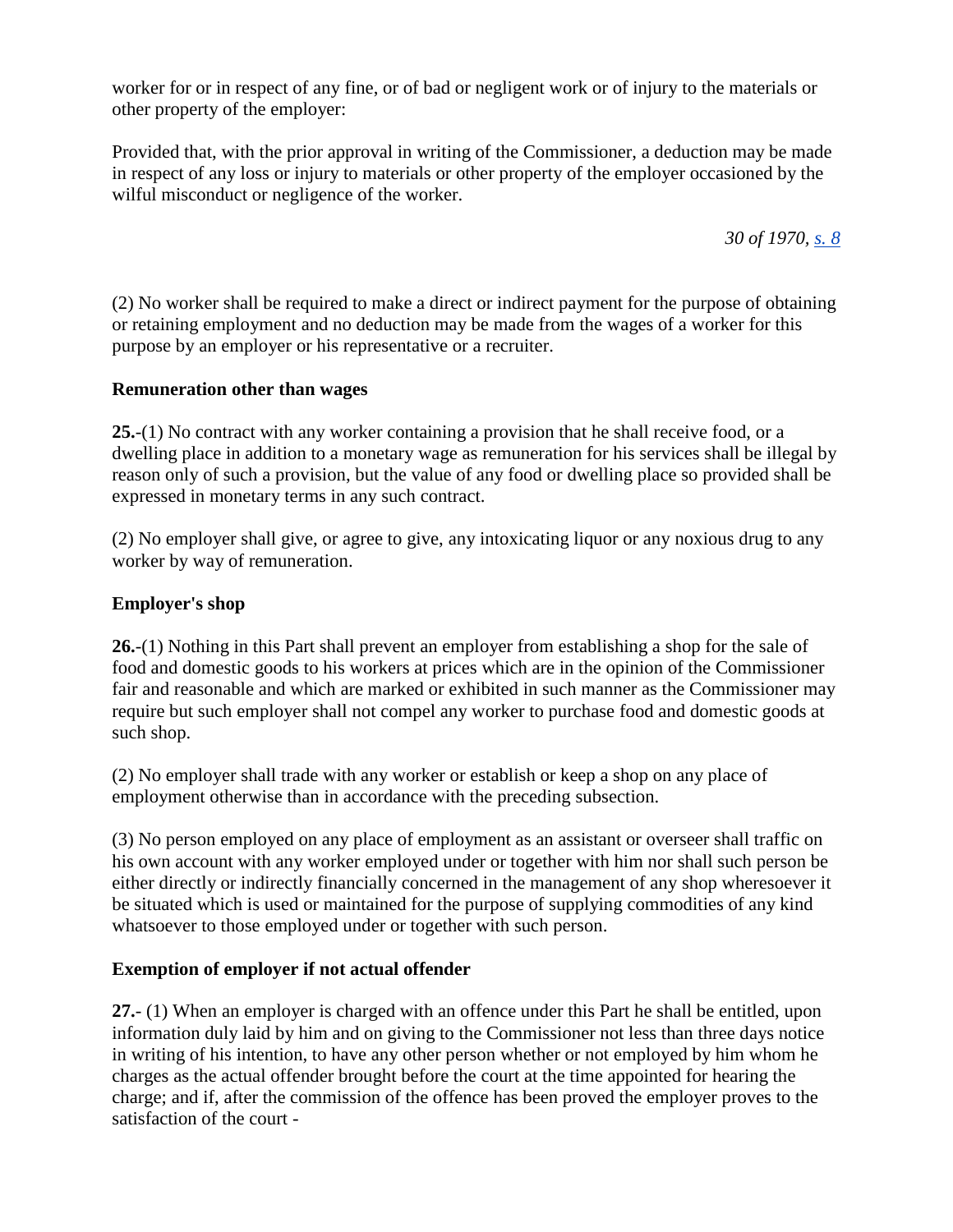*(a)* that he has used due diligence to enforce the provisions of this Part and of any relevant order made thereunder; and

*(b)* that the said other person had committed the offence in question without his consent or wilful default,

that other person shall be summarily convicted of the offence and the employer shall not be guilty of the offence and the person so convicted shall in the discretion of the court be also liable to pay any costs incidental to the proceedings.

(2) Where an employer seeks to avail himself of the provisions of the preceding subsection, the prosecution, as well as the person whom the employer charges with the offence, shall have the right to cross-examine him, if he gives evidence, and any witnesses called by him in support of his pleas, and to call rebutting evidence.

(3) When it appears to the Commissioner at the time of discovering an offence that the employer has used due diligence to comply with the provisions of this Part and that the person who committed the offence did so without the knowledge, consent or connivance of the employer, then the Commissioner may proceed against that person in the first instance without first proceeding against the employer; in any such proceedings the said person who committed the offence may be charged with, and on proof that the contravention was due to his act or default be convicted of, the offence with which the employer may have been charged.

# **Penalties**

**28.** Any employer who -

*1 of 1981, Sched. 3*

*(a)* fails to pay wages in accordance with the provisions of this Part; or

*(b)* gives any remuneration for services contrary to the provisions of this Part, or makes any deductions from the wages of any worker or receives any payment from any worker contrary to the provisions of this Part; or

*(c)* trades with his workers or keeps a shop otherwise than in accordance with the provisions of this Part; or

*(d)* contravenes or fails to comply with any order of the Commissioner made under this Part;

and any person employed on a place of employment who contravenes the provisions of subsection (3) of [section 26](http://www.paclii.org/sb/legis/consol_act/cpc190/index.html#s26) shall be guilty of an offence and shall be liable, on conviction, to a fine of one thousand dollars or in default of payment thereof to imprisonment for six months.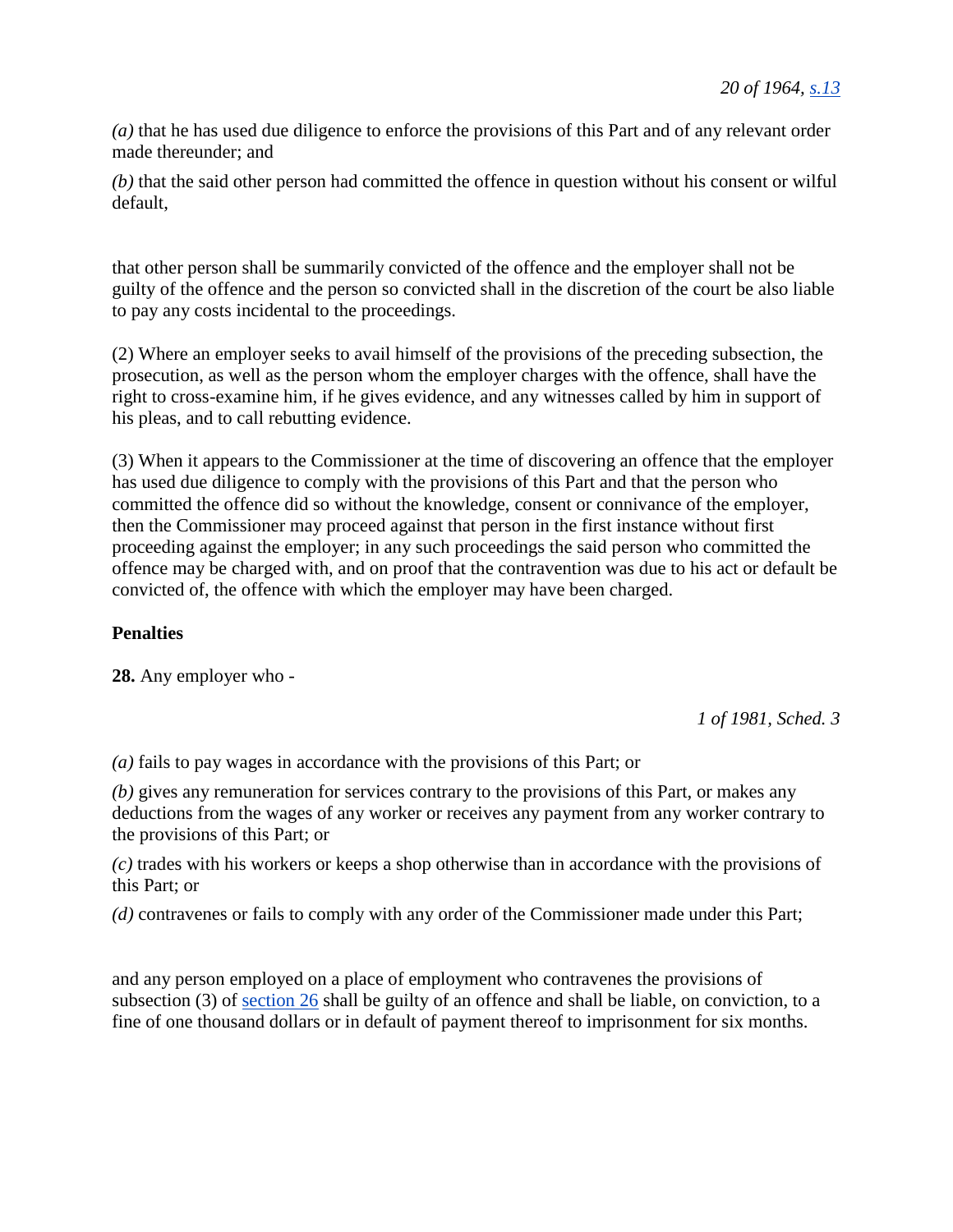### **[PART IV](http://www.paclii.org/sb/legis/consol_act/cpc190/index.html#p4) MINIMUM WAGE**

### **Interpretation**

**29.** In this Part, unless the context otherwise requires, the tern "minimum wage" means the minimum rate of wages fixed as in this Part provided in respect of the particular occupation followed by the person concerned and applicable to that person.

### **Fixing of minimum wage**

**30.**-(1) The Minister may by order fix minimum rates of wages for workers in any occupation or in any class or grade of any occupation in Solomon Islands, either generally or in any specified area or province, in any case in which he is satisfied that the minimum rate of wages being paid to any persons employed in any such occupation is unreasonably low.

> *20 of 1964, [s.14](http://www.paclii.org/sb/legis/consol_act/cpc190/index.html#s14) LN 46A of 1978 LN 88 of 1978*

(2) Before making any order under this section fixing a minimum rate of wage for any workers the Minister shall consult with the representatives of the employers and workers concerned.

### **Penalty for not paying wages in accordance with minimum rate**

**31.**-(1) Where any minimum rate of wages has been fixed under this Part, an employer shall in cases to which the minimum rate is applicable pay wages to the person employed at not less than the minimum rate, and if he fails to do so shall be liable on conviction in respect of each offence to a fine of five hundred dollars, and to a fine of twenty dollars for each day on which the offence is continued after conviction therefor.

*1 of 1981, Sched. 3*

(2) On conviction of an employer under this section for failing to pay wages at not less than the minimum rate to a person employed, the court may by the conviction adjudge the employer convicted to pay in addition to any fine such sum as appears to the court to be due to the person employed on account of wages, the wages being calculated on the basis of the minimum rate, but the power to order the payment of wages under this provision shall not be in derogation of any right of the person employed to claim recovery of wages due to him by civil proceedings.

# **Miscellaneous provisions with regard to legal proceedings**

**32.**-(1) Where an employer has been convicted for failing to pay wages at not less than the minimum rate to any person employed by him, and notice of intention so to do has been served with the summons, evidence may be given of any failure on the part of the employer to pay wages at not less than the minimum rate to such person at any time during the two years immediately preceding the date on which the complaint was made, and on proof of the failure the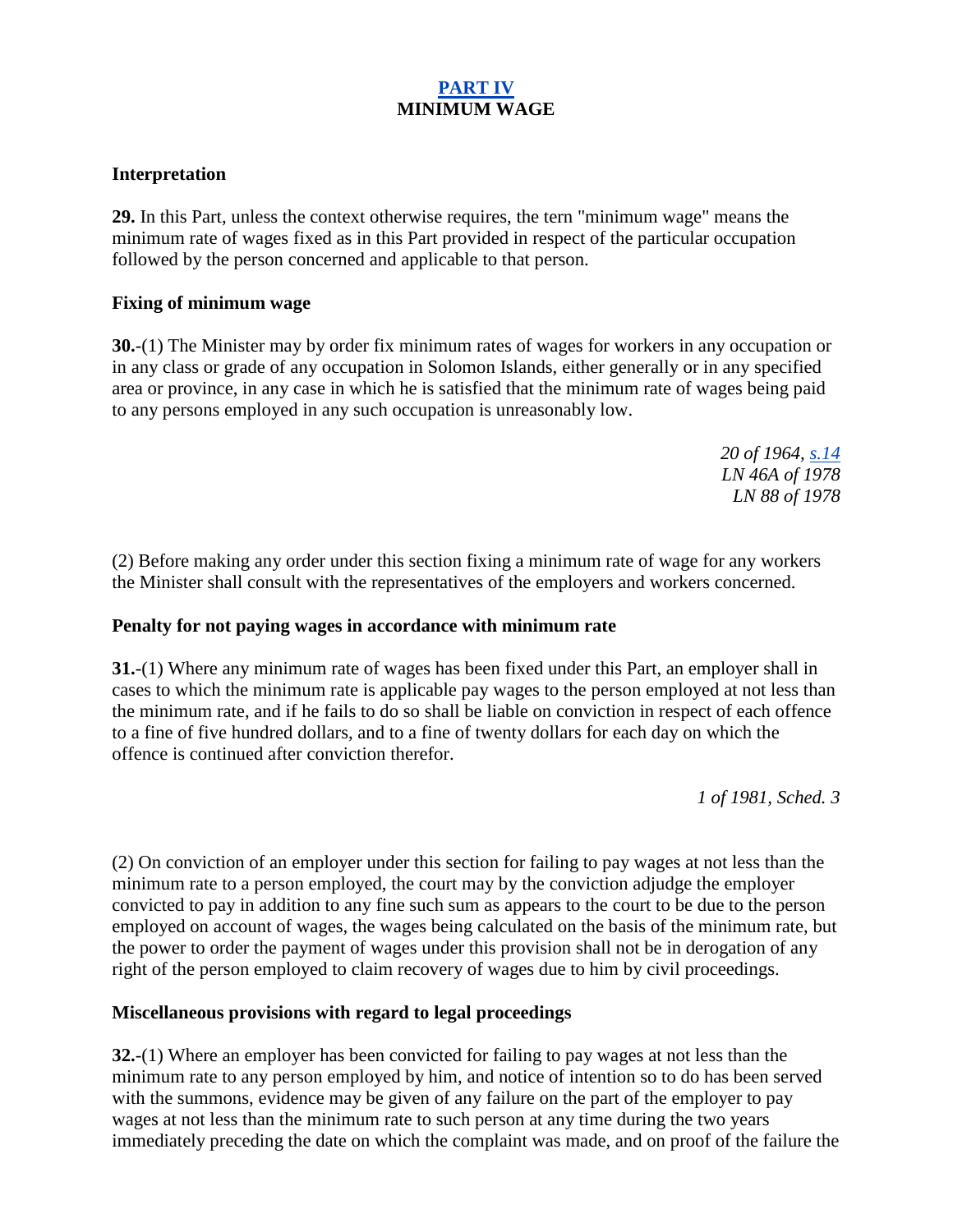court may order the employer to pay to such person such sum as in the opinion of the court represents the difference between the amount which having regard to the provisions of this Part ought properly to have been paid by way of wages during those years and the amount actually so paid.

(2) Where it appears to the Commissioner that any sum is due by an employer to any person by reason of the fact that wages have been paid to him at less than the minimum wage applicable, and that it is not possible to recover the sum so appearing to be due or some part of that sum by means of proceedings under this section, the Commissioner may, if it appears expedient so to do by reason of the refusal or neglect of such person to take the necessary proceedings, on behalf of and in the name of such person institute civil proceedings before any court of competent jurisdiction for the recovery of the said sum.

# **Offence by agent**

**33.** Where an employer who is charged with an offence against this Part proves to the satisfaction of the court that he has used due diligence to enforce the execution of this Part and that the offence was in fact committed by his agent or some other person without his knowledge, consent or connivance, he shall in the event of the conviction of that agent or other person for the offence be discharged in respect of the offence, without prejudice however to the power of the court under this Part to adjudge him to pay any sum which appears to the court to be due to the person employed on account of wages.

# **Employers not to receive premium rates in force**

**34.**-(1) Where a person employed in any occupation being a person to whom a minimum wage applies, is an apprentice or learner, it shall not be lawful for his employer to receive directly or indirectly from him, or on his behalf, or on his account any payment by way of premium:

Provided that nothing in the foregoing provisions shall apply to any such payment duly made in pursuance of any instrument of apprenticeship executed within three months of the commencement of the employment.

(2) If an employer acts in contravention of the provisions of this section he shall be liable on conviction in respect of each offence to a fine of forty dollars, and the court may upon conviction in addition to imposing a fine adjudge him to repay to the person by whom the payment was made the sum improperly received by way of premium.

# **Prevention of evasion**

**35.** Any shopkeeper, dealer or trader who by way of trade makes any arrangement, express or implied, with any person in pursuance of which the person performs any work for which a minimum wage has been fixed, shall be deemed for the purpose of this Part to be the employer of such person, and the net remuneration obtainable by such person in respect of the work, after allowing for his necessary expenditure in connection with the work, shall be deemed to be wages.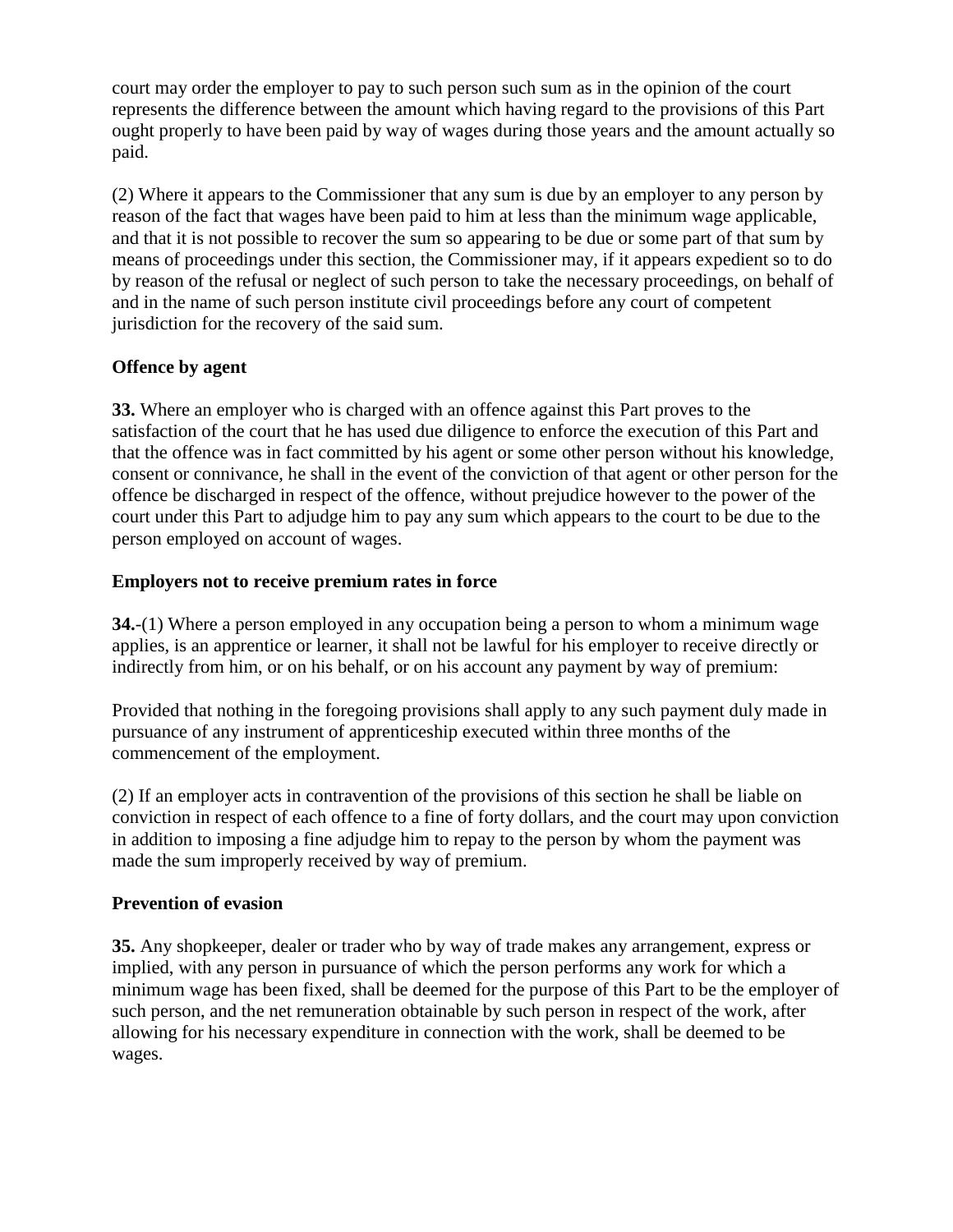### **Exemption**

**36.**-(1) The Commissioner may issue permits of exemption to infirm or disabled persons authorising the employment of such persons at less than the minimum wage fixed in respect of the occupation in which such persons are employed, and such permits may specify the conditions under which such persons may be so employed and the wage conditions specified in such permit shall, for the purposes of this Part, be deemed to be the minimum wage.

(2) Any minimum rate of wages may, with the written permit of the Commissioner, be subject to abatement by collective agreement; and thereupon during the continuance of such collective agreement the wage and conditions specified in such permit shall be deemed to be the minimum wage fixed in respect of the employed persons who are a party to such collective agreement.

(3) Save as in this section provided, any agreement for the payment of wages at less than the minimum fixed under this Part shall be void.

# **[PART V](http://www.paclii.org/sb/legis/consol_act/cpc190/index.html#p5) WRITTEN CONTRACTS OF EMPLOYMENT**

### **Work permit requirements for non-indigenous workers and penalties**

**37.**-(1) No person shall employ an immigrant or non-indigenous worker unless such worker has obtained from the Commissioner a work permit and the employment relates to the conditions of such work permit.

*1 of 1978, [s.3](http://www.paclii.org/sb/legis/consol_act/cpc190/index.html#s3)*

(2) No immigrant or non-indigenous worker whether employed or self-employed shall work in Solomon Islands without a work permit from the Commissioner which shall specify the work which such immigrant or non-indigenous worker may undertake.

(3) Any immigrant or non-indigenous worker who wishes to work in Solomon Islands shall, in addition to the provisions of section 8 of the Immigration Act, make application in the prescribed form to the Commissioner for a work permit provided that such application may be made on behalf of an immigrant or non-indigenous worker by any prospective employer.

*Cap. 60*

(4) Any application for a work permit to, or any work permit obtained from, the Commissioner shall be in such form and subject to such conditions and requirements (including the payment of fees) as may be prescribed.

(5) Any person who employs an immigrant or non-indigenous worker in breach of subsection (1) shall be guilty of an offence and liable to a fine of one thousand dollars.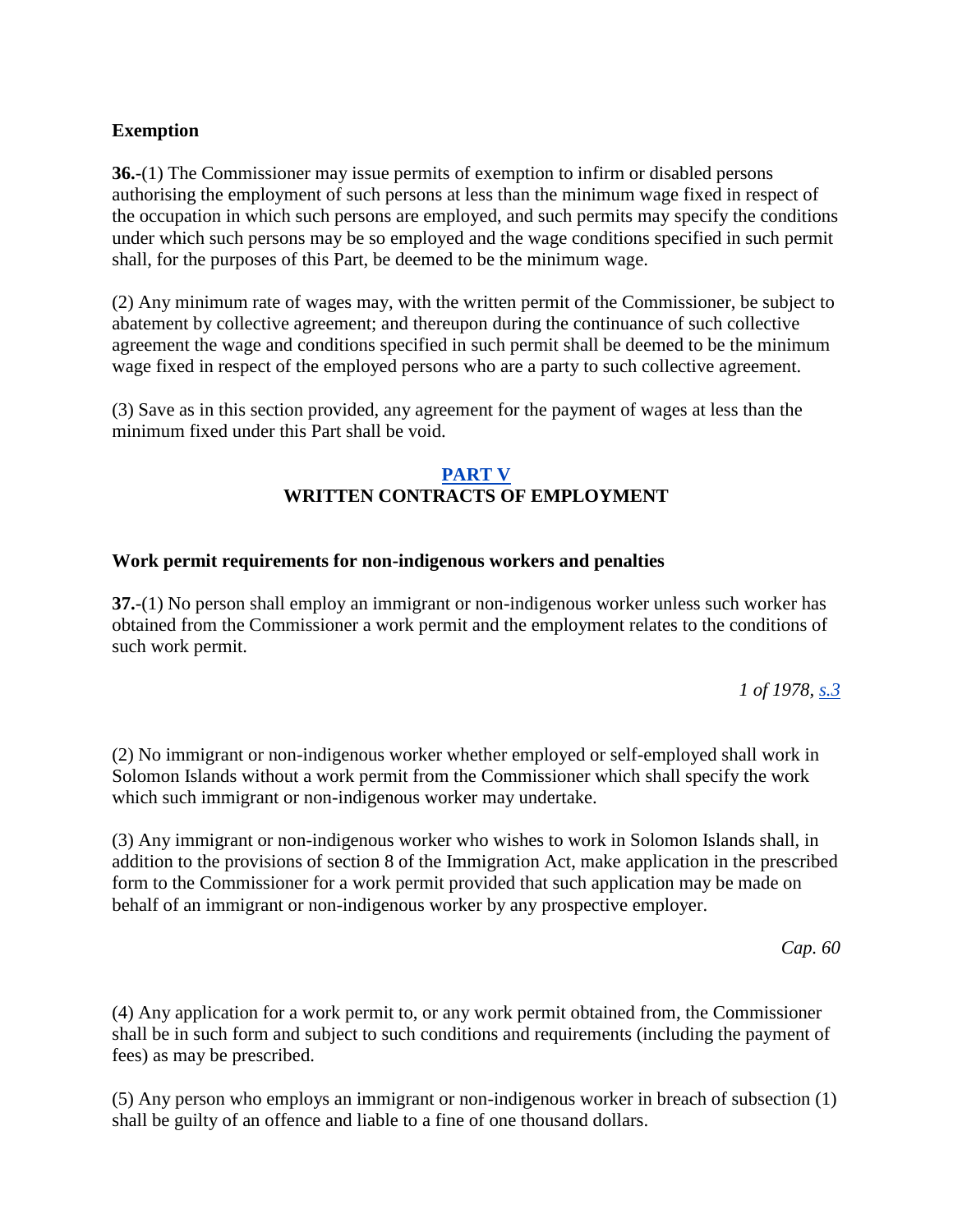(6) Any immigrant or non-indigenous worker who works in Solomon Islands either without a work permit or in breach of the conditions of any subsisting work permit shall be guilty of an offence and liable to a fine of five hundred dollars.

(7) Nothing in this section shall require persons otherwise entitled to enter Solomon Islands without a work permit in accordance with section 7(1) *(e)* of the Immigration Act to obtain a work permit.

*Cap. 60*

(8) Any person aggrieved by the decision of the Commissioner to refuse the issue of a work permit as required by this section may appeal against such decision in writing to the Minister within fourteen days of the notification of a refusal and the Minister may hear and determine the appeal either by confirming the decision or varying it or over-ruling it as he shall in his absolute discretion think fit and shall notify the person aggrieved within twenty-eight days of receipt of the appeal.

### **PART VI EMPLOYMENT OF WOMEN**

### **Interpretation**

**38.** For the purposes of this Part-

"night" means the interval between seven o'clock in the evening and six o'clock the next morning;

"woman" includes all persons of the female sex.

# **Prohibition of employment of women at night**

**39.** Women shall not be employed during the night in any undertaking, except where the night work-

> *LN 46A of 1978, LN 88 of 1978*

*(a)* has to do with raw materials or materials in course of treatment which are subject to rapid deterioration; or

*(b)* is necessitated by an emergency which it was impossible to foresee and which is not of a recurring character; or

*(c)* is that of a responsible position of management held by a woman who is not ordinarily engaged in manual work; or

*(d)* is that of nursing and of caring for the sick, or other health or welfare work; or

(e) is carried on in a cinematograph or other theatre while such theatre is open to the public; or

*(f)* is carried on in connection with a hotel or guest house, or with a bar, restaurant or club; or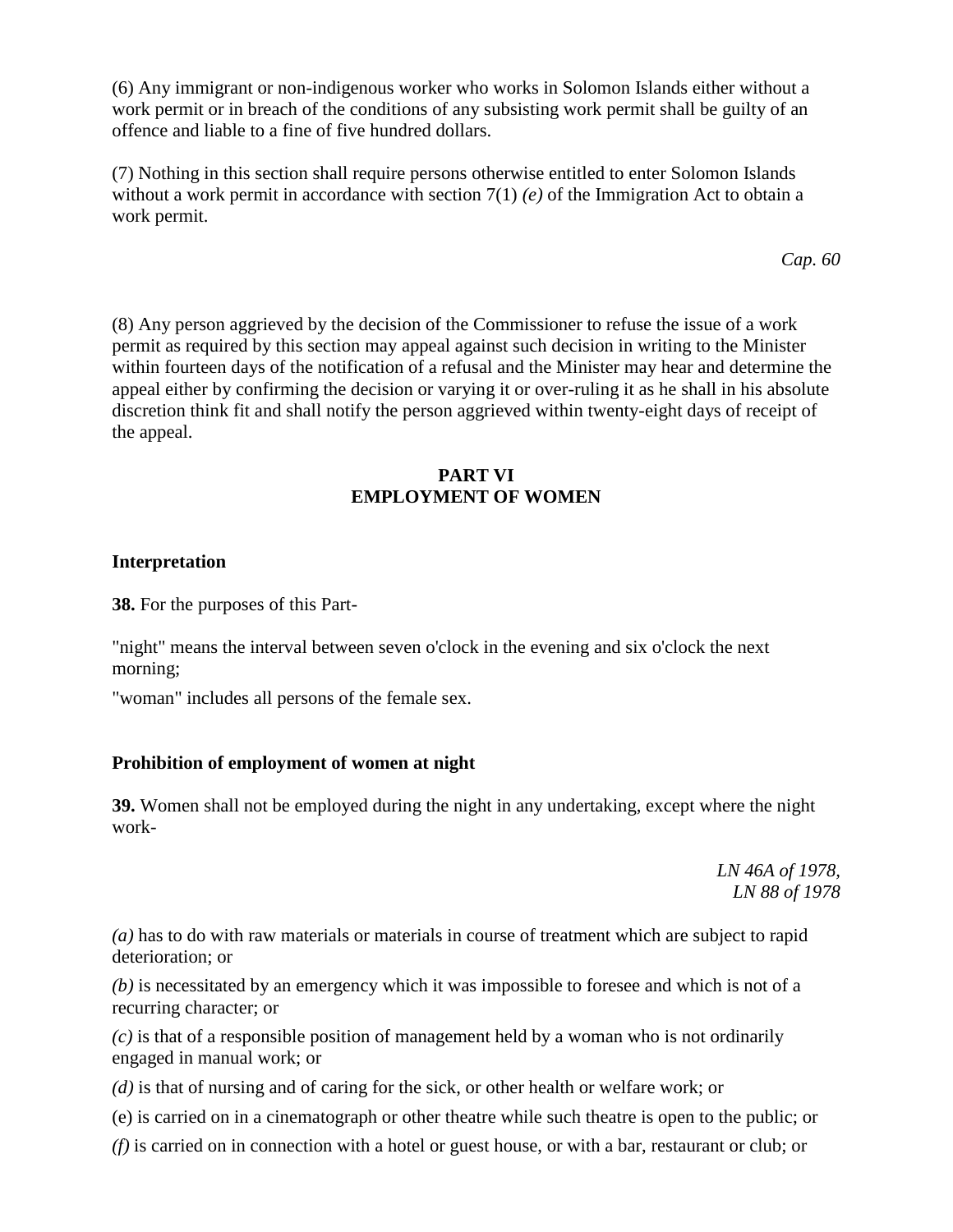*(g)* is carried on by a registered pharmacist; or

*(h)* is not prohibited by an international convention applying to Solomon Islands and is specifically declared by the Minister by order to be work upon which women may so be employed.

### **Restriction on employment of women in mines**

**40.**-(1) Women shall not be employed in underground work in any mine:

*20 of 1964, s.19*

Provided that this subsection shall not apply -

*(a)* to women holding positions of management who do not perform manual work; or

*(b)* to women employed in health or welfare services.

(2) In this section the expression "mine" shall include any undertaking, whether public or private, for the extraction of any substance from under the surface of the earth.

### **Suspension of prohibition**

**41.** The Minister may by order from time to time suspend the prohibition of the employment of women during the night when in case of serious emergency the public interest so demands.

*LN 88 of 1978*

### **Maternity leave**

**42.**-(1) Notwithstanding any agreement to the contrary, express or implied, a female worker other than a casual worker shall, on production of a medical certificate stating the anticipated date of her confinement, be entitled to up to twelve weeks' maternity leave from her employer including a period of at least six weeks' compulsory leave after her confinement during which it shall be an offence for her employer or any other employer to give her employment, and acceptance by a female worker of such employment from any other employer shall be deemed to be a breach of her previous contract. The remainder of the period of maternity leave shall not be compulsory but may be provided before the presumed date of confinement or following expiration of the compulsory leave period of partly before the presumed date of confinement and partly following the expiration of the compulsory leave period if certified to be necessary by a medical practitioner.

*18 of 1979, s. 7*

(2) The leave before the anticipated date of confinement shall be extended by any period elapsing between the anticipated date of confinement and the actual period of compulsory leave to be taken after confinement shall not be reduced on that account.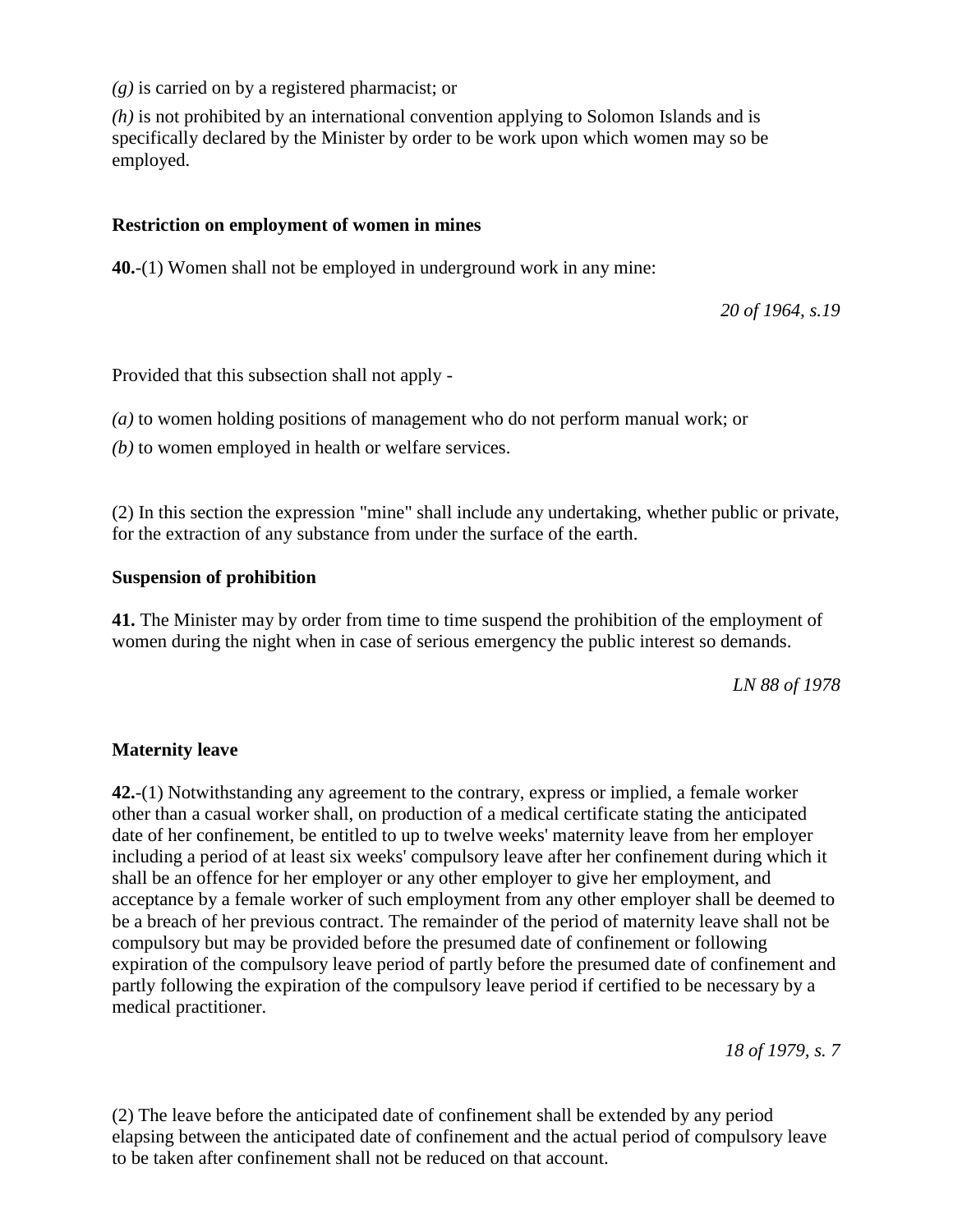(3) In case of illness arising out of pregnancy the leave entitlement before confinement shall be of such duration as is certified to be necessary by a medical practitioner; in case of illness arising out of confinement, any extension of leave in addition to the period of compulsory leave, shall be of such duration as is certified to be necessary by a medical practitioner:

Provided that any additional leave certified as necessary which exceeds the twelve weeks of maternity leave may be deducted from the annual leave or sick leave entitlement of the worker. During the period of maternity leave the employee shall be entitled, for a maximum period of twelve weeks, to be paid not less than twenty-five *per centum* of the wages she would have earned had she not been absent from work and for any period of additional annual or sick leave at the full rate to which she is entitled during such leave.

(4) A female worker shall, whilst absent from work on maternity leave in accordance with the provisions of this section, be entitled to such medical benefits, including pre-natal, confinement and post-natal care and hospitalisation where necessary, as may be provided by government or private medical services, and her freedom of choice of doctors and between a public and private hospital shall be respected by the employer.

(5) An employer shall allow a female worker who is nursing a child to leave her work for this purpose for up to an hour twice a day during her working hours. Such interruptions of work shall be counted as working time and shall be remunerated accordingly.

# **Restriction on dismissal of female worker**

**43.**-(1) During the period that a female worker is absent from work on maternity leave taken in accordance with the provisions of section 42 it shall not be lawful for her employer to give her notice of dismissal, or to give her notice of dismissal at such a time that the notice would expire during her absence or to give her notice of dismissal until such absence has exceeded the normal period of maternity leave and any additional leave which may have been certified to be necessary by a medical practitioner.

*18 of 1979, s.7*

(2) If a female worker who has received the wages due to her during the period of maternity leave or additional leave approved by her employer, should fail without reasonable cause to return to work for her employer she shall be regarded as having abandoned her employment without due notice and shall be required to pay to her employer an amount equivalent to the wages payable during the period of notice specified by section 3 or equivalent to the wages payable during the period of notice for which express or implied provision is made in her contract or service, whichever is the greater.

# **Penalty**

**44.** Any person who acts in contravention of, or fails to comply with, any of the provisions of this Part commits an offence and upon conviction shall be liable to a fine of five hundred dollars.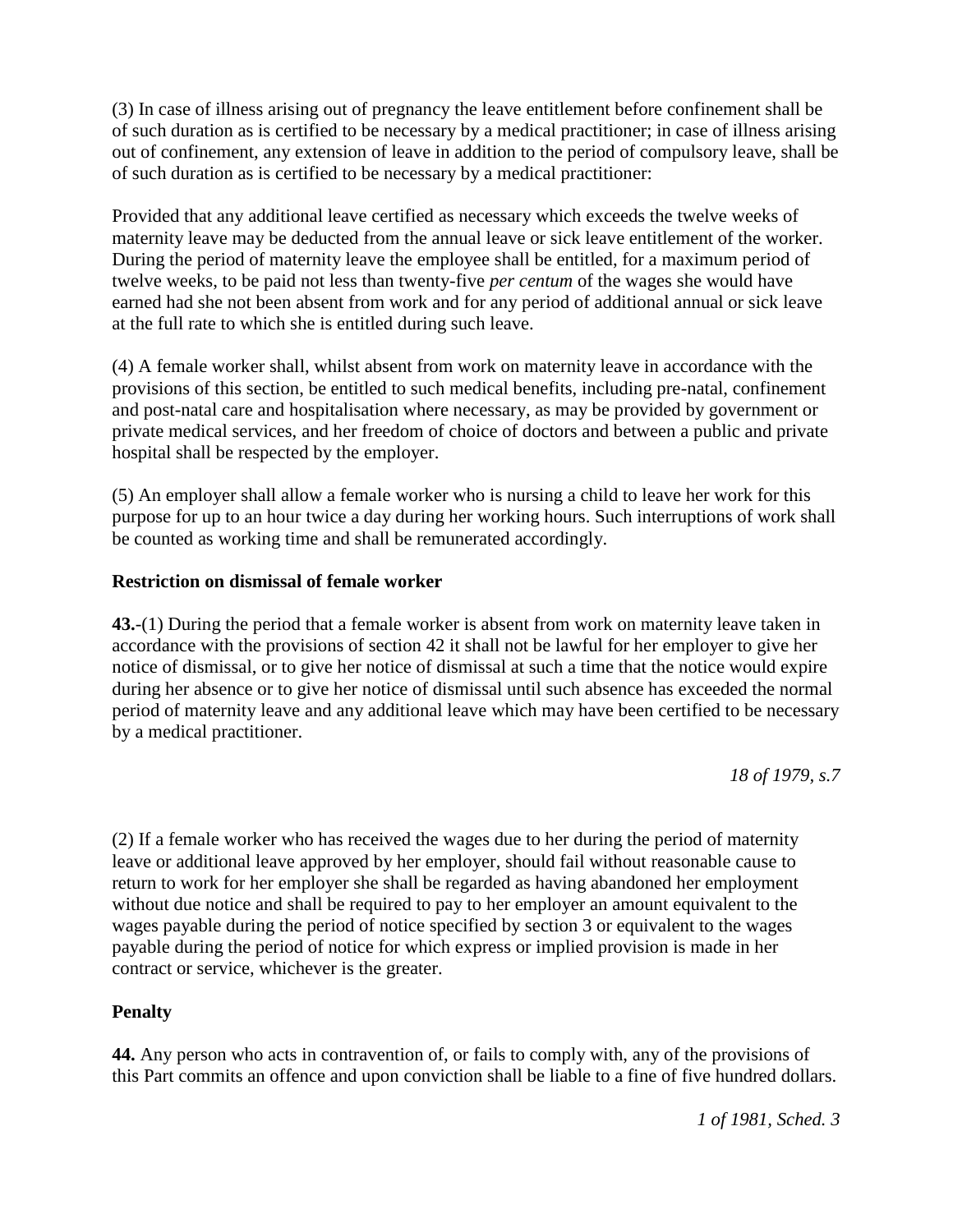### **PART VII EMPLOYMENT OF CHILDREN AND OTHER YOUNG PERSONS**

### **Interpretation**

**45.**-(1) For the purposes of this Part-

*20 of 1964, s.21 LN 46A of 1978*

"night" means the interval between six o'clock in the evening and six o'clock the next morning; and

"ship" means any vessel or boat whatsoever (other than a ship of war) engaged in maritime navigation, whether privately or publicly owned.

(2) The Minister for the purposes of this Part may by notice in the Gazette exclude from the definition of "industrial undertaking" -

*(a)* processes conducted for the preservation and despatch of the agricultural products of any particular undertaking or class of undertaking; and

*(b)* undertaking in respect of which, from their nature and size, adequate supervision may be impracticable.

# **Employment of children under 12**

**46.** No child under the age of twelve years shall be employed in any capacity whatsoever:

*3 of 1970, s.18*

Provided that the provisions of this section shall not apply to any such child employed by and in company with his parents (or one of them) or his guardian on light work of an agricultural, domestic or other character which has been approved by the Commissioner.

### **Employment of persons under 15**

**47.** A person under the age of fifteen shall not be employed or work -

*3 of 1970, s.19 LN 46A of 1978*

*(a)* in any industrial undertaking, or in any branch thereof, except in employment approved by the Minister; or

*(b)* on any ship: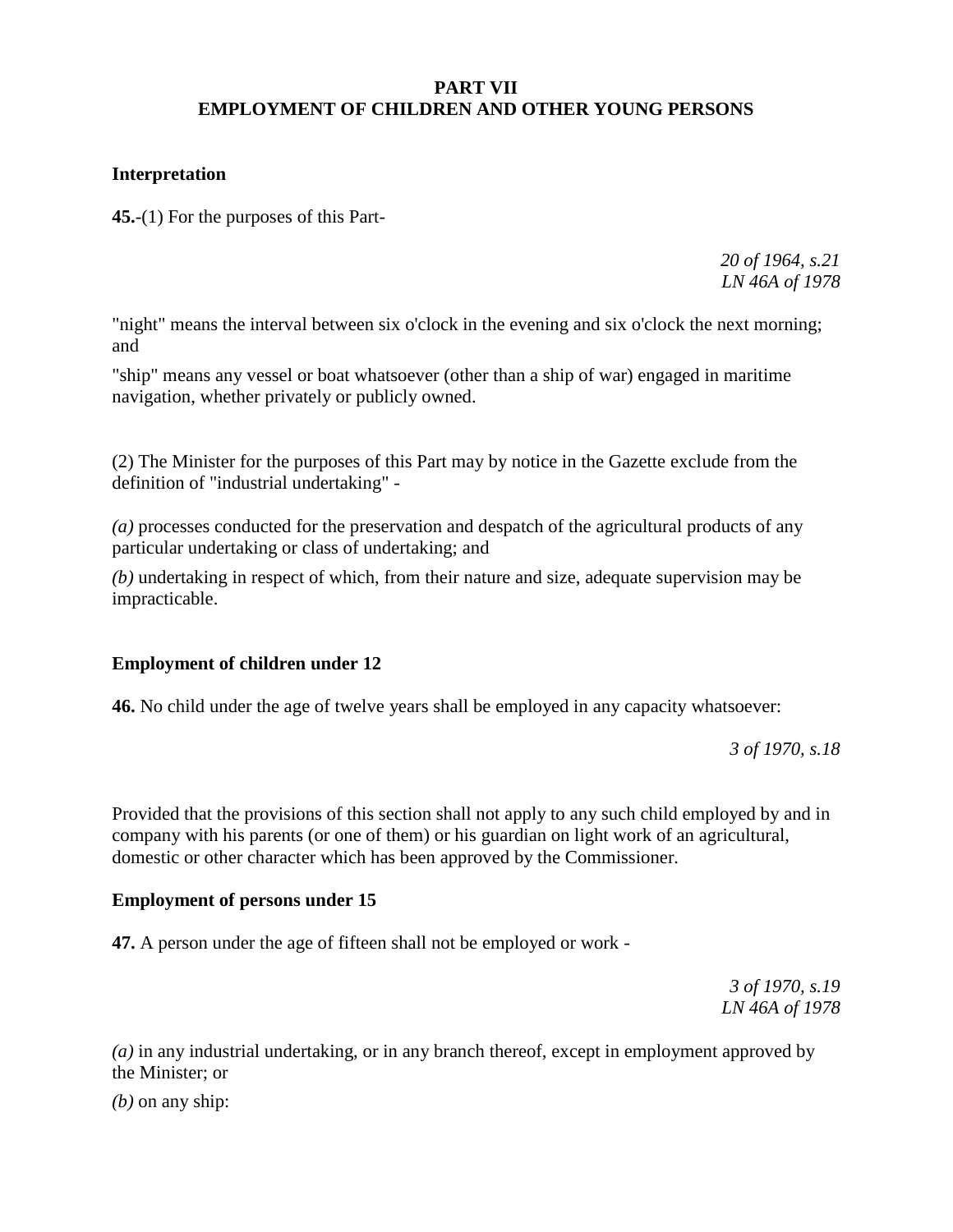Provided that nothing contained in this section shall apply to or prevent the employment of a person under the age of fifteen years upon work in a school-ship or a training-ship or a technical school or college when such work is approved and supervised by a public authority.

# **Employment of persons under 16**

**48.** A person under the age of sixteen shall not be employed underground in any mine.

# **Employment of persons under 18**

**49.** A person under the age of eighteen shall not be employed or work-

*(a)* underground in any mine unless, being a male person, he has attained the age of sixteen and produces a medical certificate of a medical practitioner or a person approved for that purpose by the Health Officer attesting his fitness for such work;

*(b)* on any ship as a trimmer or stoker except on a ship mainly propelled by means other than steam:

Provided that a male person between the ages of sixteen and eighteen may be employed as a trimmer or stoker on a ship exclusively engaged in the coastal trade if he is certified by a medical practitioner to be physically fit for such work;

*(c)* on any kind of work on a ship unless certified by a medical practitioner to be fit for such work:

Provided that in urgent cases the Commissioner may permit the embarkation of a male person under the age of eighteen without prior medical examination, and in such case the employer shall at his own expense have such male person medically examined by a medical practitioner at the first place of call at which there is a medical practitioner, and should such practitioner not attest such male person as fit for the work, the employer shall at his own expense return such male person as a passenger to the port or place where he was engaged, or to his home, whichever is the nearer; or

*(d)* during the night in any industrial undertaking:

Provided that a male person over the age of sixteen may be so employed with the permission in writing of the Commissioner.

# **Register of young persons**

**50.** Every employer in an industrial undertaking and every master of a ship shall keep a register of all persons under the age of eighteen years employed in such undertaking or on such ship, and shall enter therein the names of such employed young persons, the dates of their birth and the dates when their employment begins and ceases. Such register shall at all reasonable times be open to inspection by the Commissioner or other officer authorised by him.

# **Presumption of age**

**51.**- (1) If in the case of proceedings in respect of an offence under the provisions of this Part it is alleged by the person conducting the prosecution that the person in respect of whom the offence was committed was under the age of eighteen, sixteen, fifteen or twelve, as the case may be, at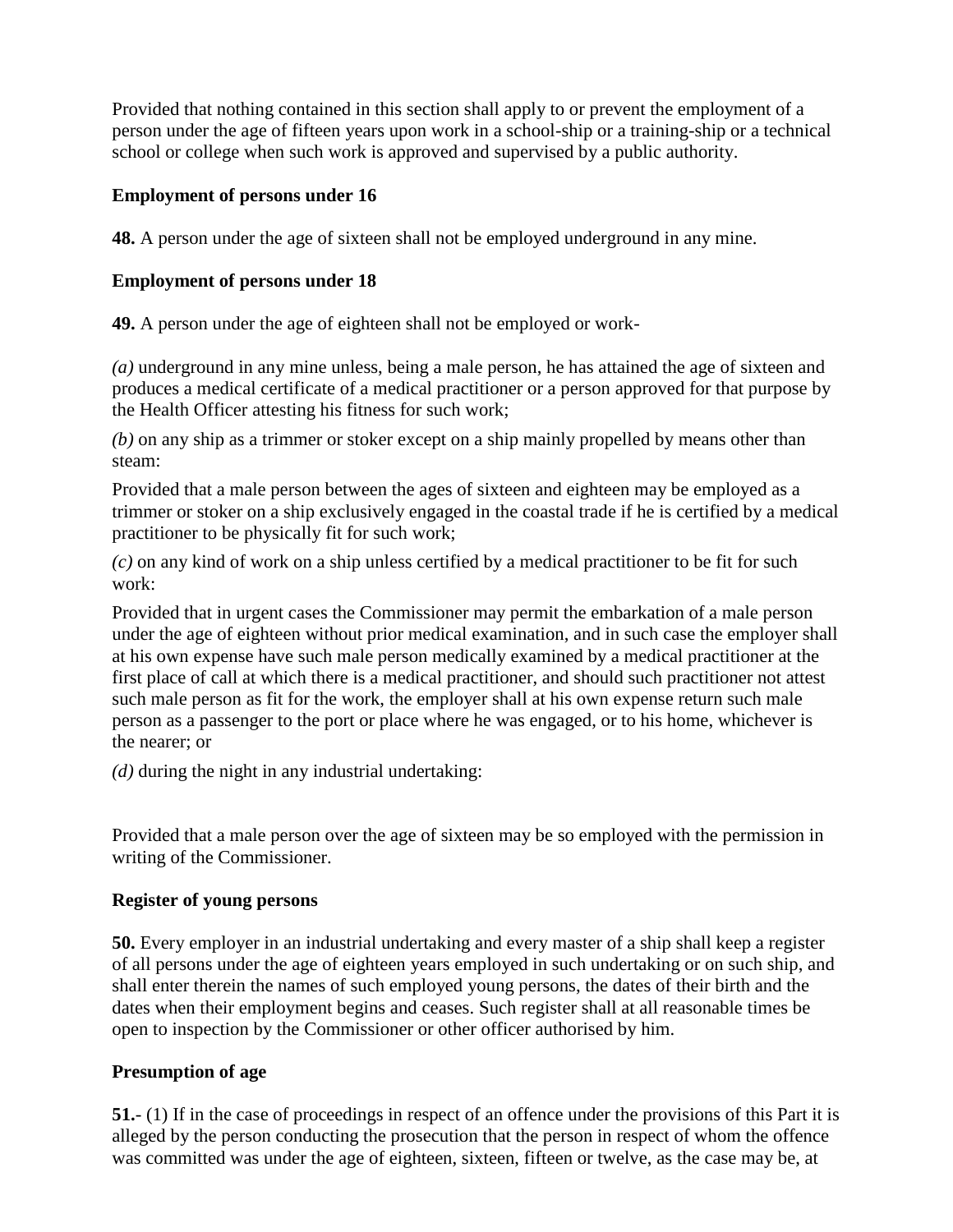the date of the commission of the alleged offence the magistrate shall, after such inquiry as he may think necessary and after hearing any evidence that may be tendered by either party to the proceedings, determine the age of the said person and such determination shall be final.

(2) It shall be a sufficient defence to any charge against an employer or master of a ship for contravening or failing to comply with any provision of this Part if it shall be made to appear to the court before which the charge is brought that the person so charged had reasonable cause to believe that the child or other young person employed was of an age at which the child or other young person could be employed without contravening this Part.

# **Penalty**

**52.** Any person who acts in contravention of, or fails to comply with, any of the provisions of this Part, is guilty of an offence and upon conviction shall be liable to a fine of five hundred dollars.

*1 of 1981 Sched. 3*

# **PART VIII APPRENTICES**

# **Interpretation**

**53.** In this Part-

"guardian" includes any person lawfully having charge of a person under the age of sixteen.

# **Contracts of apprenticeship of persons over 14 and under 16**

**54.** The parent or guardian of a person above the age of fourteen years and under the age of sixteen years may, with the consent of such person, apprentice him to an employer to train him or have him trained systematically for a trade or employment in which art or skill is required, for any term not exceeding five years.

# **The Commissioner may appoint person to execute contract of apprenticeship**

**55.** Whenever any person above the age of fourteen years and under the age of sixteen years is without known parents or guardian, the Commissioner may, with the consent of such person, appoint some fit and proper person to execute a contract of apprenticeship on his behalf.

# **Contracts of apprenticeship of persons over 16**

**56.** Any person of the age of sixteen years or upwards, not being under any contract of apprenticeship may apprentice himself for any term not exceeding five years to any trade or employment in which art or skill is required.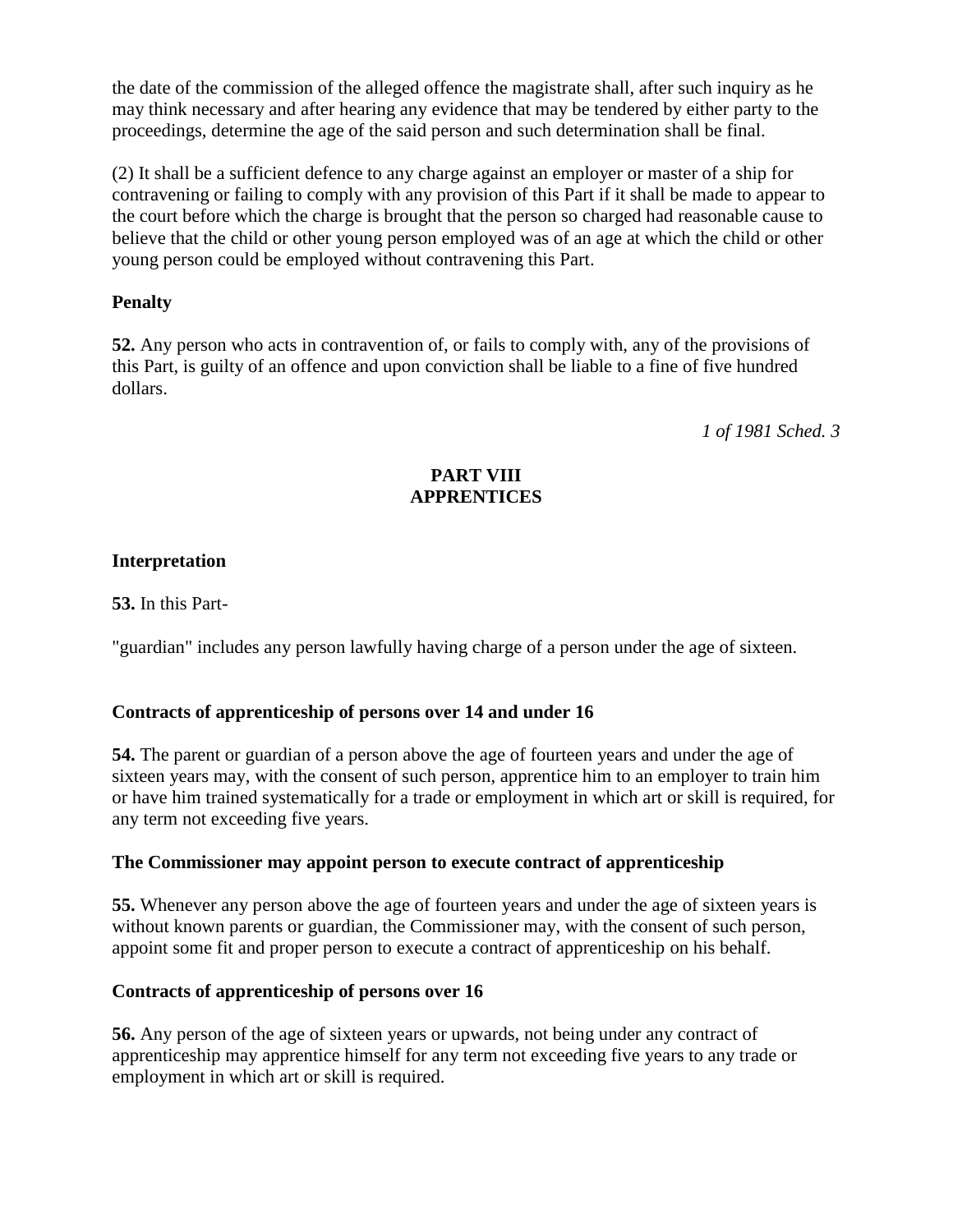### **Assignment of contract of apprenticeship**

**57.** A contract of apprenticeship may, with the consent of the parties endorsed thereon and with the permission of the Commissioner, be assigned.

### **Attestation of contract of apprenticeship**

**58.** A contract of apprenticeship shall not be valid unless it is in writing and is approved and attested by the Commissioner.

### **Duties of Commissioner on attesting contracts of apprenticeship**

**59.** Before attesting any contract of apprenticeship the Commissioner shall satisfy himself -

*(a)* that the apprentice has freely consented to the contract;

*(b)* that the apprentice has been medically examined and certified by a medical practitioner to be physically and mentally fit to be employed and trained in the trade or employment specified in the contract;

*(c)* that both parties to the contract have fully understood the terms of the contract;

*(d)* that provision has been made in the contract as to how the apprentice's remuneration is to be determined, and as to the scale of increments, if any;

*(e)* that provision has been made for payment of such remuneration during illness and holidays, if any;

*(f)* that in any case where the apprentice is unable to return to his home at the conclusion of each day, the contract contains adequate provision to ensure that the apprentice is supplied with food, clothing, accommodation and medical attention; and

*(g)* that the terms of the contract are in accordance with the provisions of this Act.

# **Retention of apprentices after expiry of contract**

**60.** If any person retains an apprentice in his service after the stipulated period of service has expired without making any agreement for the payment of wages, the apprentice shall be entitled to recover from such person wages at the current rate payable for service similar to that performed by such apprentice.

### **Powers of Commissioner**

**61.** The provisions of this Act relating to the powers of the Commissioner in connection with the termination and cancellation of contracts shall apply to contracts of apprenticeship.

*3 of 1970, s.20*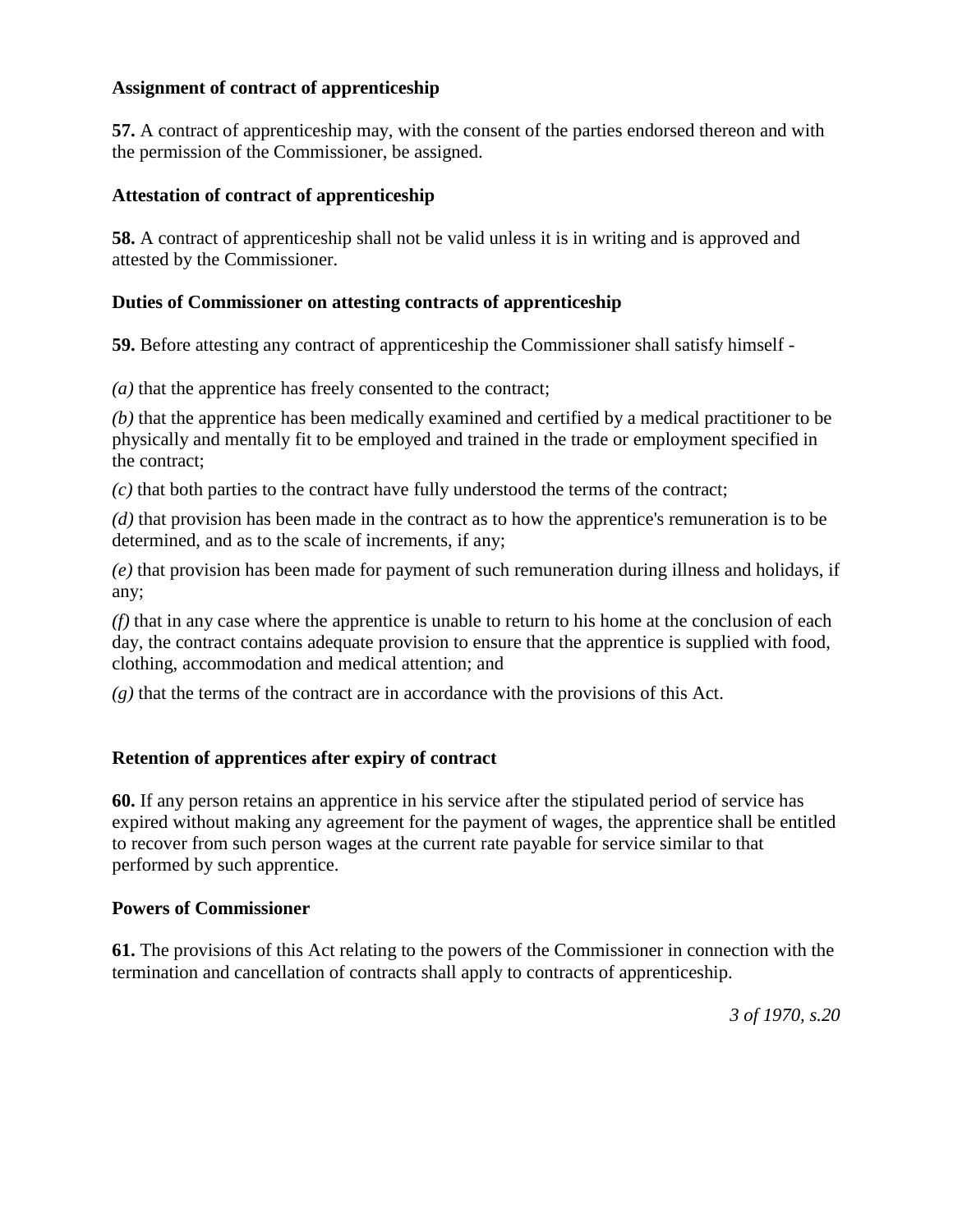### **Exemption of employer from provisions of this Part**

**62.** The Commissioner may by writing under his hand exempt from the provisions of this Part contracts of apprenticeship made or to be made by any employer who satisfies him that the terms and conditions of such contracts are not less favourable to the apprentice than those provided for by this Part.

### **Cancellation of exemption**

**63.** An exemption made under the provisions of the preceding section may at any time be revoked by the Commissioner.

### **PART IX CARE OF WORKERS**

### **Interpretation**

**64.** In this Part the expression "dependant" means any person dependent upon the worker who is living with him at the place of employment in pursuance of an agreement between the parties to the contract of employment.

### **Rations**

**65.** An employer shall, if required by the Commissioner, or may by agreement with the worker, provide a worker with rations on the prescribed scale:

Provided that where rations are provided by the employer, the Commissioner shall, notwithstanding the provisions of sections 19, 20 and 21, prescribe the cash equivalent of the rations which may be deducted from the wages.

### **Protection of workers from malaria**

**66.** Every employer shall take such measures as the Commissioner or a Health Officer may require for the protection of workers and their dependants from malaria.

### **Workers to be supplied with water**

**67.** Where no public water supply is readily available to his workers, every employer shall, at his own expense, provide for the use of such workers and their dependants living with them on the employer's property, an adequate and easily accessible supply of wholesome water for drinking, washing and other domestic purposes to the satisfaction of the Commissioner or Health Officer, and shall take all such measures as are necessary and practicable and as the Commissioner or Health Officer may reasonably require to maintain such supply and to protect it from pollution:

> *3 of 1970, s.21; LN 46A of 1978*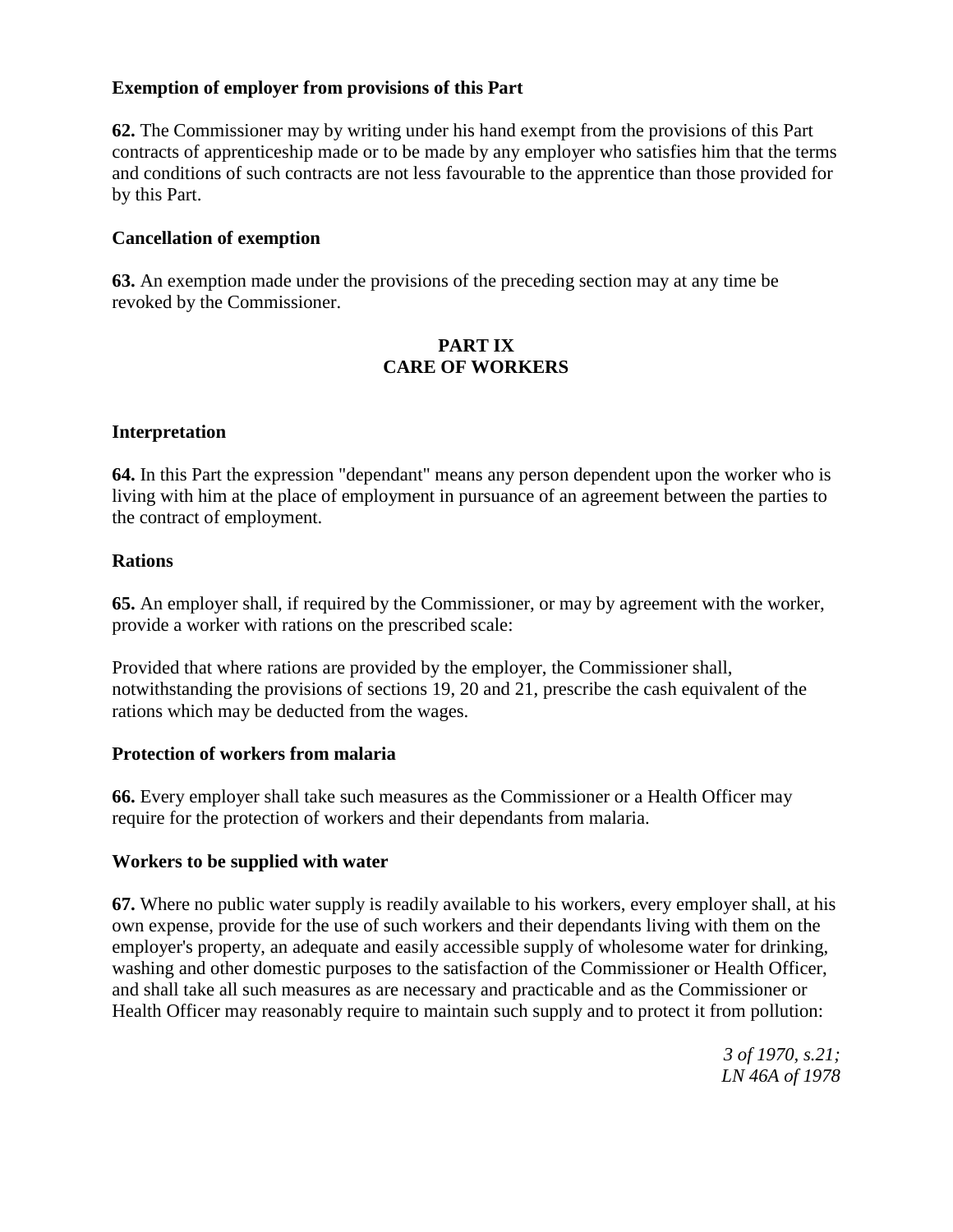### Provided that -

*(a)* this section shall apply only in relation to workers and dependants who are living on the employer's property with the consent of the employer; and

*(b)* nothing in this section shall be construed as preventing an employer from levying a charge upon his workers in respect of water used by them or their dependants, at such rate as may be approved from time to time by the Minister of Finance.

### **Sanitary arrangements**

**68.** Every employer shall make or cause to be made sufficient and proper sanitary arrangements for workers and their dependants.

### **Provision of housing**

**69.** Where an employer's undertaking is so located that a worker cannot reasonably be expected to return to his home at the conclusion of his daily work, the employer shall cause such worker, together with his wife and children, to be adequately and properly housed in or near the undertaking, or pay to such worker a housing allowance:

> *18 of 1979, s.8 1 of 1981, Sched. 3*

Provided that-

*(a)* nothing in this section shall be deemed to confer upon the worker a right to free housing for himself and his family; and

*(b)* in the event of an employer charging rent for housing supplied to the worker under this section, such rent shall not exceed such rate as may from time to time be approved by the Commissioner

# **Medical care and treatment**

**70.**-(1) At every place of employment the employer shall provide for all workers such medical attention and treatment with medicines of good quality, first-aid equipment and appliances for the transportation of sick or injured workers as may be required by the Commissioner or a Health Officer.

(2) Every employer shall take, or cause to be taken, for treatment with as little delay as possible every worker injured or falling ill during the course of his employment and every resident worker and resident dependant on a place of employment requiring medical attention at a hospital or dispensary to the hospital or dispensary maintained for the workers at such place of employment, or, if there is no such hospital or dispensary, to the nearest hospital or dispensary maintained by the Government or approved by the Commissioner or a Health Officer and shall also provide any transport necessary therefor.

(3) The cost of maintenance and treatment in hospital of a worker and his dependants residing on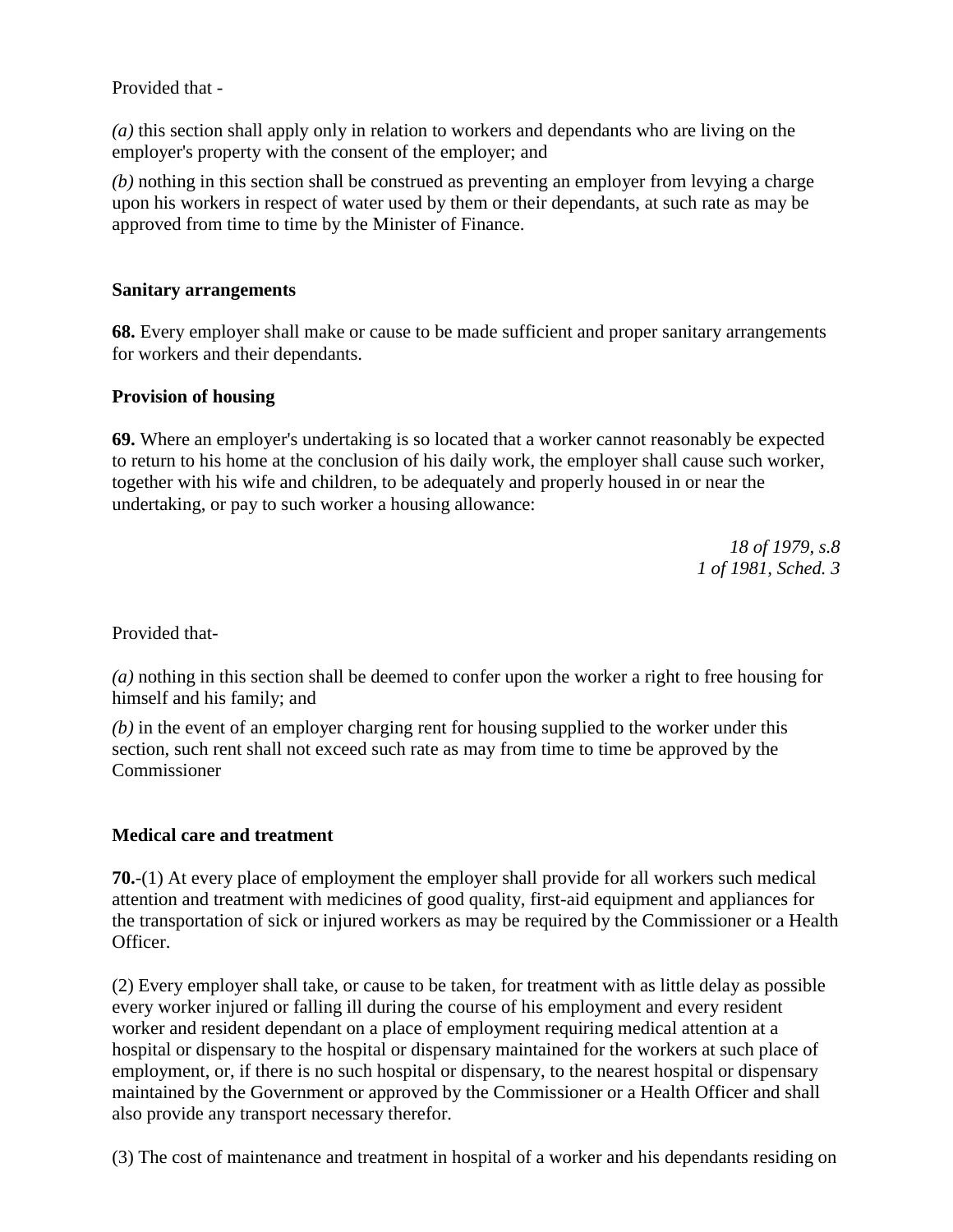the place of employment shall be borne or paid by the employer as long as the worker remains in his employment:

Provided that if the employer continues to pay the worker wages or part wages amounting to not less than half his usual wages he may recover by deduction from the wages of such worker the cost of his maintenance in hospital, at such rate as may be prescribed.

(4) Where such worker or dependant has been admitted to a Government hospital the cost of his maintenance and treatment at such rate as may from time to time be prescribed and in the event of the death of such worker or dependant in such hospital any reasonable burial expenses incurred shall be recoverable from the employer at the suit of the medical officer in charge.

# **Hospital maintained by employers**

**71.**- (1) Any employer may be required in writing by the Commissioner or a Health Officer, having regard to the situation of any place of employment and the number of workers employed and resident thereon, at his own expense to provide and maintain -

*(a)* a room properly equipped as a sickroom with accommodation for not less than ten per cent of his workers; or

*(b)* a separate building properly equipped as a plantation hospital with accommodation for not less than ten per cent of his workers; and

*(c)* the services of a medical practitioner or such other person as may be approved by a Health Officer.

(2) Every employer who is required by the provisions of sub-section (1) to maintain a sickroom or plantation hospital shall keep a register of all patients admitted thereto. The register shall be produced for inspection on demand of the Commissioner or a Health Officer.

# **Directions in regard to housing and sanitation**

**72.** Every employer shall observe all reasonable directions given to him by the Commissioner or a Health Officer in regard to the housing of workers and the sanitation of the buildings and provision of medical facilities and attendance.

### **Reporting of deaths**

**73.** An employer shall forthwith report the death of a person in his employment to the Commissioner and such report shall whenever possible be accompanied by a medical certificate stating the cause of death.

# **Penalty**

**74.** Any person who contravenes or fails to comply with any provisions of this Part of this Act is guilty of an offence and shall be liable upon conviction to a fine of one thousand dollars or to imprisonment for six months or to both such fine and imprisonment.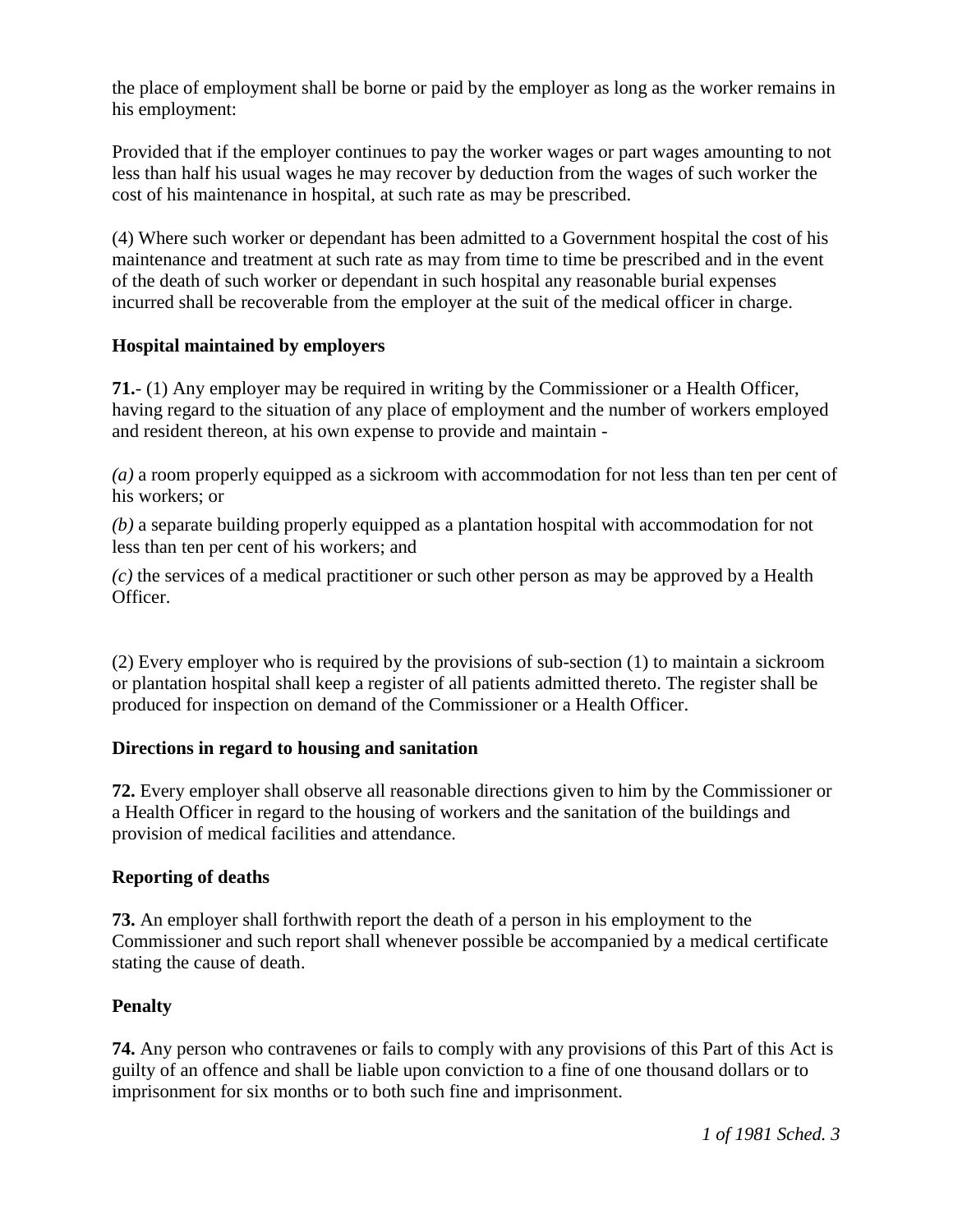# **PART X GENERAL**

### **Criminal proceedings**

**75.** The Commissioner may institute and conduct the prosecution in any proceedings for an offence against the provisions of this Act.

### **Civil proceedings**

**76.** In any civil proceedings between an employer and a worker in his employment the Commissioner may appear on behalf of the worker.

### **Court fees**

**77.** No fees of court shall be charged in any proceedings whether civil or criminal arising out of the provisions of this Act.

### **Application to the Crown**

**78.** This Act shall bind the Crown save and except that nothing in this Act contained shall apply or be construed to apply to or in relation to the following persons -

*20 of 1964, s.24*

*(a)* persons in the naval, military or air services of the Crown (other than locally engaged civilian employees); and

*(b)* members of the Solomon Islands Police Force.

### **Power to exempt persons from the provisions of this Act**

**79.** The Minister may by order exempt any person or class or group of persons from all or any of the provisions of this Act or of any rule or order made thereunder.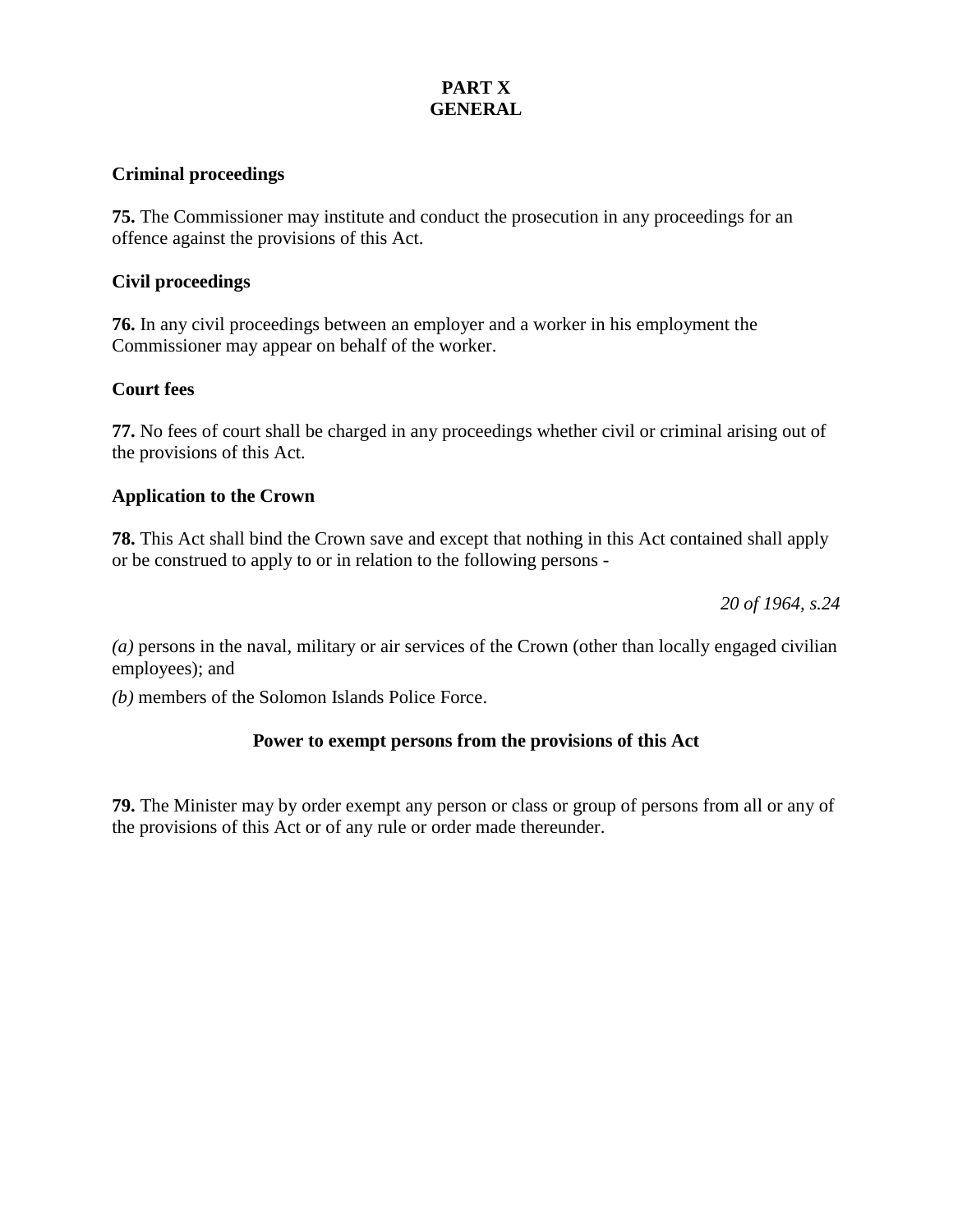### **PART XI RULES**

**80.**-(1) The Minister may make rules generally for the better carrying out of the provisions of this Act and, without derogation from the generality of the foregoing, for all or any of the following purposes -

*(a)* the appointment and regulation of advisory boards to advise on labour matters generally, and in particular to advise on fair minimum rates of wages and size of tasks;

*(b)* prescribing registers of wage payments to be kept by employers, requiring the issue to workers of statements of wage payments, prescribing the intervals at which wage payments shall be made and generally to ensure the proper payment of all wages earned;

*(c)* prescribing the maximum size of tasks;

*(d)* the establishment of a fund or other method to make provision for securing the expenses of recruitment, transport or repatriation of workers upon such terms and conditions and subject to such control as he deems necessary, and for the administration of such a fund;

*(e)* prescribing conditions under which women may be employed during the night in cases where such employment is permitted by this Act and providing for the health and safety of women employed;

*(f)* restricting or prohibiting the employment of women in any specified class of undertaking;

*(g)* providing generally for the protection of employed children and other employed young persons under the age of eighteen;

*(h)* in the case of unhealthy, dangerous or onerous work, prescribing higher minimum ages than those specified in sections 46 and 47;

*(i)* prescribing the form of contracts of apprenticeship and the terms and conditions upon which such contracts may be lawfully entered into, and the rights and obligations of apprentices and their masters;

*(j)* the registration of contracts of apprenticeship;

*(k)* the number of apprentices who may be apprenticed during a specified period in any specified trade or employment;

*(l)* forbidding the taking of apprentices by persons not possessing specified qualifications;

*(m)* the provision, by such means as he may deem expedient, of adequate supervision over the employment and training of apprentices;

*(n)* the holding of examinations of apprentices and the issue of certificates based on the results thereof;

*(o)* prescribing scales for rations where such are provided by the employer under the provisions of section 65;

*(p)* prescribing minimum standards of housing, furniture, sanitation and water supply for workers;

*(q)* prescribing scales of medicines and sick room and hospital equipment;

*(r)* prescribing records to be kept by employers and forms to be used for the purposes of this Act and the rules made thereunder; *18 0f 1979, s.9*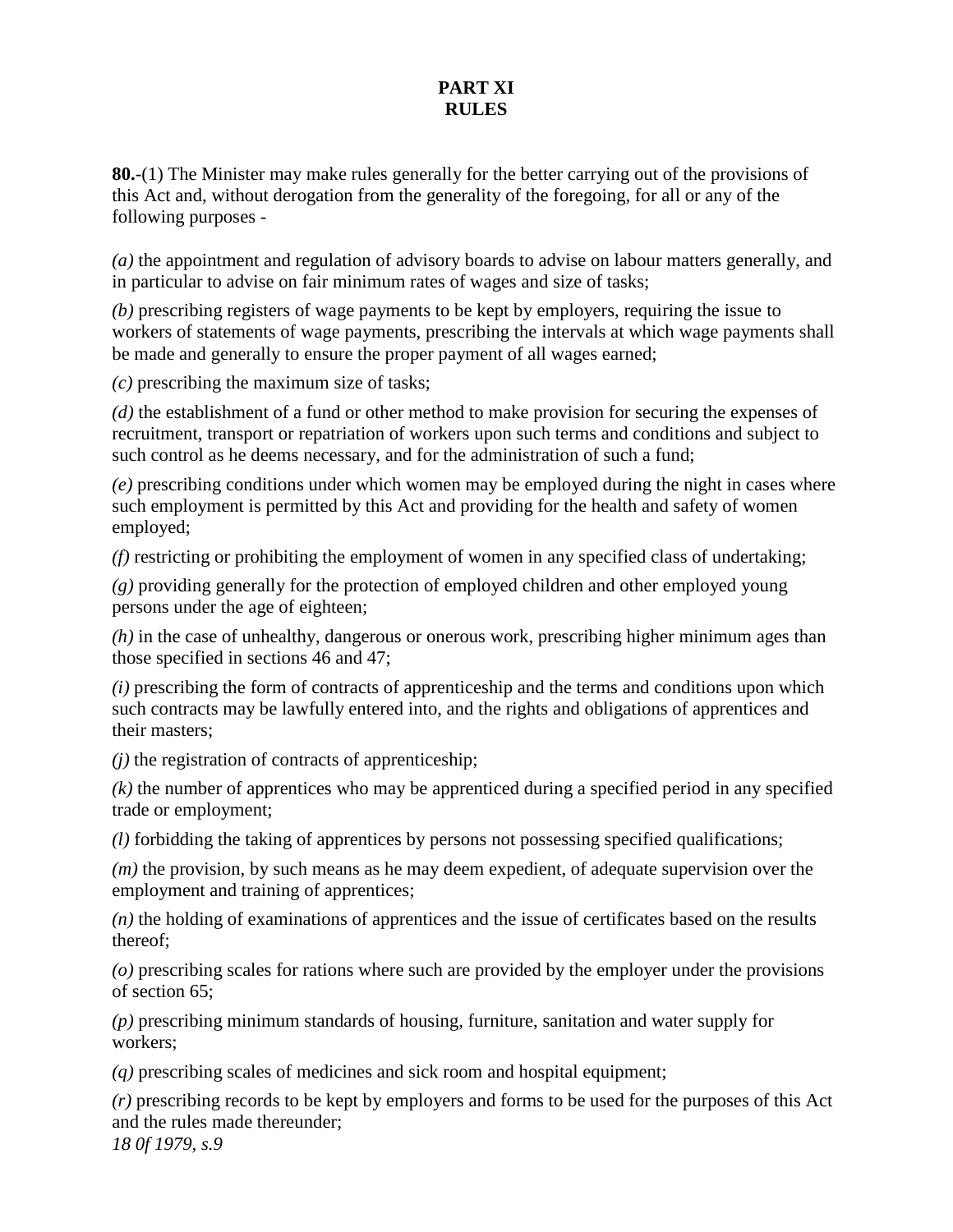*(s)* making provision for persons employed in undertakings generally, or in a particular undertaking, to be entitled to holidays with or without pay and, in such circumstances as may be specified therein, making provision for the payment of passages to enable workers to return from their place of employment to their home island during such holidays or at the termination of their employment;

*18 of 1979, s.9*

*(t)* prescribing the circumstances and conditions under which leave with or without pay and other benefits may be granted to workers in the event of casual sickness, or long term sickness certified by a medical practitioner in circumstances not covered by the Workmen's Compensation Act;

*18 of 1979, s.9; Cap 78*

*(u)* applying all or any of the provisions of this Act to all seamen, domestic servants and to all or to either such categories of persons, and providing generally for the engagement, repatriation and working conditions of seamen and domestic servants;

*(v)* prescribing any fee, rate, matter or thing which is required, or appears to be expedient, to be prescribed under or in connection with this Act and to provide for the remission of fees;

*(w)* providing generally for the protection of workers. *20 of 1964, s. 25*

(2) Rules made by the Minister under this Act may provide for the imposition of a penalty for a breach thereof, not exceeding a fine of forty dollars or imprisonment for three months, or to both such fine and imprisonment.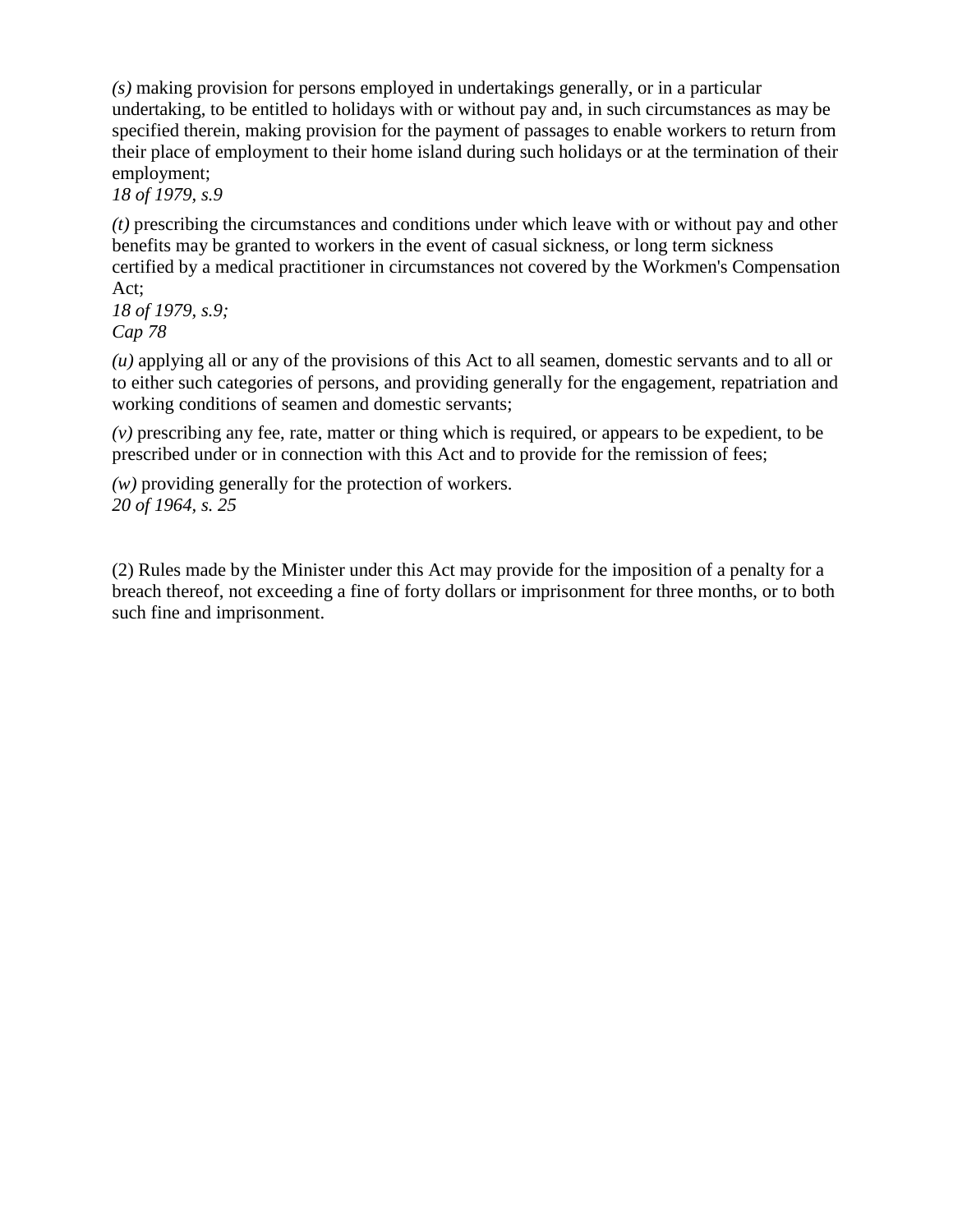**[Subsidiary Legislation]**

\_\_\_\_\_\_\_\_\_\_\_\_\_\_

### **SOLOMON ISLANDS**

#### **CHAPTER 73**

### **LABOUR**

### *Subsidiary Legislation*

### **THE LABOUR (MINIMUM RATES OF WAGES) ORDER** *(Section 30)*

*LN 11/1996*

*[1st March 1996]*

**1.** This Order may be cited as the Labour (Minimum Rates of Wages) Order.

**2.** The minimum rate of wage for all workers:

*(a)* in the Fishing and the Agriculture Plantation sector shall be one dollar and twenty cents (\$1.20) per hour; and

*(b)* in all other sectors shall be one dollar and fifty cents (\$1.50) per hour.

**3.** This Order shall apply throughout Solomon Islands.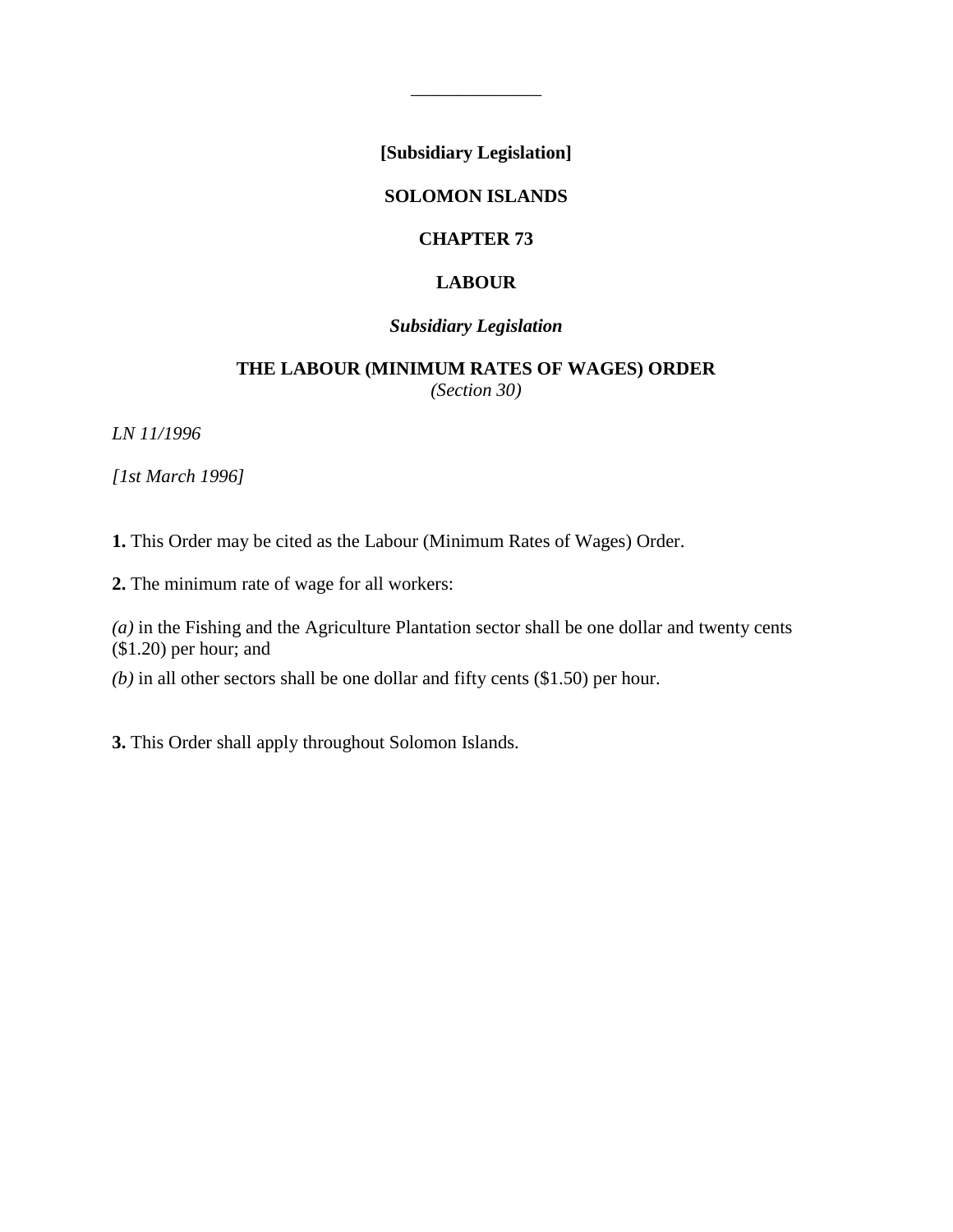# **THE WORK PERMIT (FEES EXEMPTION) (MINISTERS OF RELIGION) ORDER** *(Section 79)*

\_\_\_\_\_\_\_\_\_\_\_

*LN 39/1985*

*[31st May 1985]*

#### **Citation**

**1.** This Order may be cited as the Work Permit (Fees Exemption) (Ministers of Religion) Order.

#### **Exemption of Ministers of religion**

**2.**-(1) Rule 3(2) of the Work Permit Rules 1985 does not apply to any Minister of religion who is engaged mainly in the preaching or teaching of the beliefs of his religion.

(2) For the purposes of paragraph (1), the expression "minister of religion" means pastor, priest, bishop, brother, nun or other person belonging to any religious order of any religious denomination in Solomon Islands.

# T**HE WORK PERMIT (FEES EXEMPTION) (TEACHERS EMPLOYED IN SCHOOLS AND CENTRES ADMINISTERED BY CHURCHES) ORDER**

\_\_\_\_\_\_\_\_\_\_\_\_\_\_

*(Section 79)*

*LN 16/1991*

*[1st February 1991]*

**1.** This Order may be cited as the Work Permit (Fees Exemption) (Teachers Employed in Schools and Centres Administered by Churches)

**2.** Teachers and Instructors employed by National Secondary School and Vocational Training Centres administered by churches in Solomon Islands are hereby exempted from the requirements of -

*(a)* paragraph (2) of rule 2;

*(b)* paragraph (2) of rule 3;

- *(c)* Paragraph (3) of rule 7; and
- *(d)* rule 8,

of the Work Permit Rules.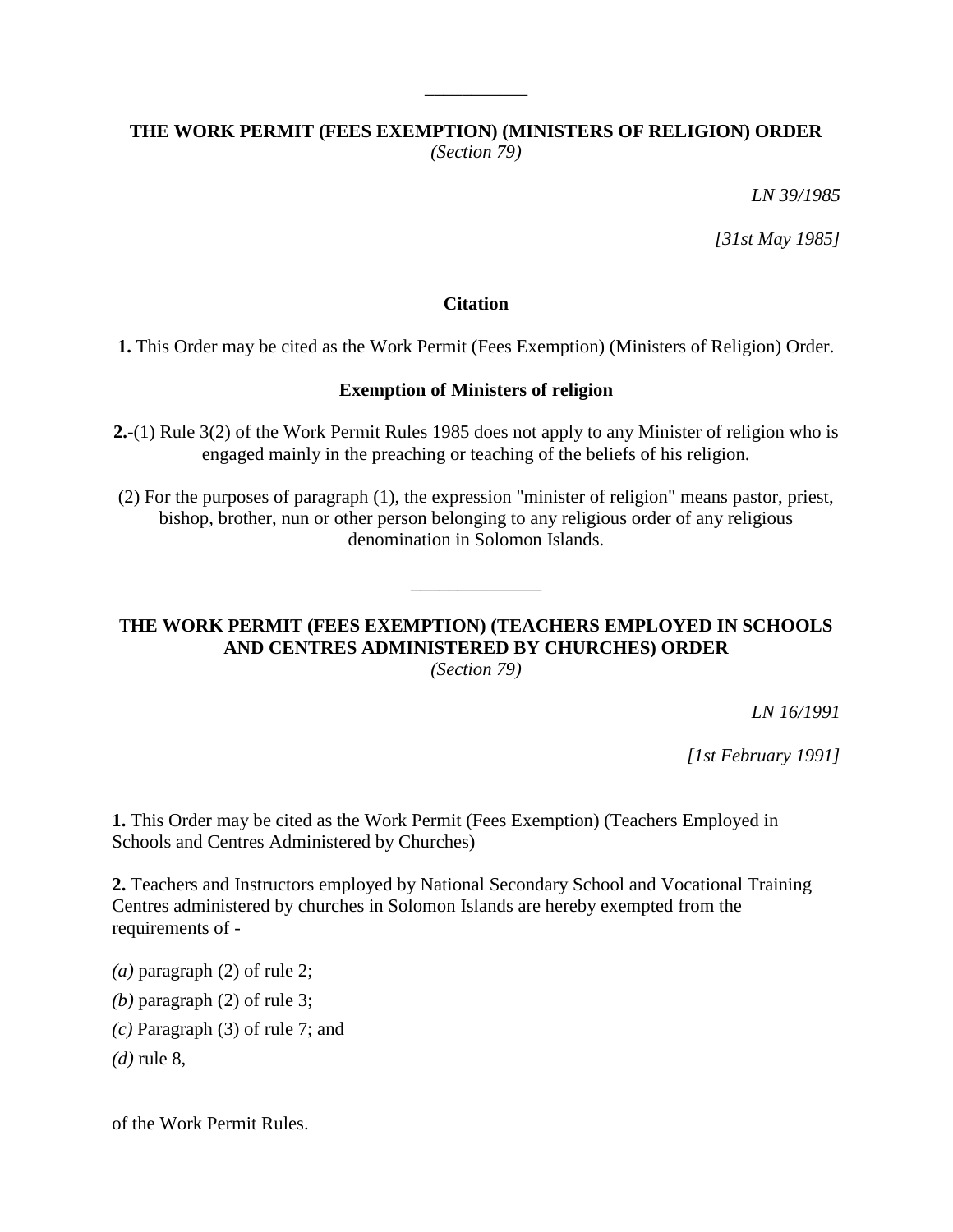# **THE LABOUR (DOMESTIC SERVANTS) RULES**

\_\_\_\_\_\_\_\_\_\_\_\_

*(Section 80)*

*LN 6/1968*

# *[29th January 1968]* **Citation**

**1.** These Rules may be cited as the Labour (Domestic Servants) Rules.

# **Application of Cap. 73. to domestic servants**

**2.** The provisions of the [Labour Act,](http://www.paclii.org/sb/legis/consol_act/la84/) with the exception of all rules heretofore made thereunder, are hereby applied to domestic servants.

# **THE LABOUR (RATION) RULES**

\_\_\_\_\_\_\_\_\_\_\_\_

*(Section 80)*

*LN 29/1964 42/1964 128/1965 36/1966*

 *[1st October 1968]*

**Title**

**1.** These Rules may be cited as the Labour (Rations) Rules.

# **Rations**

**2.** An employer may under the provisions of section 65 of the Act provide a worker with rations of the kind specified in the Schedule hereto in such quantities as may be agreed between the employer and the worker.

# **Deductions**

**3.** An employer may deduct from the wages of a worker to whom rations are provided under rule 2 of these Rules the cash equivalent of such rations as prescribed by the Commissioner:

Provided that the total sum to be deducted in any one month shall not exceed fourteen dollars or two-thirds of the worker's wages whichever is the less.

# **Cash equivalent**

**4.** The Commissioner shall from time to time and at least once in every year by notice prescribe the cash equivalent of the items specified in the Schedule hereto.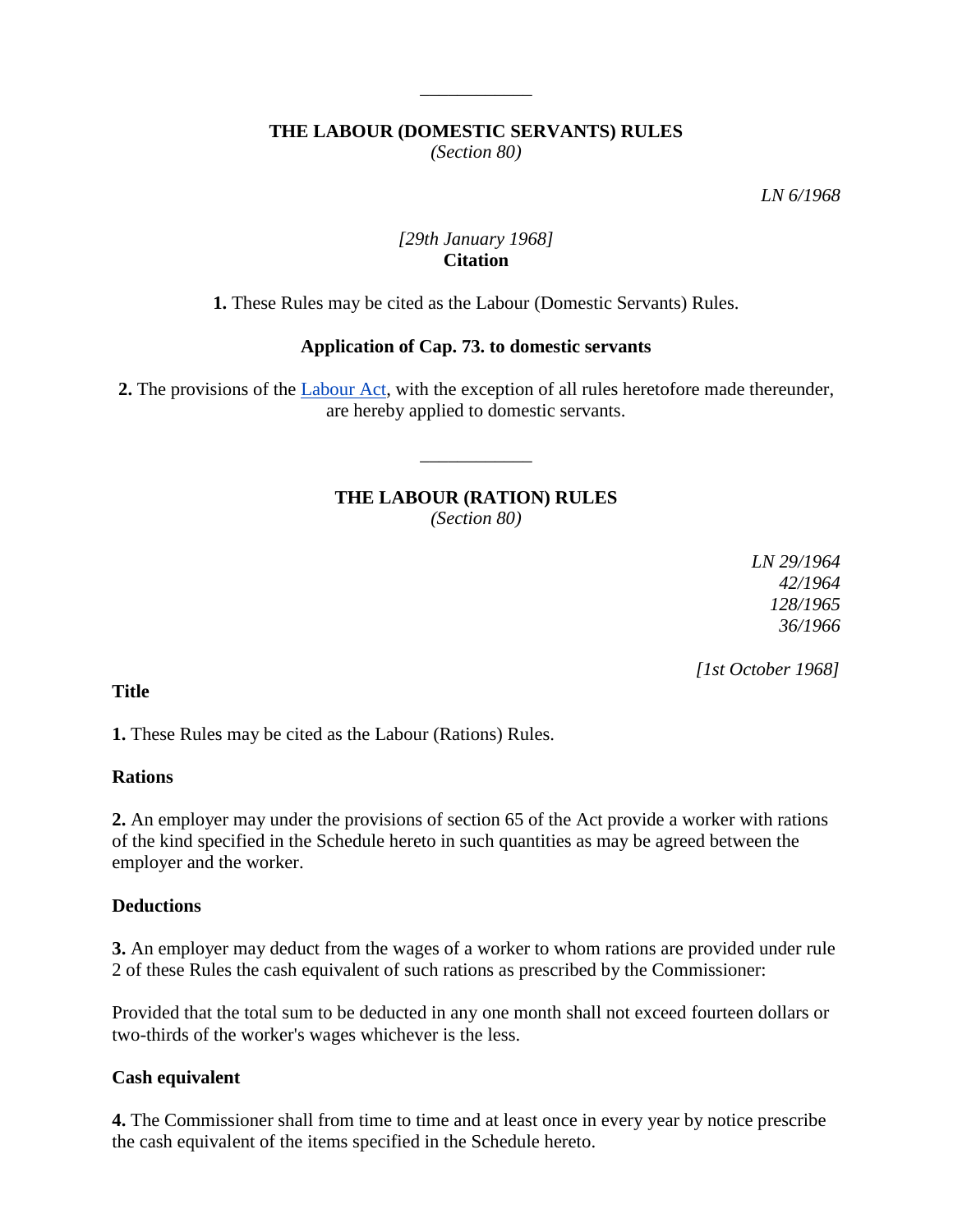# **SCHEDULE**

\_\_\_\_\_\_\_\_\_\_\_\_\_\_\_

1. Rice.

2. Biscuits (Navy).

3. Bread.

4. Root Vegetables- Panna, yam, sweet potato, taro or such other item as may be approved from time to time by the Commissioner.

5. Green Vegetables- Peas, beans, onions, cabbages, or such other items as may be approved from time to time by the Commissioner.

6. Fruit- Bananas, plantains, coconuts or such other items as may from time to time be approved by the Commissioner.

- 7. Salt.
- 8. Meat- Tinned, preserved or fresh.

9. Fish- Tinned or fresh.

10. Sugar.

11. Tea.

12. Soap.

13. Cocoa.

- 14. Curry Powder.
- 15. Cost of preparation.

16. Milk.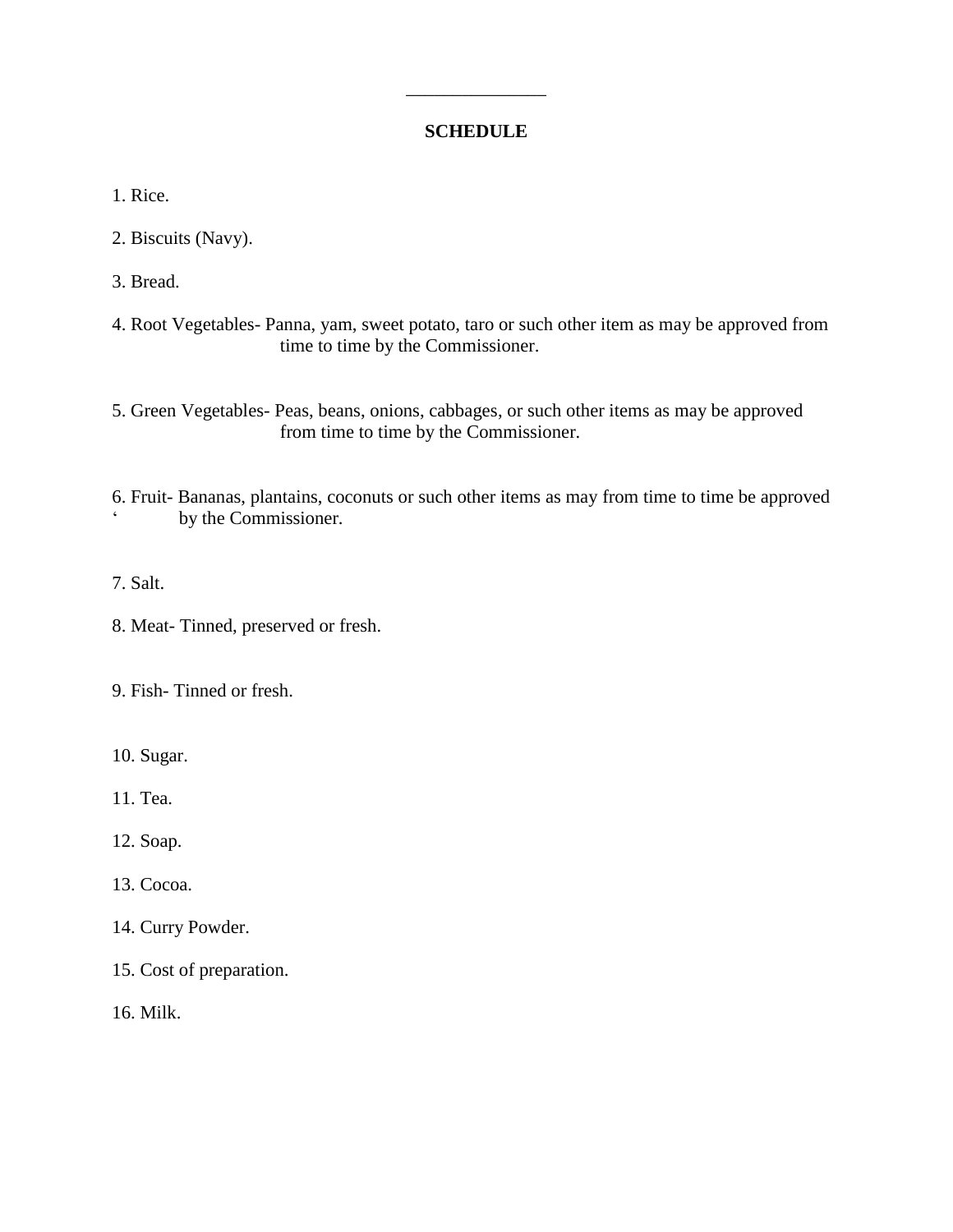# **THE LABOUR (FAIR WAGES CLAUSES IN PUBLIC CONTRACTS) RULES** *(Section 80)*

 $\overline{\phantom{a}}$ 

\_\_\_\_\_\_\_\_\_

*LN 112/1968*

*[1st October 1968]*

### **Citation**

**1.** These Rules may be cited as the Labour (Fair Wages Clauses in Public Contracts) Rules.

### **Interpretation**

**2.** In these Rules -

"public authority" means the Government, the Solomon Islands Ports Authority established under the Ports Act, a local authority, and includes any other authority, board or body declared by the Minister by notice to be a public authority for the purpose of these Rules; *Cap. 61*

"public contract" means a contract which fulfils the following conditions -

- *(a)* that at least one of the parties thereto is a public authority;
- *(b)* that the execution of the contract involves -
- (i) the expenditure of funds by a public authority; and
- (ii) the employment of workers by the other party to the contract;
- *(c)* that the contract is a contract for-
- (i) the construction, alteration, demolition of public works; or
- (ii) the manufacture, assembly, handling or shipment of materials, supplies or equipment; or
- (iii) the performance or supply of services; and
- *(d)* the contract involves the expenditure of an amount of not less than five thousand dollars;

"trade union" means a trade union as defined in the Trade Unions Act. *Cap. 76*

### **Provisions applicable to all public contracts**

**3.** Every public contract made hereafter shall, as respects rates of wages, hours of work and conditions of labour, be subject to the following provisions -

*(a)* In places where rates of wages and hours and conditions of labour in a particular trade or industry have been established after negotiation between employers and trade unions and are adhered to as a practice of the particular trade or industry in such places, the contractor shall pay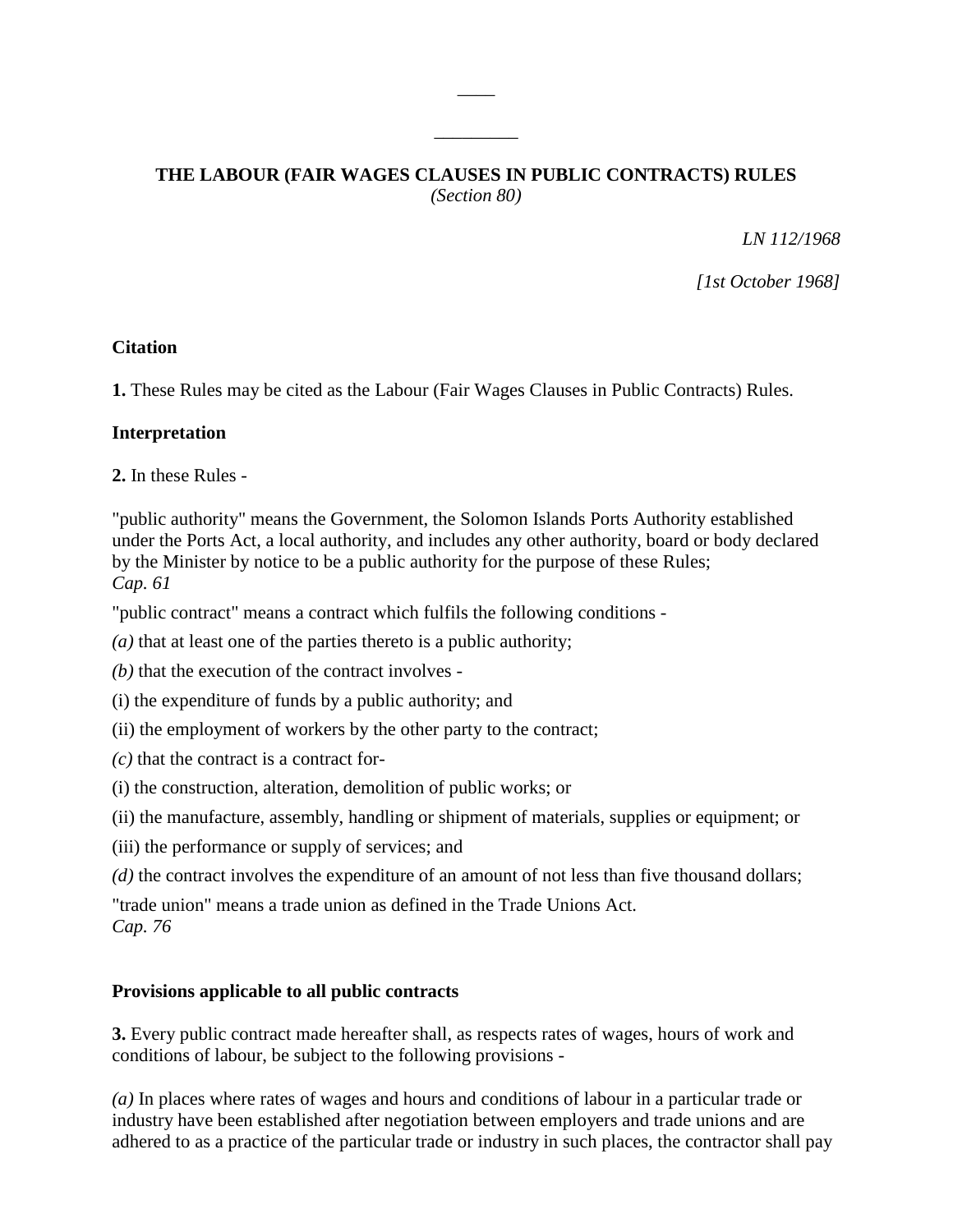rates of wages and observe hours of work and conditions of labour not less favourable to his workers than those established as aforesaid (hereinafter referred to as "established rates and conditions").

*(b)* In places where there are no established rates and conditions, and no trade union which is representative of a substantial proportion of the workers in the particular trade or industry concerned, then rates and conditions which have been established in other places in Solomon Islands for contracts of a similar nature shall apply, providing that, in the event of failure to reach agreement as to what constitute established rates and conditions as aforesaid, the matter shall be referred to the Commissioner who shall act as arbiter and whose decision or award shall be final and binding upon the parties to the contract:

Provided that the Commissioner may, if he thinks fit, refer a matter in dispute to a tribunal established to resolve trade disputes, or if no such tribunal has been established, to such independent arbitrator as he may deem fit.

*(c)* The contractor or sub-contractor shall post notices, in conspicuous places in the establishments and work places concerned, informing the workers of the rates of pay and other conditions of work.

# **Certificate of tenderer for public contract**

**4.** No tender for public contracts shall be accepted unless and until the tenderer has certified to the satisfaction of the Commissioner that the wage, hours of work and conditions of labour of all workers employed by him are fair and reasonable.

# **Duties of contractor and sub-contractors**

**5.**-(1) The contractor shall not transfer or assign directly or indirectly to any person or persons whatever any part of his contract without the written permission of the public authority.

(2) A sub-contractor shall in relation to the requirements of these Rules be bound in all cases to conform to the conditions of the main contract in so far as they apply to him and the main contractor shall be responsible for the observance of all contract conditions on the part of subcontractors, so far as conditions of labour are concerned.

# **Contractor's certificate on completion**

**6.** On completion of the work contracted for, the contractor shall file with the Commissioner a certificate showing-

(i) the rates of wages and hours of labour of the various classes of workers employed in the execution of the contract;

(ii) whether any wages in respect of the said work and labour remain in arrears; and

(iii) that all other labour conditions of the contract have been duly complied with.

# **Further information**

**7.** The contractor shall also furnish to the Commissioner such further detailed information and evidence as the Commissioner may from time to time deem necessary to satisfy him that the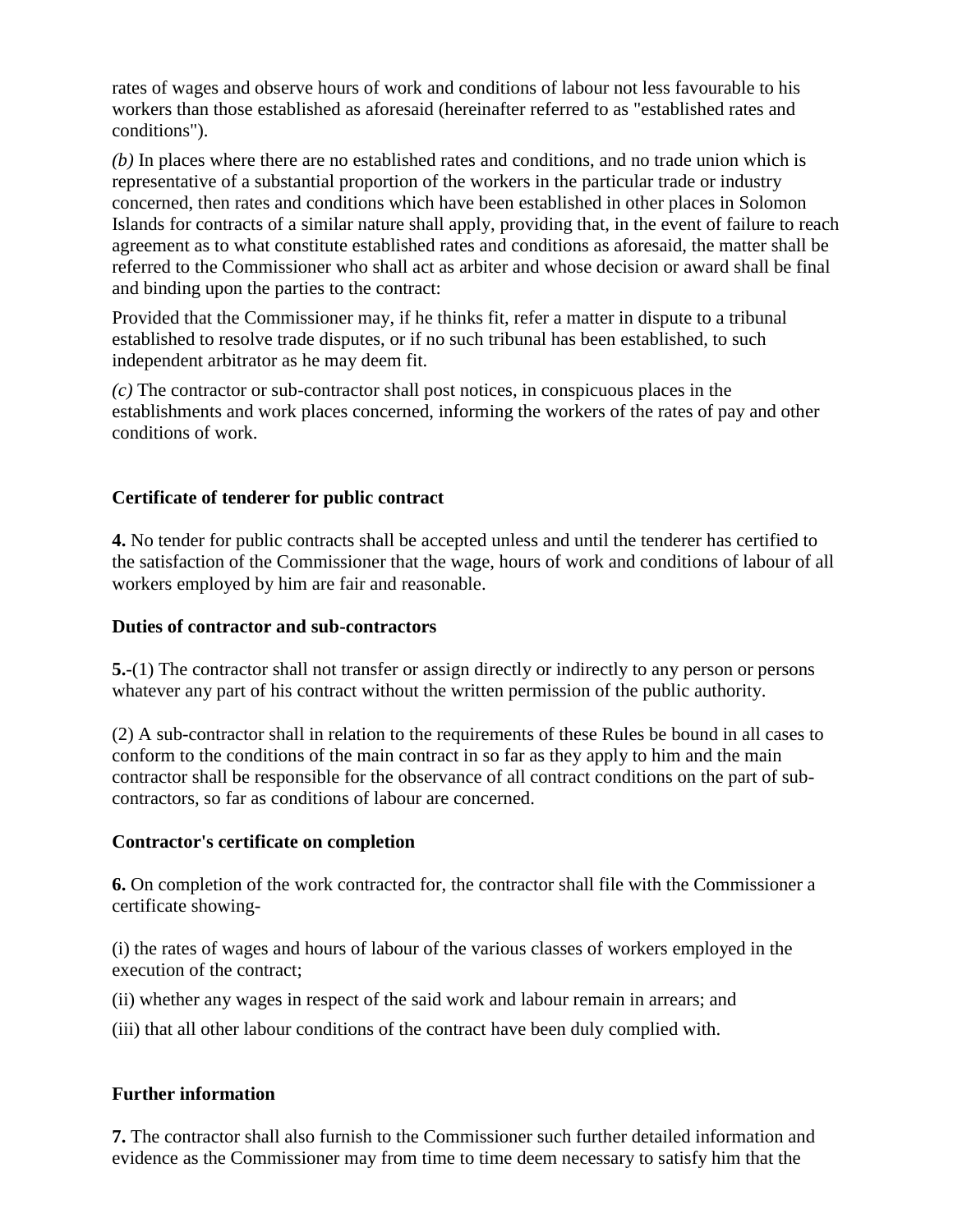conditions of these Rules are being or have been complied with.

### **Satisfaction of worker's claim in default of payment**

**8.** Should the contractor default in payment of any money in respect of wages due to any worker employed by him on a contract and should such worker file a claim for such wages with the Commissioner and should he furnish proof thereof to the satisfaction of the Commissioner, then the Commissioner may, failing payment by the contractor, arrange for the payment of such claim out of the moneys at any time payable under the said contract, and an amount so paid shall be deemed a payment to the contractor.

# **THE LABOUR (NOTIFICATION OF IONISING RADIATIONS) RULES** *(Section 80)*

\_\_\_\_\_\_\_\_\_\_\_\_\_\_

*LN 104/1965 Act 1 of 1981*

*[29th May 1965]*

### **Citation**

**1.** These Rules may be cited as the Labour (Notification of Ionising Radiations) Rules.

### **Interpretation**

**2.** In these Rules "ionising radiations" means electro-magnetic radiation (X- or gamma-rays) or corpuscular radiation (α-particles, β-particles, electrons, protons, neutrons or heavy particles), capable of producing ions.

### **Report by employer using device exposing workers to ionising radiations**

**3.** Every employer who uses any device whereby any worker employed by him is or may be exposed to ionising radiations shall, within one month of the coming into operation of these Rules, furnish the Commissioner with a report specifying such device, the use to which such device is put, the locality of such device, the number of workers employed by him who are or may be exposed to ionising radiations from such device, and any safety precautions taken against ionising radiations in the use of such device.

### **Notice by employer intending to use device exposing workers to ionising radiations**

**4.** Every employer intending to use a device which will or may expose workers employed by him to ionising radiation shall, not less than one month prior to the date on which he intends to bring such device into use, give to the Commissioner notice in writing specifying the device, the use to which such device is to be put, the locality of such device, the number of workers employed by him who will or may be exposed to ionising radiations from such device, and any safety precautions to be taken against ionising radiations in the use of such device.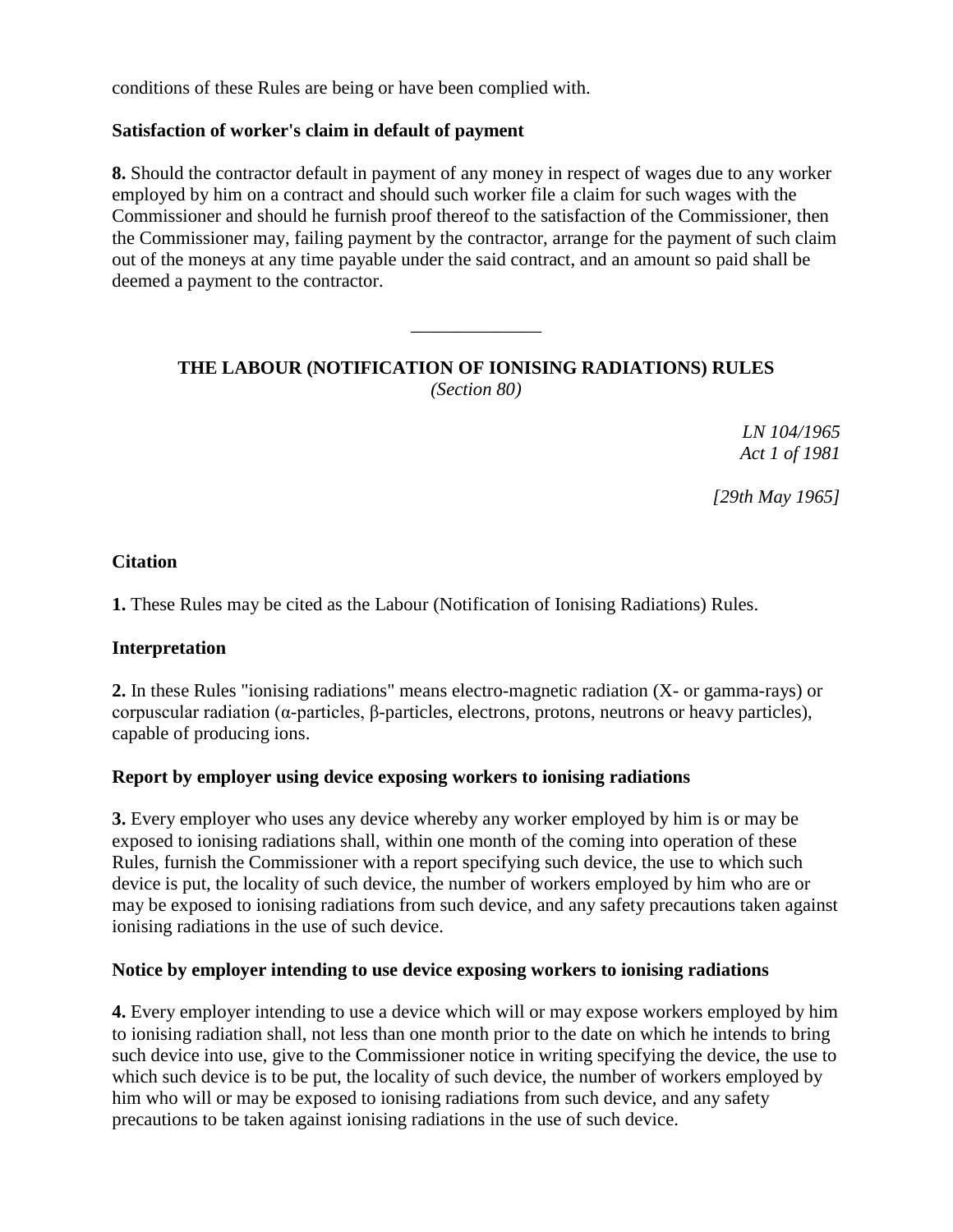### **Penalty**

**5.** Any employer who fails to comply with the provisions of these Rules shall be guilty of an offence and shall be liable to a fine of five hundred dollars or to imprisonment for three months, or to both such fine and imprisonment.

*Act 1 of 1981, Sched. 3*

# **THE LABOUR (SEAMEN) RULES**

\_\_\_\_\_\_\_\_\_\_\_\_

*(Section 80)*

*LN 59/1968 60/1971 Act 1 of 1981*

*[23rd May 1968]*

### **Citation**

**1.** These Rules may be cited as the Labour (Seamen) Rules.

### **Application of Cap. 73 to seamen**

**2.** The provisions of the Act with the exception of sections 13, 14, 16 and 24(1), and sections 68 and 69, are hereby applied to seamen.

**3.**-(1) Where the wages of seamen are payable monthly, they shall be paid not later than seven days after the expiration of the period in respect of which they are due:

Provided that if by reason of the vessel being on a voyage it is impracticable to make payment within this period, such payment shall be made within two clear days (excluding a Sunday or a public holiday) of the vessel arriving at a port where it is practicable for such payment to be made.

(2) All wages due to a seaman employed on a contract or agreement of service shall be paid within two days of the termination of such contract or agreement, or at the time when the seaman is discharged, whichever first occurs.

(3) If the master or owner fails without reasonable cause to make payment to a seaman as prescribed in paragraphs (1) and (2), he shall pay to such seaman, in addition to the amount of wages due, a sum amounting to twice his ordinary daily rate of pay for each day during which payment is delayed beyond the time prescribed in the said paragraphs, and such sum shall be recoverable as wages:

Provided that the additional amount payable under this paragraph shall not exceed one month's wages.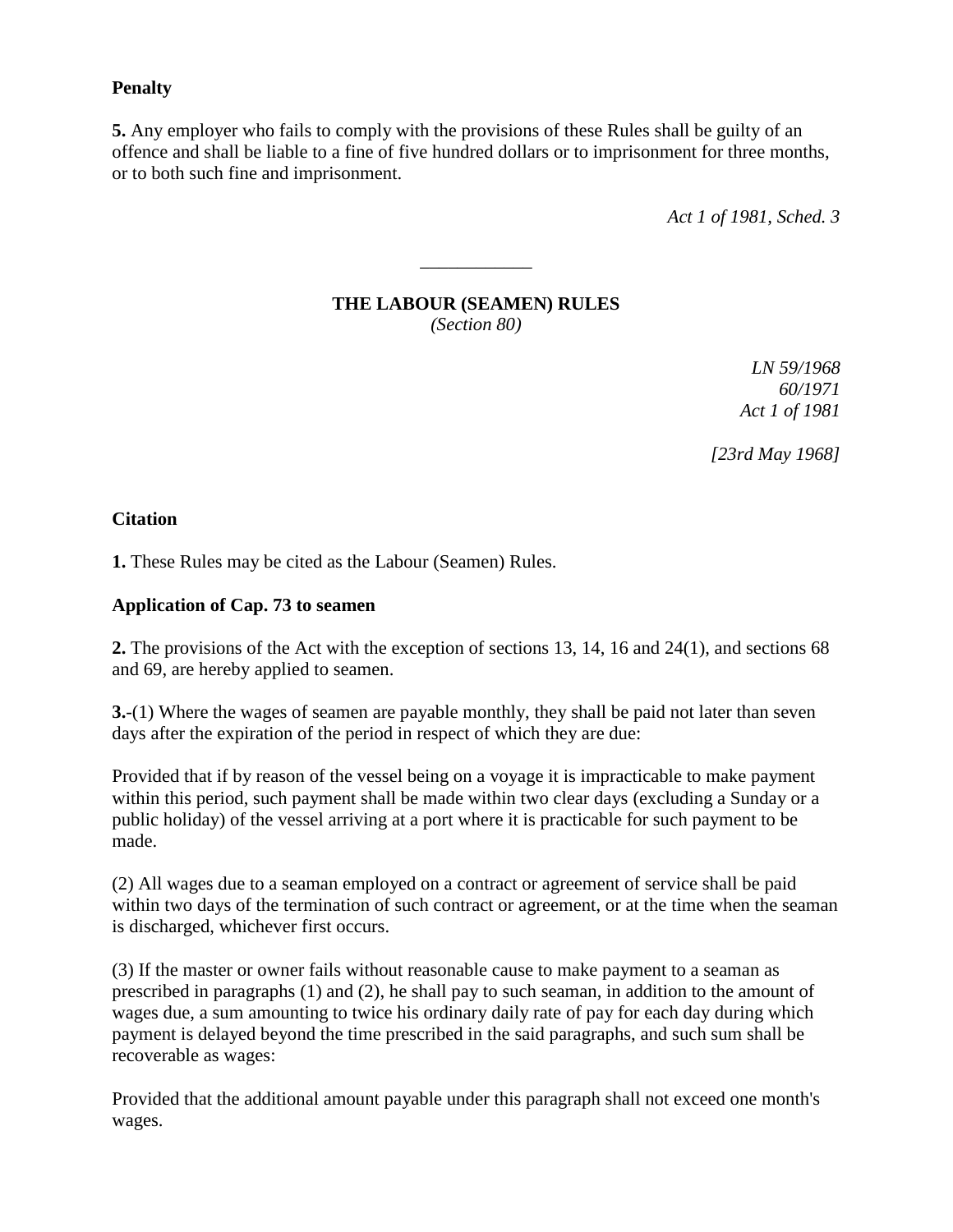(4) Except where otherwise expressly permitted by law, no master or owner of a vessel shall make any deduction or make any agreement or contract with a seaman for any deduction from wages to be paid by the master or owner to the seaman or for any payment to the master or owner by the seaman for or in respect of any fine, or bad or negligent work or injury to the materials or other property of the master or owner.

**4.** A seaman's right to wages, and, where his contract or agreement provides for the supply of provisions, his right to provisions, shall begin either at the time at which he commences work or at the time specified in the agreement for his commencement of work or presence on board, whichever first happens.

**5.**-(1) Subject to paragraph (2), a seaman shall not by any agreement forfeit his lien on the ship, or be deprived of any remedy for the recovery of his wages, to which in the absence of the agreement he would be entitled, and shall not by any agreement abandon his right to wages in case of the loss of the ship, or abandon any right that he may have or obtain in the nature of salvage.

(2) Nothing in this rule shall apply to a stipulation made by the seaman belonging to any ship, which according to the terms of the agreement is to be employed on salvage service, with respect to the remuneration to be paid to them for salvage services to be rendered by that ship to any other ship.

**6.** The right to wages shall not depend on the earning of freight; and every seaman and apprentice who would be entitled to demand and recover any wages, if the ship in which he has served had earned freight, shall, subject to any written law applicable to the case, be entitled to demand and recover the same, notwithstanding that freight has not been earned; but in all cases of wreck or loss of the ship, proof that the seaman has not exerted himself to the utmost to save the ship, cargo, and stores, shall bar his claim to wages.

**7.** A seaman or apprentice shall not be entitled to wages or provisions for any time during which he unlawfully refuses or neglects to work, when required, whether before or after the time fixed by the agreement for his commencement of such work, nor, unless the court hearing the case otherwise directs, for any period during which he is lawfully imprisoned for any offence committed by him.

**8.** Where a seaman is by reason of illness incapable of performing his duty, and it is proved that the illness has been caused by his own wilful act or default, he shall not be entitled to wages for the time during which he is by reason of the illness incapable of performing his duty.

**9.** Whenever in any proceeding relating to seaman's wages it is shown that a seaman or apprentice has in the course of the voyage been convicted of an offence by a court of competent jurisdiction, and rightfully punished for that offence by imprisonment or otherwise, the court hearing the case may direct any part of the wages due to the seaman, not exceeding six dollars, to be applied in reimbursing any costs properly incurred by the master in procuring the conviction and punishment.

**10.** If a seaman, having signed an agreement, is discharged otherwise than in accordance with the terms thereof before the commencement of the voyage, or before one month's wages are earned, without fault on his part justifying that discharge, and without his consent, he shall be entitled to receive from the master or owner, in addition to any wages he may have earned, due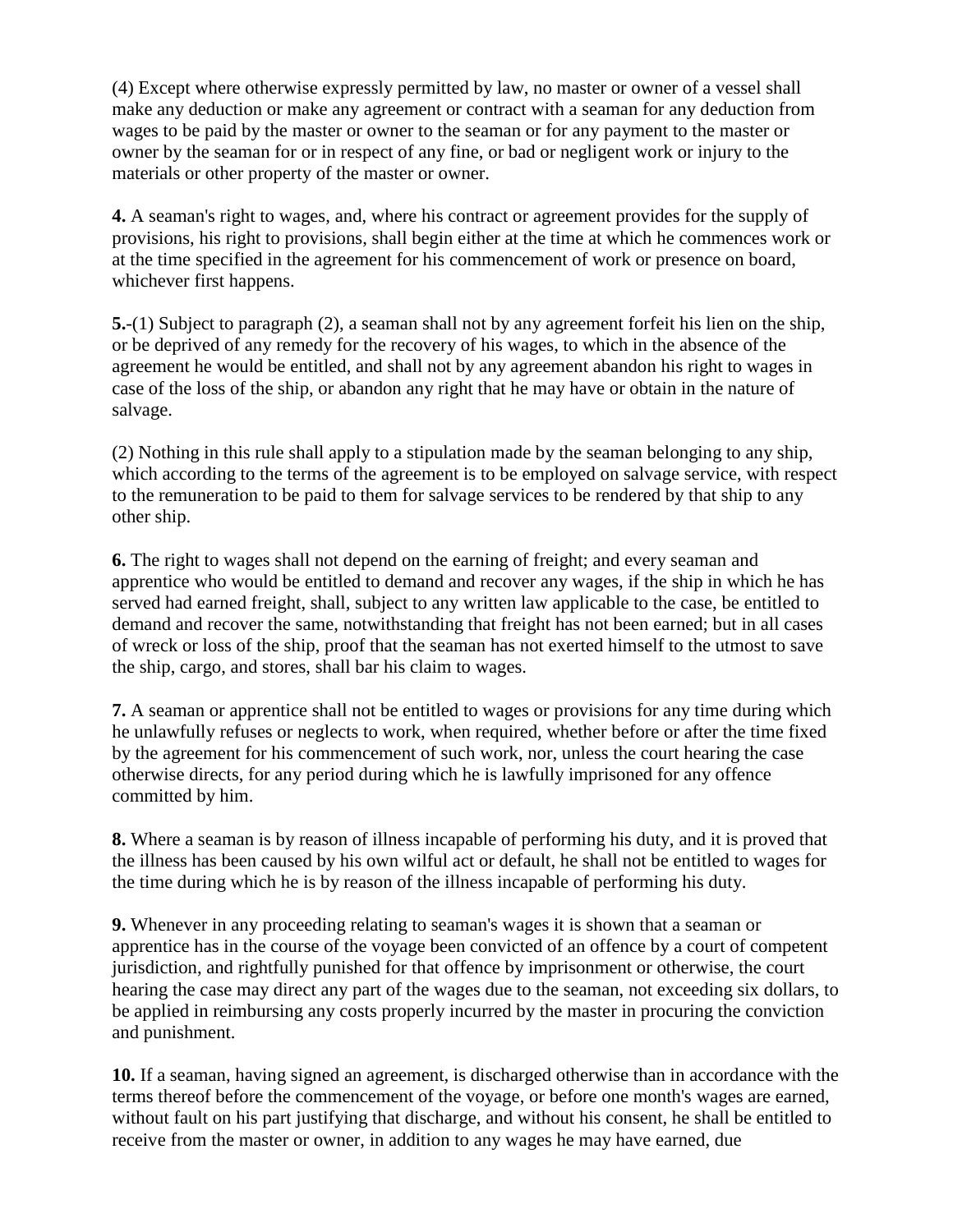compensation for the damages caused to him by the discharge not exceeding one month's wages, and may recover that compensation as if it were wages duly earned.

**11.** Subject to the provisions of the Act and these Rules, and to [section 19](http://www.paclii.org/sb/legis/consol_act/asama324/index.html#s19) of the [Affiliation,](http://www.paclii.org/sb/legis/consol_act/asama324/) [Separation and Maintenance Act,](http://www.paclii.org/sb/legis/consol_act/asama324/) as respects wages due or accruing to a seaman or apprentice to the sea service -

> *LN 60/1971 Cap. 1*

*(a)* they shall not be subject to attachment or arrestment by any court;

*(b)* an assignment or sale thereof made prior to the accruing thereof shall not bind the person making the same;

*(c)* a power of attorney or authority for the receipt thereof shall not be irrevocable; and

*(d)* a payment of wages to a seaman or apprentice shall be valid in law, notwithstanding any previous sale or assignment of those wages, or any attachment, incumbrance, or arrestment thereof.

**12.**-(1) Subject to [rule 6](http://www.paclii.org/sb/legis/consol_act/asama324/index.html#s6) in cases of loss or foundering of a ship, the owner or person with whom a seaman has made a contract for service on board the ship shall, unless the contract makes provision more favourable to the seaman, continue to pay each seaman employed thereon at the same rate of wages payable under the contract until the expiry of two months from the date of such loss or foundering or until the seaman is reengaged, whichever first occurs.

(2) A seaman shall not be entitled to receive wages under this rule if the owner shows that the unemployment was not due to the wreck or loss of the ship and shall not be entitled to receive wages under this rule in respect of any day if the owner shows that the seaman was able to obtain suitable employment on that day.

**13.** Any person who contravenes any of the provisions of [rule 3](http://www.paclii.org/sb/legis/consol_act/asama324/index.html#s3) or [rule 12](http://www.paclii.org/sb/legis/consol_act/asama324/index.html#s12) (1) shall be guilty of an offence and liable to a fine of five hundred dollars or to imprisonment for three months.

> *Act 1 of 1981, Sched. 3*

**14.** For the avoidance of doubt it is hereby declared that every stipulation in any agreement inconsistent with any provision of these Rules shall be void.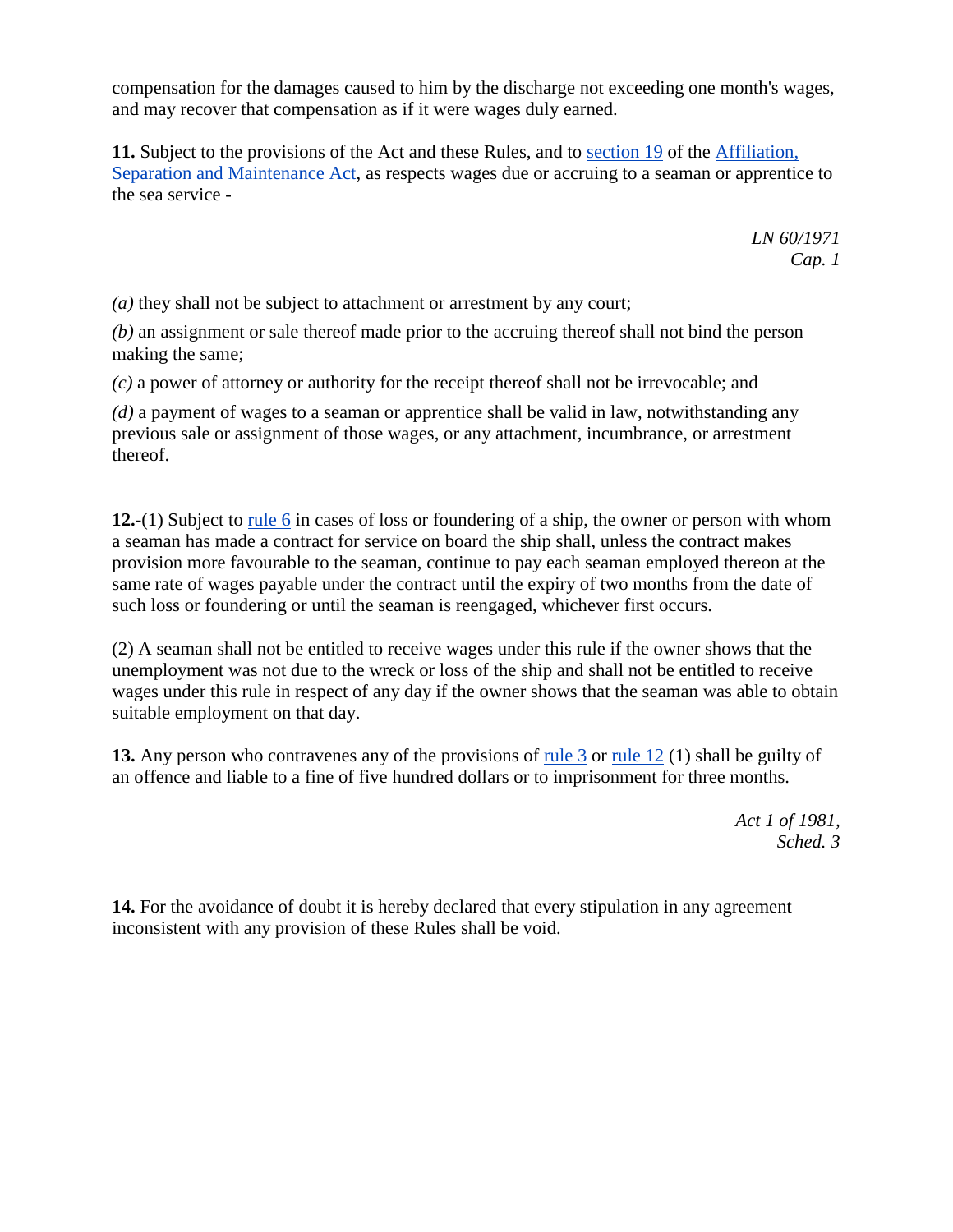### **THE LABOUR (APPRENTICESHIP) RULES**

\_\_\_\_\_\_\_\_\_\_\_\_\_

ARRANGEMENT OF RULES

#### RULE

1. CITATION

2. INTERPRETATION

3. APPOINTMENT OF SUPERVISOR AND ASSISTANT SUPERVISOR

4. APPOINTMENT OF APPRENTICESHIP BOARD

5. DUTIES AND FUNCTIONS OF BOARD

6. PERMISSION TO EMPLOY APPRENTICES

7. REGISTRATION OF CONTRACT OF APPRENTICESHIP

8. ASSIGNMENT OF CONTRACT OF APPRENTICESHIP

9. TERMINATION OF CONTRACTS

1O. ENTICEMENT OF APPRENTICES

11. PROBATIONARY PERIOD

12. SUSPENSION OF APPRENTICE

13. UNSATISFACTORY PROGRESS OF APPRENTICE

14. RECORDS TO BE KEPT BY EMPLOYERS

15. LIMITATIONS IN REGARD TO METHOD OF PAYMENT, OVERTIME AND FOREIGN SERVICE

16. CERTIFICATE OF APPRENTICESHIP

17 MISCELLANEOUS POWERS OF SUPERVISOR

18. TRAINING SCHEMES

19. MAKING OF SCHEMES-PROCEDURE

20. APPOINTMENT OF INSPECTORS

21. POWERS OF INSPECTORS

22. DISCLOSURE OF INFORMATION AN OFFENCE

23. EXISTING CONTRACTS OF APPRENTICESHIP

24. PENALTIES

25. POWER TO PRESCRIBE FORMS ETC

26. EXEMPTIONS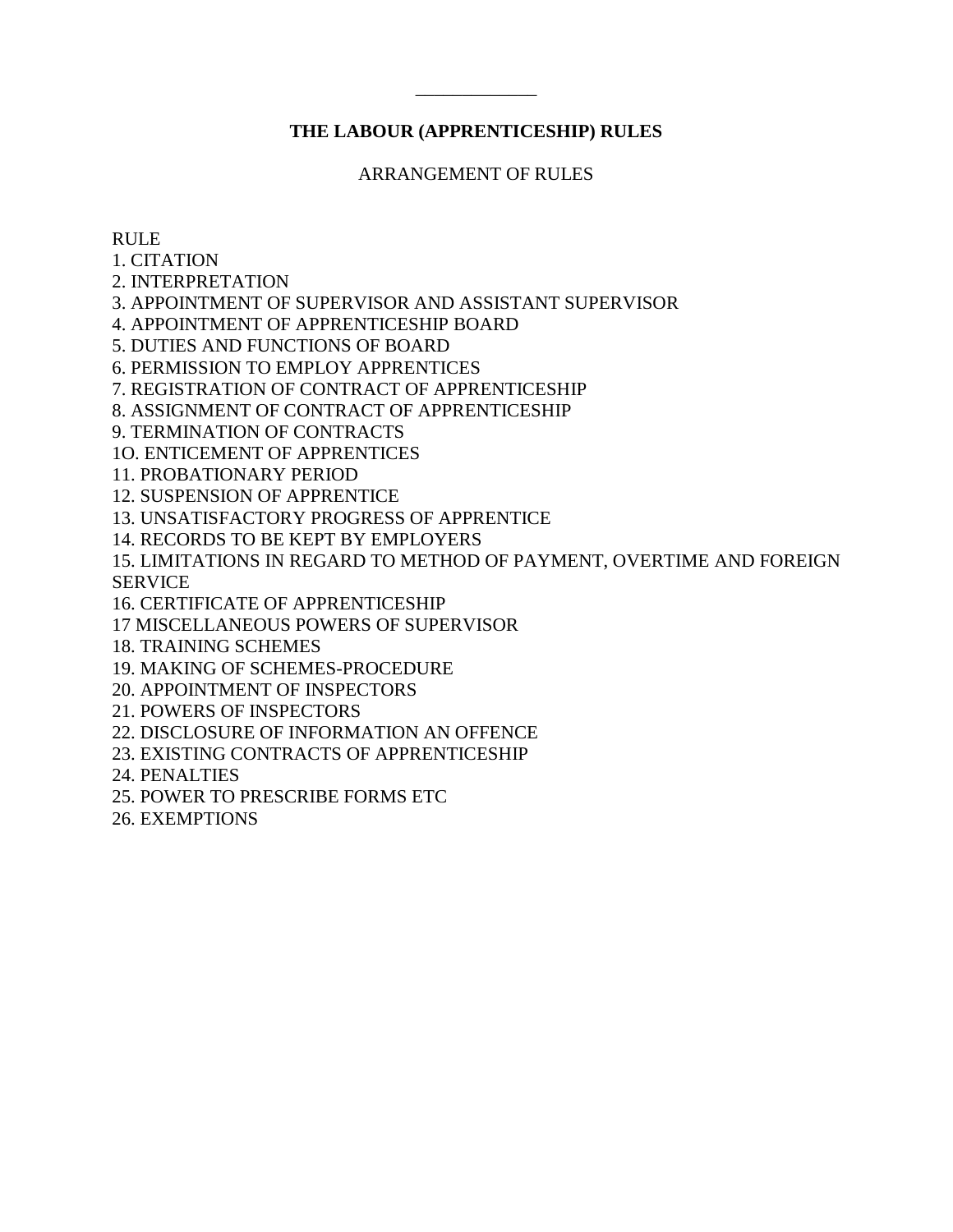### **THE LABOUR (APPRENTICESHIP) RULES**

\_\_\_\_\_\_\_\_\_\_\_

*(Section 80)*

*LN 106/1970 60/1974 Act 1 of 1981*

*[27th November 1970]*

### **Citation**

**1.** These Rules may be cited as the Labour (Apprenticeship) Rules.

# **Interpretation**

**2.** In these Rules unless the context otherwise requires -

"apprentice" means a person who is bound by a written contract to serve an employer for a determined period with a view to acquiring knowledge, including theory and practice, of a trade in which the employer is reciprocally bound to instruct that person;

"Board" means the Apprenticeship Board constituted under the provisions of rule 4;

"Commissioner" means the Commissioner of Labour;

"inspector" means an inspector appointed by the Minister under the provisions of rule 20; *Act 1 of 1981, Sched. 3*

"scheme" means a scheme made under the provisions of rule 18;

"Supervisor" means the Supervisor of Apprenticeship appointed under the provisions of rule 3;

"trade" means a skilled manual occupation.

# **Appointment of Supervisor and Assistant Supervisor**

**3.**-(1) The Minister may, by notice in the Gazette, appoint a Supervisor of Apprenticeship and one or more other persons to be Assistant Supervisors of Apprenticeship for the purposes of these Rules.

*Act 1 of 1981, Sched. 3*

(2) Every Assistant Supervisor of Apprenticeship may, subject to the directions of the Supervisor, perform any act or discharge any duty which may lawfully be performed or is required to be discharged by the Supervisor under the provisions of these Rules.

# **Appointment of Apprenticeship Board**

**4.**-(1) The Minister may, by notice in the Gazette, establish an Apprenticeship Board for the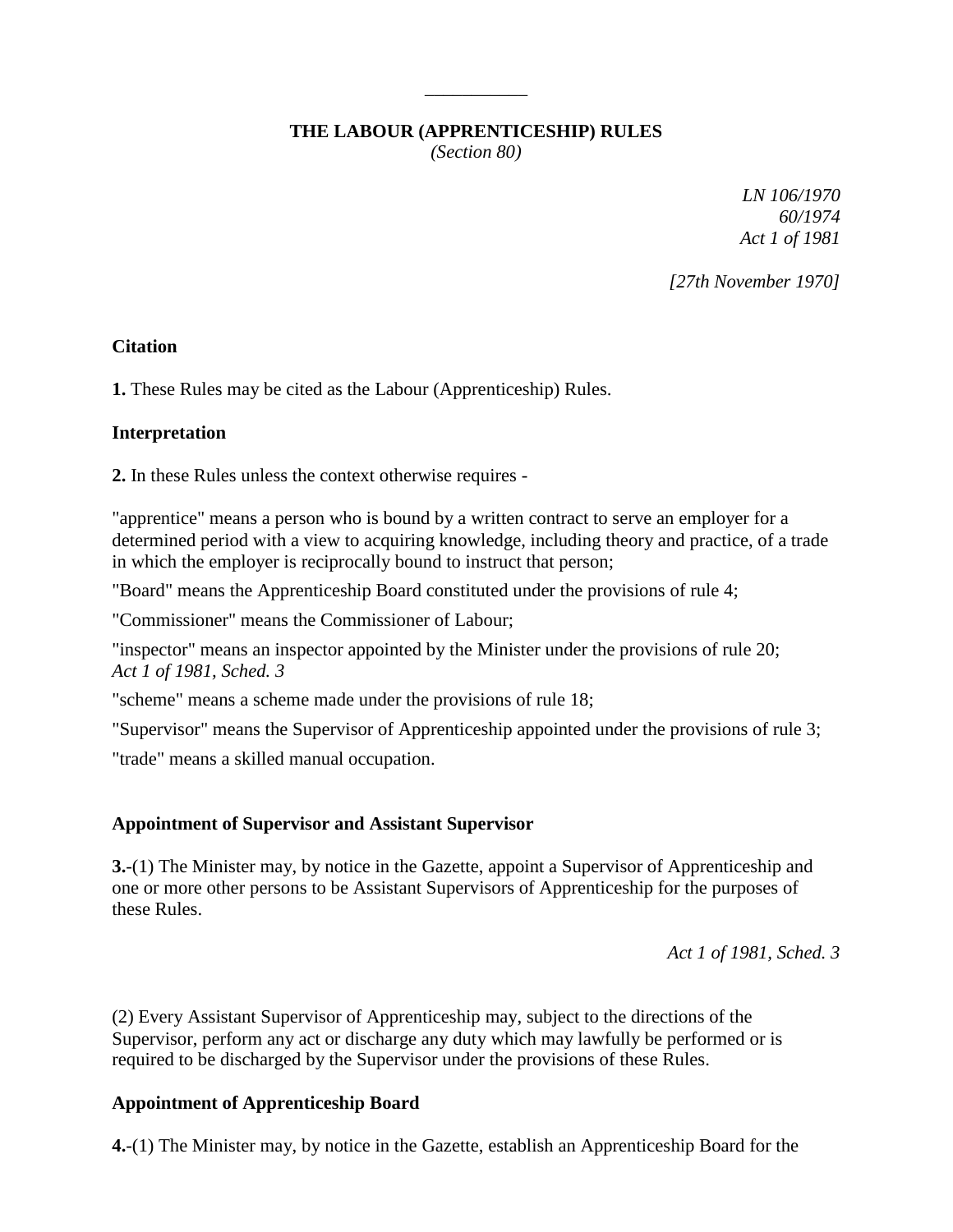purposes of these Rules, and such Board shall consist of a Chairman, Deputy Chairman, and not less than five and not more than nine other members appointed by the Minister.

*Act 1 of 1981, Sched. 3*

(2) The Minister may appoint a secretary to the Board who shall be an officer of the Board and who shall perform such duties as the Board may determine.

(3) The Chairman, or in his absence, the Deputy Chairman, shall preside at every meeting of the Board and where the Deputy Chairman so presides, he shall, with respect to that meeting and any business transacted thereat, have all the powers of and be deemed to be the Chairman of the Board.

(4) The Chairman, Deputy Chairman, and members of the Board shall hold office for such period, not exceeding three years, as shall be specified at the time of their appointment, and on the expiration of such period shall be eligible for reappointment.

(5) The Chairman, or, in his absence, the Deputy Chairman and half the members of the Board shall form a quorum, a fraction of a whole number being disregarded.

(6) Subject to the provisions of these Rules, the Board may regulate its own procedure.

# **Duties and functions of Board**

**5.** Without prejudice to the other provisions of these Rules, the Board shall perform the following duties and functions: -

*(a)* it shall at the request of the Commissioner, and may of its own motion, investigate and make recommendations to the Commissioner on any matters connected with these Rules;

*(b)* it shall investigate any dispute or other matter arising out of a contract of apprenticeship referred to it by the Supervisor, and shall endeavour to settle such dispute amicably;

*(c)* it shall perform such duties and functions in regard to any other matter concerning apprenticeship as may be required by the Commissioner.

# **Permission to employ apprentices**

**6.**-(1) (*a)* No person shall employ an apprentice without having first obtained the written permission of the Supervisor so to do.

*(b)* The Supervisor's permission as aforesaid shall specify the maximum number of apprentices who may be employed at any one time by the person to whom the permission is given.

(2) No permission shall be given under this rule unless the person applying therefor satisfies the Supervisor that his establishment offers reasonable opportunities for the proper training of the apprentice or the number of apprentices proposed to be employed by him.

(3) Any person aggrieved by any decision of the Supervisor under this rule may appeal therefrom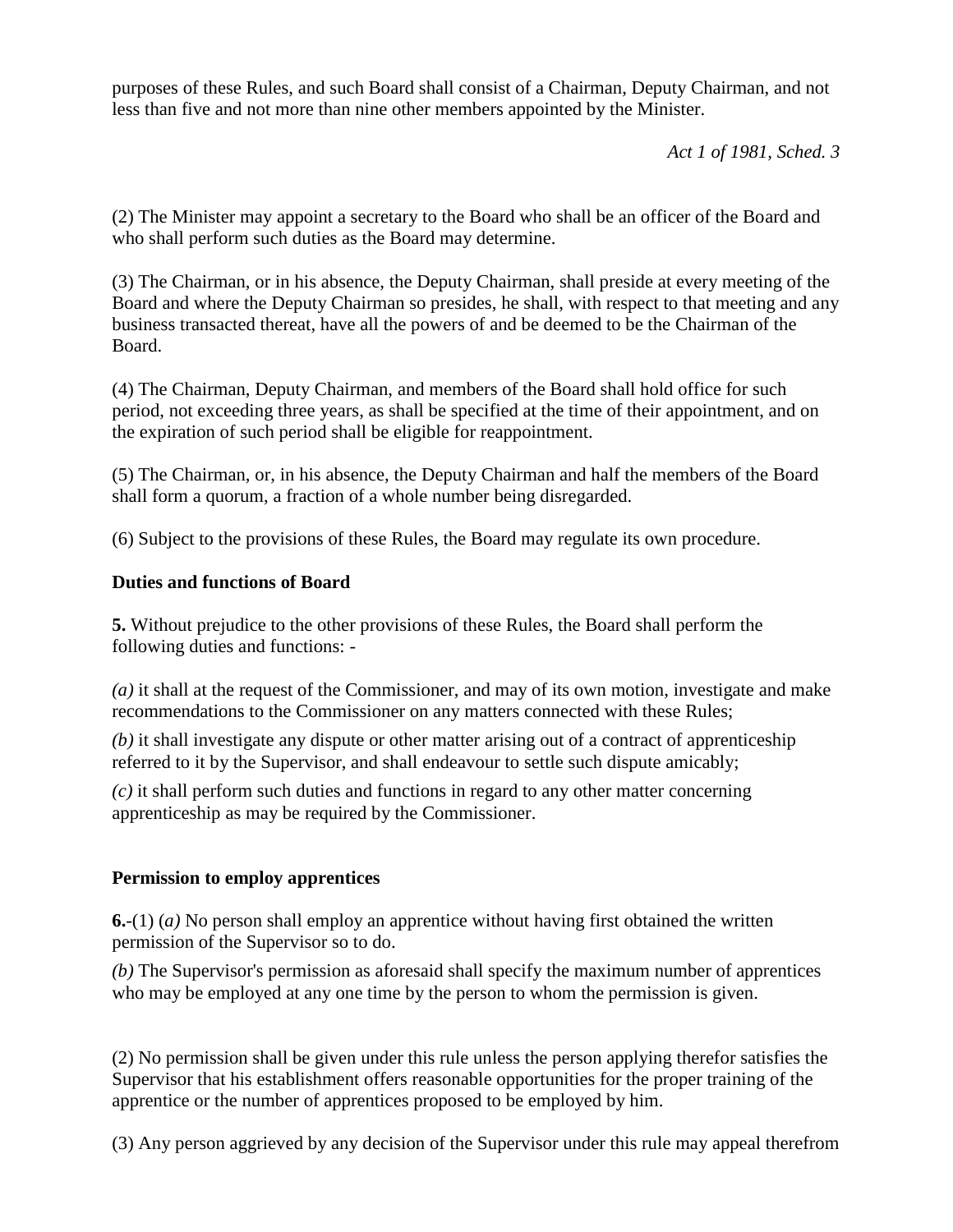to the Board whose decision thereon, after consultation with the Commissioner, shall be final and shall not be questioned in any proceedings whatsoever.

(4) Any person who -

*(a)* employs an apprentice without having first obtained the written permission of the Supervisor to employ apprentices; or

*(b)* having obtained the written permission of the Supervisor to employ apprentices, employs at any one time a number of apprentices in excess of the maximum number specified in such written permission,

shall be guilty of an offence.

# **Registration of contracts of apprenticeship**

**7.**-(1) Every contract of apprenticeship made after the commencement of these Rules shall be in the form prescribed.

(2) An employer who enters into a contract of apprenticeship with any person shall within fourteen days thereafter lodge, in such manner as may be prescribed, with the Supervisor for registration -

*(a)* the contract of apprenticeship together with two copies thereof, and

*(b)* the medical certificate required by section 58 (b) of the Act.

(3) Any employer who fails to comply with the provisions of paragraph (2) shall be guilty of an offence.

(4) No contract of apprenticeship made after the commencement of these Rules shall be binding until it has been registered by the Supervisor.

(5) The Supervisor may refuse to register any contract of apprenticeship if, in his opinion, it is not in the interests of the person who is the apprentice thereunder or if it is not made in accordance with the provisions of a scheme; and he may, in coming to a decision under this paragraph, have regard, in addition to any other circumstances, to such person's prospects of obtaining employment at the expiration of such contract in the trade in which he seeks to bind himself as apprentice.

(6) Any party dissatisfied with the refusal of the Supervisor to register a contract of apprenticeship may appeal to the Board within thirty days from the date upon which the decision of the Supervisor is communicated to it and the Board's decision, after consultation with the Commissioner, shall be final, and shall not be questioned in any proceedings whatsoever.

(7) In every case where the Supervisor registers a contract under these Rules, he shall -

*(a)* endorse the particulars of registration thereon and on one of the copies referred to in paragraph  $(2)(a)$  and return the contract and such copy to the employer; and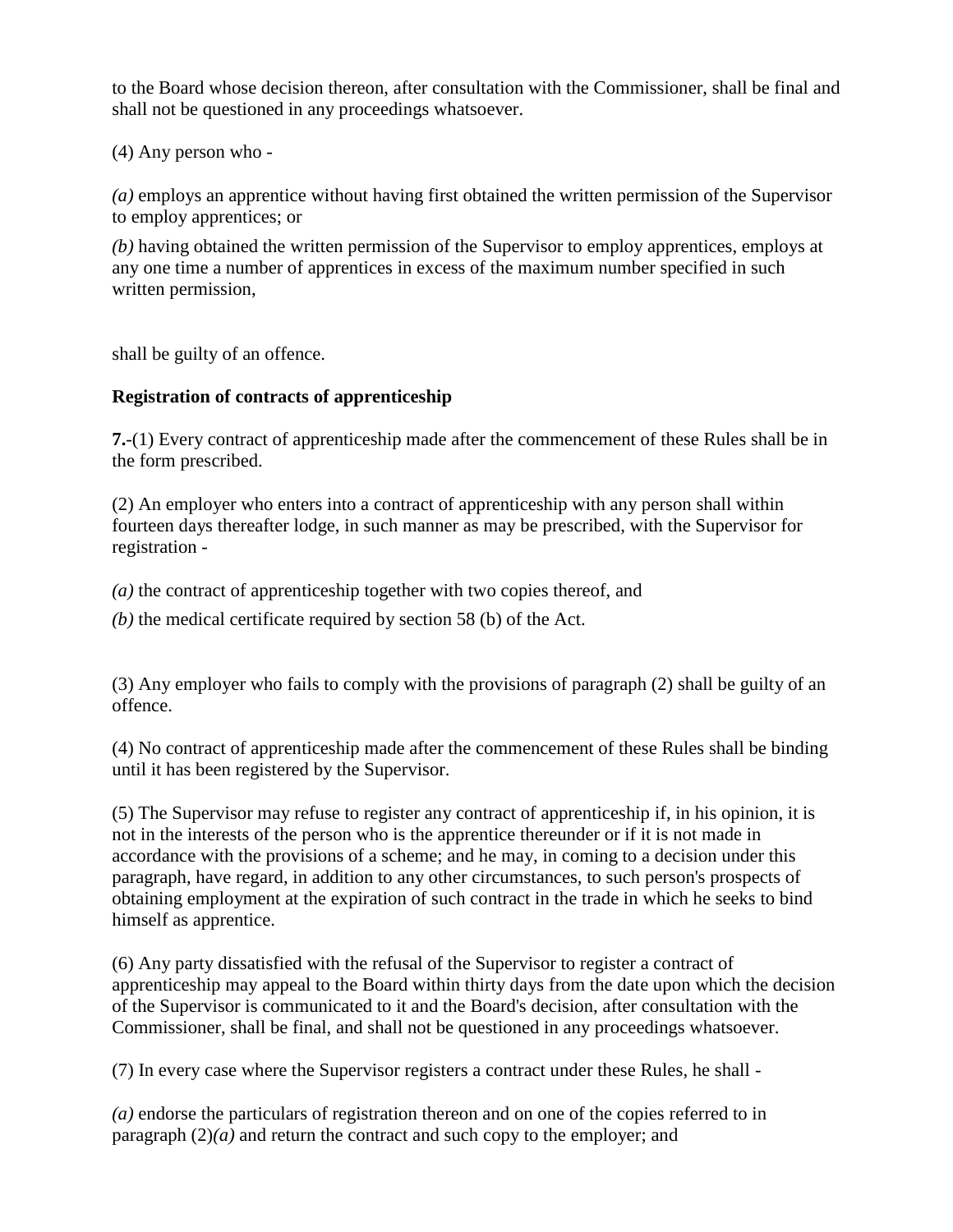*(b)* file the other copy referred to in paragraph (2) *(a).*

(8) The employer shall deliver the copy which has been endorsed under paragraph (7) *(a)* to the apprentice for him to keep.

### **Assignment of contracts of apprenticeship**

**8.**-(1) Where a contract of apprenticeship is assigned in accordance with the provisions of section 56 of the Act, the employer to whom the rights and obligations under the contract of apprenticeship are being assigned shall, within one month of the date on which the contract of apprenticeship is endorsed in accordance with section 56 of the Act, lodge, in such manner as may be prescribed, with the Supervisor for registration, such instrument as may be prescribed, and any such employer who fails so to lodge such instrument shall be guilty of an offence.

(2) *(a)* Where, under any contract of apprenticeship, an apprentice is employed by two or more persons in partnership, unless the apprentice shall otherwise elect, his contract of apprenticeship shall not be terminated by reason only of the death or retirement of any partner if the business of the partnership is continued by the surviving or continuing partner or partners whether alone or jointly with another person or persons and the rights and obligations of the employer under such contract shall be deemed to be assigned to the person or partners continuing the business.

*(b)* Such person or partnership shall, within one calendar month of the date of such death or retirement, lodge the contract, together with such instrument as may be required by the Commissioner, with the Supervisor, who shall certify thereon that the employer's rights and obligations under such contract have been assigned to such person or partnership under the provisions of this paragraph.

# **Termination of contracts**

**9.**-(1) Subject to the provisions of rule 11 of these Rules any contract of apprenticeship may be terminated-

*(a)* by mutual agreement in writing of the parties thereto; or

*(b)* by the Supervisor at the instance of any party thereto if he is satisfied that it is expedient so to do; or

*(c)* by the Supervisor at the instance of the Board.

(2) The employer shall give notice to the Supervisor of the termination of any contract under paragraph (1)*(a)*, and any employer who fails to give such notice within a period of one month after the date of such termination shall be guilty of an offence.

(3) The Supervisor shall not exercise the powers conferred upon him by paragraph (1)*(b)* unless he has given both parties to the contract an opportunity to be heard by, or to make representations to, him.

(4) The fact of termination shall be endorsed by the Supervisor upon the file copy of the contract of apprenticeship.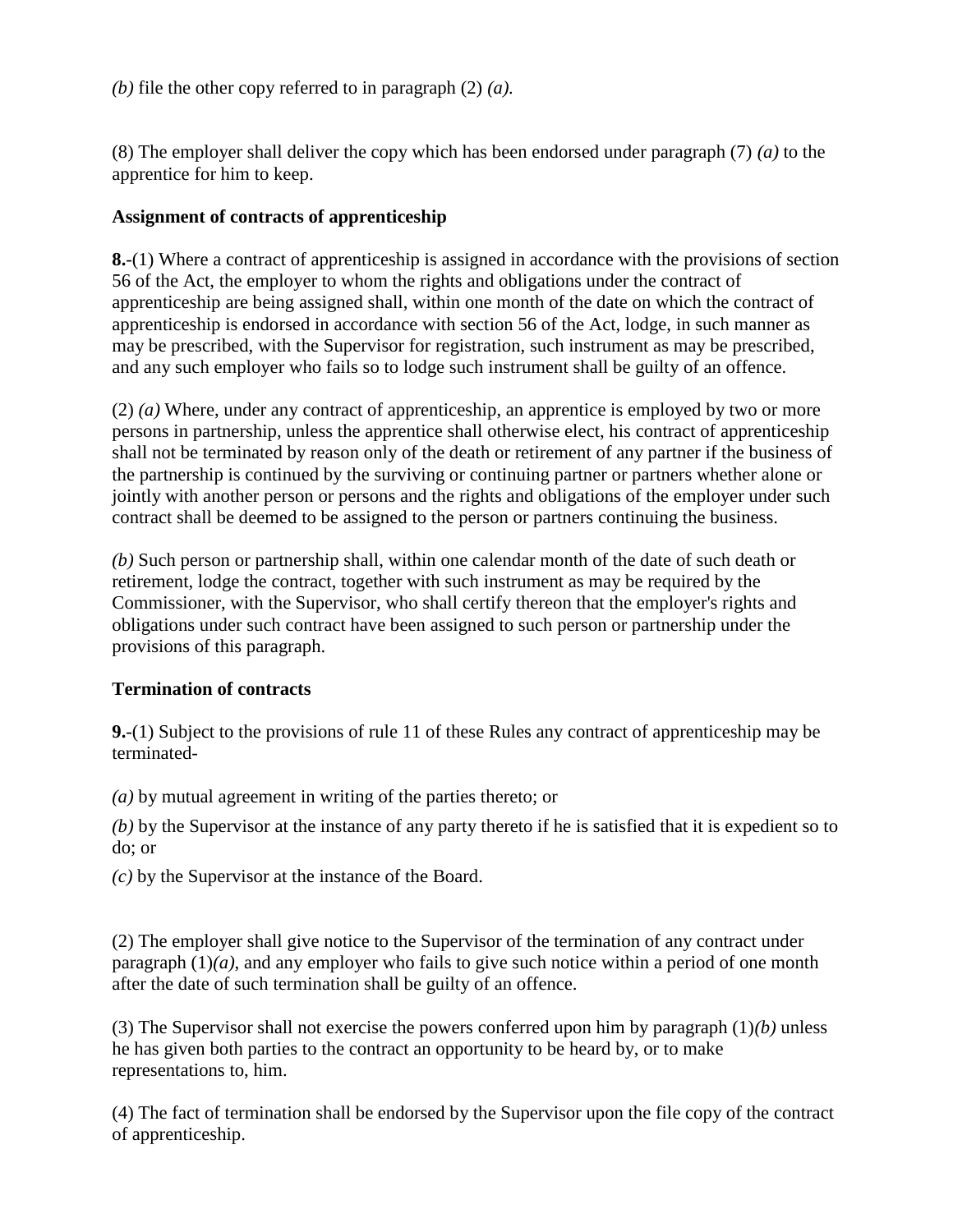(5) *(a)* Any party dissatisfied with the action of the Supervisor in terminating a contract of apprenticeship may appeal to the Board within two months from the date upon which the decision of the Supervisor is communicated to him.

*(b)* The Board shall consult the Commissioner on the matter of appeal and, in the event of its setting aside the decision of the Supervisor, it may make such direction with regard to the payment of any wages which would have been payable to the apprentice if the contract had not been terminated as it considers just, and any sum so directed to be paid may be recovered by the apprentice from the employer as a civil debt recoverable summarily.

(6) The decision of the Board under the provisions of paragraph (5) shall be endorsed by the Supervisor upon the file copy of the contract of apprenticeship.

(7) A contract terminated under the provisions of this rule shall be terminated for all purposes but without prejudice to any right of action which may have accrued before the date of such termination.

(8) The provisions of this rule shall be without prejudice to the powers of the Commissioner under section 60 of the Act.

# **Enticement of apprentices**

**10.** Any person who induces or attempts to induce an apprentice to quit the service of his employer, or who employs a person whom he knows is bound by a contract of apprenticeship to any other person, shall be guilty of an offence.

# **Probationary period**

**11.** (1) The first six months of practical service served with an employer under every contract of apprenticeship shall be a period of probation during which the contract may be terminated by either party; and any agreement to the contrary, whether expressed or implied, shall be null and void without, however, affecting the validity of any other part of the agreement of which it form a part.

(2) The employer shall give notice to the Supervisor of the termination of any contract under the provisions of paragraph (1), and any employer who fails to give such notice within a period of one month after the date of such termination shall be guilty of an offence.

# **Suspension of apprenticeship**

**12.**-(1) If an employer is satisfied that an apprentice bound to him by a contract under the provisions of these Rules has committed a serious breach of the terms of such contract or of any conditions of apprenticeship applicable to such apprentice, he may forthwith suspend the apprentice.

(2) An employer who has suspended an apprentice shall report the matter in writing to the Supervisor within three days of the suspension and the Supervisor shall forthwith investigate the matter and may confirm or set aside the suspension of the apprentice or vary the term thereof.

(3) Whether or not a complaint has been lodged by the employer, the Supervisor may order the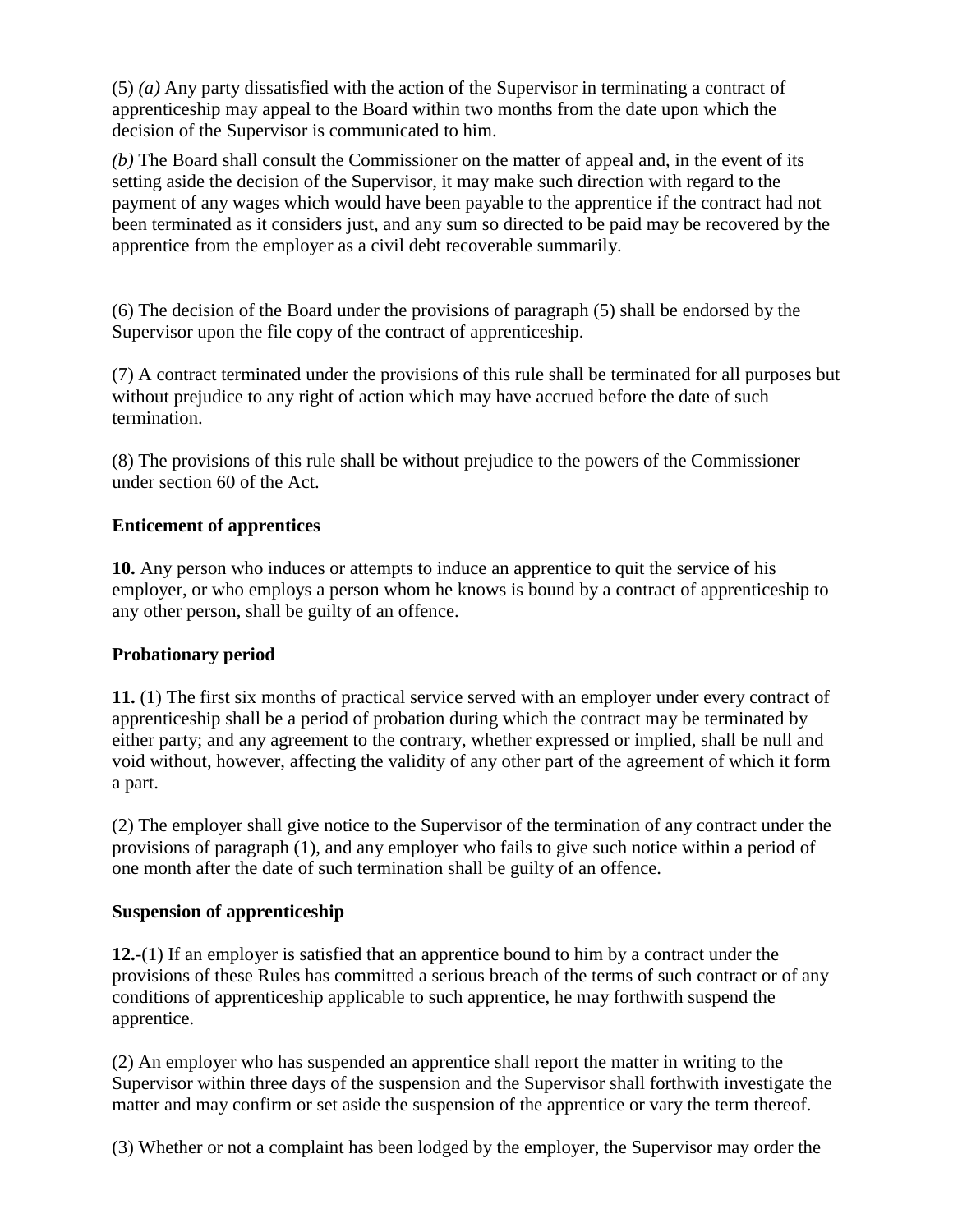suspension of an apprentice pending investigation and, if he does so, he shall report his action to the Board.

(4) Where the Supervisor sets aside the suspension of an apprentice the employer shall pay to the apprentice such wages as may have been withheld from him during the period of the suspension.

(5) Any employer who fails to report the suspension of an apprentice in accordance with the provisions of this rule shall be guilty of an offence.

### **Unsatisfactory progress of apprentice**

**13.** *(a)* Where an employer is not satisfied with the progress of an apprentice he may report the matter in writing to the Supervisor who shall then investigate the matter and may extend the term of the contract for any period not exceeding twelve months or terminate the contract in accordance with the provisions of rule 9.

*(b)* Where an apprentice is not satisfied with his progress with an employer he may report that matter in writing to the Supervisor who shall then investigate the matter and may make such recommendations to the employer as he may think fit.

### **Records to be kept by employers**

**14.**-(1) Every employer who employs an apprentice shall keep in respect of every such apprentice records of the remuneration paid to, and of the time worked by, every such apprentice, and such other particulars as may be prescribed.

(2) Such records shall be kept in such form and manner as may be prescribed.

(3) Every person who employs or has employed an apprentice shall retain any record made in accordance with this rule for a period of three years after the date of the last entry in the record.

(4) Every employer who fails to keep the required records in the proper form and manner and every employer and former employer who fails without reasonable excuse to retain any record made in accordance with this rule for the required period shall be guilty of an offence.

### **Limitations in regard to method of payment, overtime and foreign service**

**15.**-(1) Notwithstanding the provisions of any other law for the time being in force, any term of a contract of apprenticeship or any condition of apprenticeship which-

*(a)* provides that the whole or any part of the wages of an apprentice shall be based upon the quantity of work done, or

*(b)* requires an apprentice under seventeen years of age to work overtime, shall be null and void.

(2) Any term of a contract of apprenticeship or any condition of apprenticeship which provides for an apprentice to be employed outside Solomon Islands shall be null and void unless the consent in writing of the Commissioner to the inclusion of such term or condition in the contract or conditions of apprenticeship has first been obtained.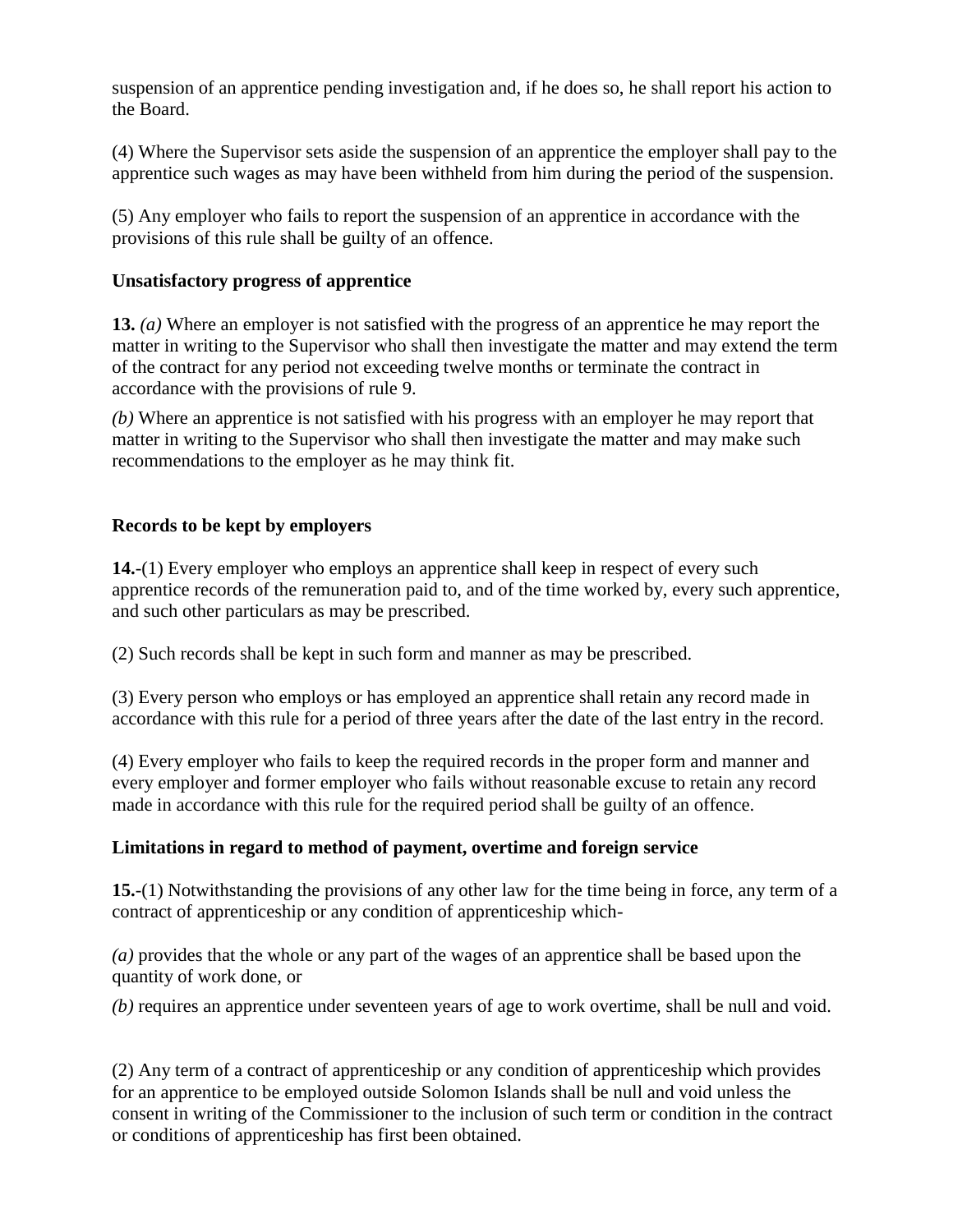# **Certificate of apprenticeship**

**16.**-(1) The employer of an apprentice shall, on the satisfactory completion of the contract of apprenticeship, and if the apprentice shall have passed to the satisfaction of the Board all proficiency tests and examinations specified under a scheme in respect of the trade in which he was bound as an apprentice, signify on the contract of apprenticeship that it has been completed, whereupon the Commissioner shall make out or cause to be made out a certificate of apprenticeship in such form and manner as may be prescribed, submit the same to the employer for signature, to the Supervisor for counter-signature and, when so counter-signed and thereafter signed by the Chairman or Deputy Chairman of the Board, give it to the apprentice. *LN 60/1974*

(2) If any employer fails to give such a certificate then, without prejudice to any penalty to which the employer may be liable in respect of such failure, it shall be lawful for the Supervisor, having first made such enquiries as may be necessary and possible, to give such a certificate himself.

(3) Any person who contravenes any of the provisions of paragraph (1) shall be guilty of an offence.

### **Miscellaneous powers of Supervisor**

**17.**-(1) The Supervisor may, if he deems it expedient, order that the term of any contract of apprenticeship be extended by not more than one day in respect of every ordinary working day upon which the apprentice bound by such contract was absent from work, and the contract period of apprenticeship shall thereupon be deemed to be extended accordingly:

Provided that the Supervisor may, if he deems it expedient and subject to the provisions of rule 15(1) *(b)*, order that every eight hours of overtime, whether consecutive or not, worked by the apprentice shall for the purposes of this paragraph be taken as an additional day of work during such apprenticeship, but this proviso shall not apply so as to permit time lost on account of suspension under the provisions of rule 12 to be made up.

(2) Where it is proved to the satisfaction of the Board that a person has undergone previous technical training relevant to the trade in which he desires to be apprenticed, the Board may authorise the Supervisor to reduce the period of apprenticeship to be served by such person to such lesser period as it shall determine.

(3) The Supervisor shall have all the powers of an inspector under these Rules.

# **Training schemes**

**18.**-(1) The Commissioner may, with the approval of the Board and subject to the provisions of the next succeeding rule make a scheme or schemes for regulating the training of apprentices in any trade:

Provided that no scheme shall revoke or vary any term of any contract of apprenticeship registered before the date of making of such scheme.

(2) A scheme may, in respect of any trade to which it relates, specify -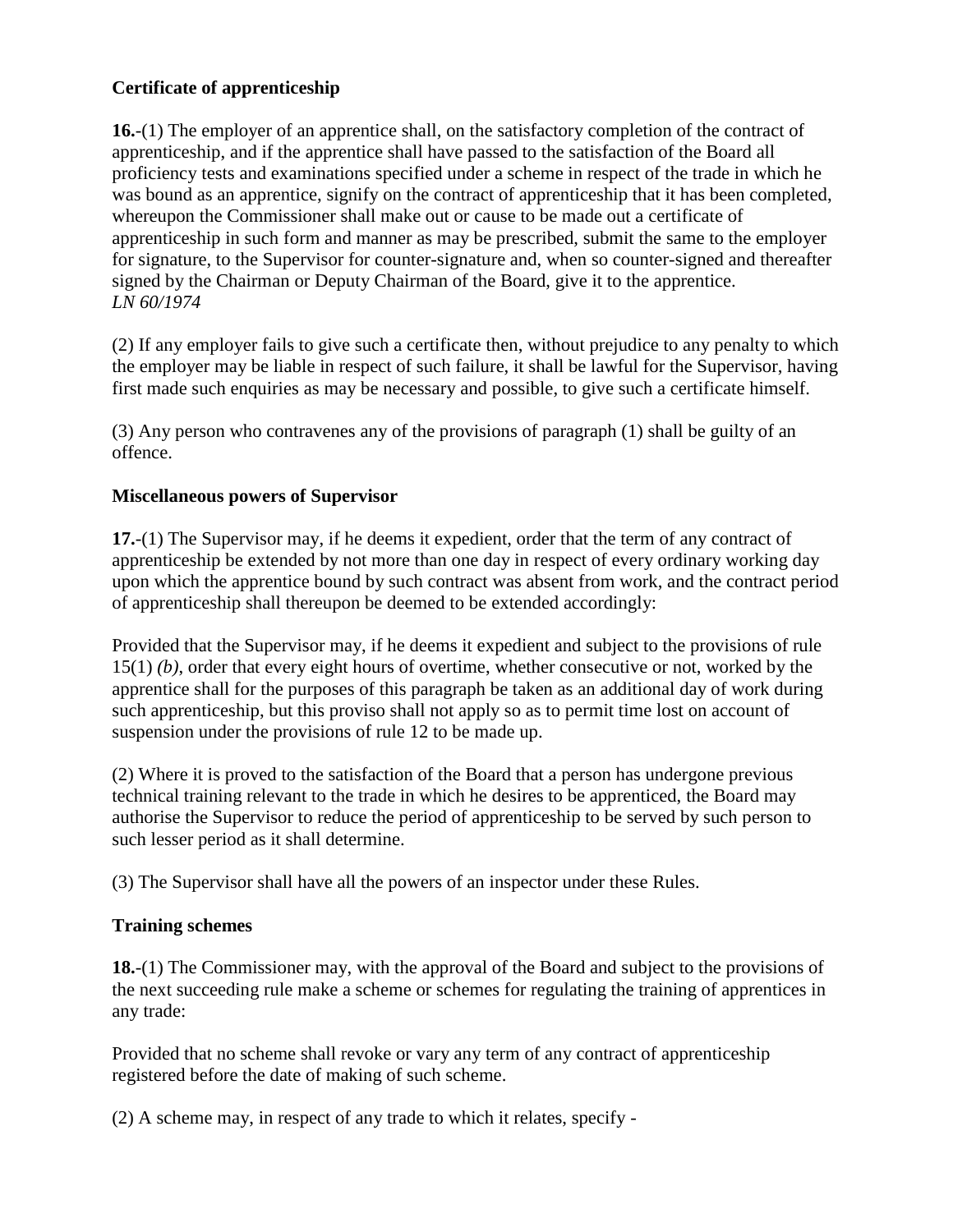*(a)* the qualifications, including age and educational standard, required for apprentices in that trade;

*(b)* without prejudice to the provisions of rule 17(2), the period of apprenticeship applicable to that trade;

*(c)* the practical training which employers shall provide for the apprentices in their employ in that trade;

*(d)* the theoretical training in that trade which shall be provided by or at the expense of employers for their apprentices or which apprentices shall undergo, and the manner in which such training shall be provided or undergone;

*(e)* the proficiency tests or examinations which apprentices in that trade shall be required to undergo from time to time;

*(f)* the maximum number of ordinary working hours which apprentices in that trade may be required or permitted to work during any week or on any day, and the days on which, the hours on any day before or after which, and the intervals during which no apprentice in that trade may be required or permitted to work;

*(g)* the maximum period of overtime which apprentices in that trade may be required or permitted to work on any day or during any specified period;

*(h)* the minimum number of paid holidays to be allowed to apprentices in that trade during any year of their apprenticeship;

*(i)* the minimum wages and other conditions which shall apply to apprentices in that trade;

*(j)* the minimum remuneration and other conditions which shall apply in respect of any period during which an apprentice in that trade is unable by reason of any condition of apprenticeship or other specified circumstances to render service to his employer during ordinary working hours;

*(k)* any other matter which in the opinion of the Commissioner with the approval of the Board, is necessary for the effective operation of the scheme.

(3) The Commissioner may, in any scheme, provide that the conditions of apprenticeship specified therein, or any of them, shall apply in respect of apprentices either generally or in any area of Solomon Islands.

(4) Different conditions of apprenticeship may be specified under this rule in respect of different classes of employers or apprentices and different specified trades and, in specifying such different conditions, the Commissioner may apply any method of differentiation he may deem advisable.

(5) A scheme may be amended by a subsequent scheme or by an order made by the Commissioner on the advice of the Board.

(6) A person may not bind himself as an apprentice in any trade in respect of which a scheme has been made unless he has the qualifications required under that scheme.

# **Making of schemes procedure**

**19.**-(1) Before making a scheme, the Commissioner shall publish twice consecutively in the Gazette, a notice of his intention to make a scheme specifying a place where copies of a draft thereof may be inspected and a time, which shall not be less than thirty days from the first date of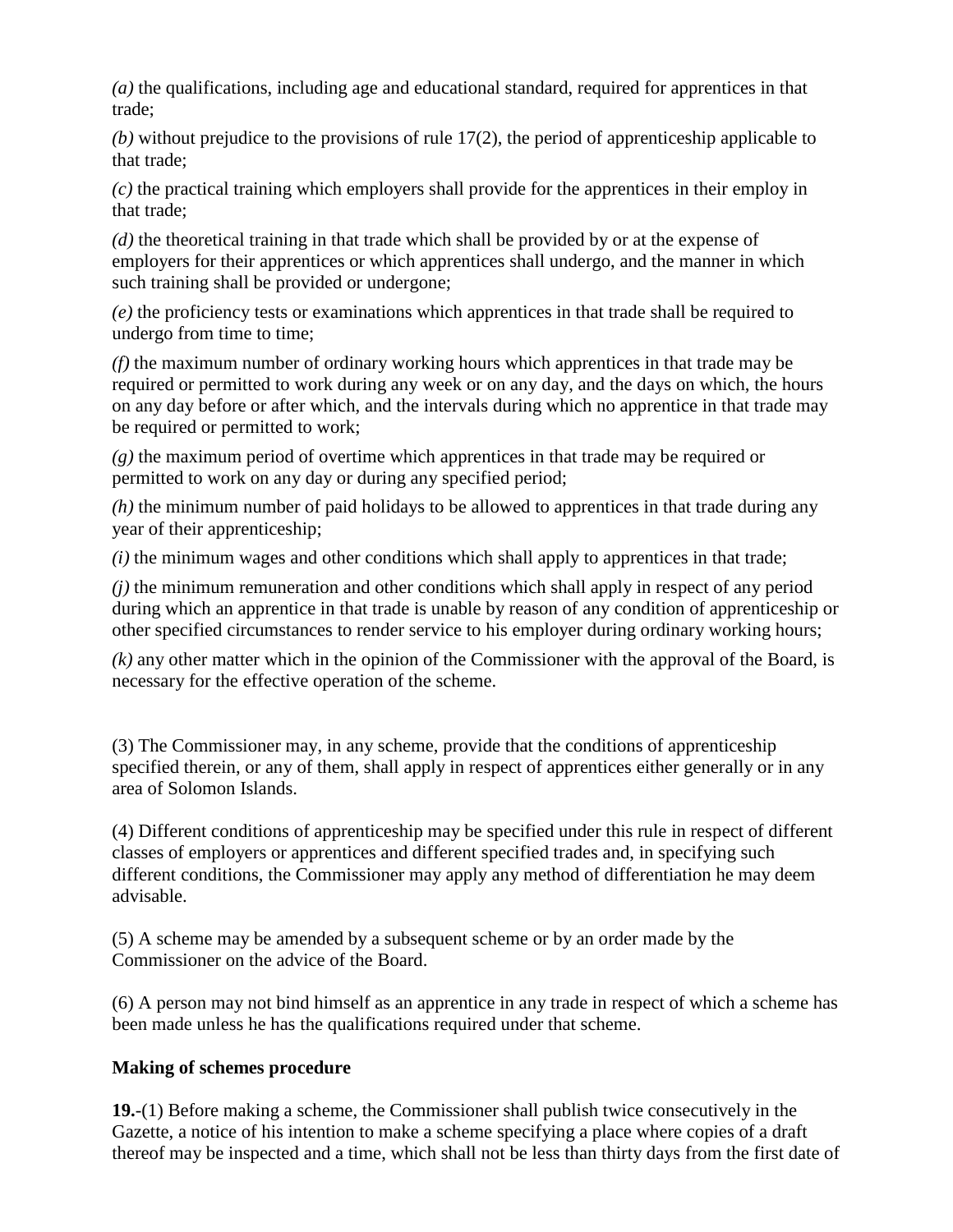such publication, within which any objection to such draft scheme shall be sent to the Commissioner.

(2) Every such objection shall be in writing and shall state-

*(a)* the specific grounds of objection, and

*(b)* the deletions (if any) from, or additions or modifications (if any) to, the scheme requested by the objector,

and the Commissioner shall consider any such objections made by or on behalf of any person appearing to him to be affected, if such objection has been sent to him within the time specified as aforesaid, and he may, but shall not be bound to, consider any other objection.

(3) At the expiration of the time specified for the making of objections as aforesaid the Commissioner may, after consideration of all objections which he is required by the provisions of paragraph (2) to consider and with the approval of the Board-

*(a)* withdraw the draft scheme; or

*(b)* make the scheme in terms of the draft thereof published as aforesaid; or

*(c)* make the scheme subject to such deletions from, or additions or modifications to, the draft of the scheme published as aforesaid as he considers necessary:

Provided that no deletion from, or addition or modification to, any scheme shall be made under this sub-paragraph if, in the opinion of the Commissioner, such deletion, addition or modification effects important alterations in the character of the draft of such scheme published as aforesaid.

(4) The Commissioner may amend a draft scheme otherwise than as permitted under the provisions of paragraph  $(3)(c)$ , but in such case all the provisions of this rule shall apply to such amended draft scheme as if it were an original draft scheme.

(5) Where the Commissioner makes a scheme, he shall publish it twice consecutively in the Gazette.

# **Appointment of inspectors**

**20.** The Minister may appoint such persons as he thinks necessary to be inspectors for all or any of the purposes of these Rules.

*Act 1 of 1981, Sched. 3*

# **Powers of inspectors**

**21.**-(1) An inspector may-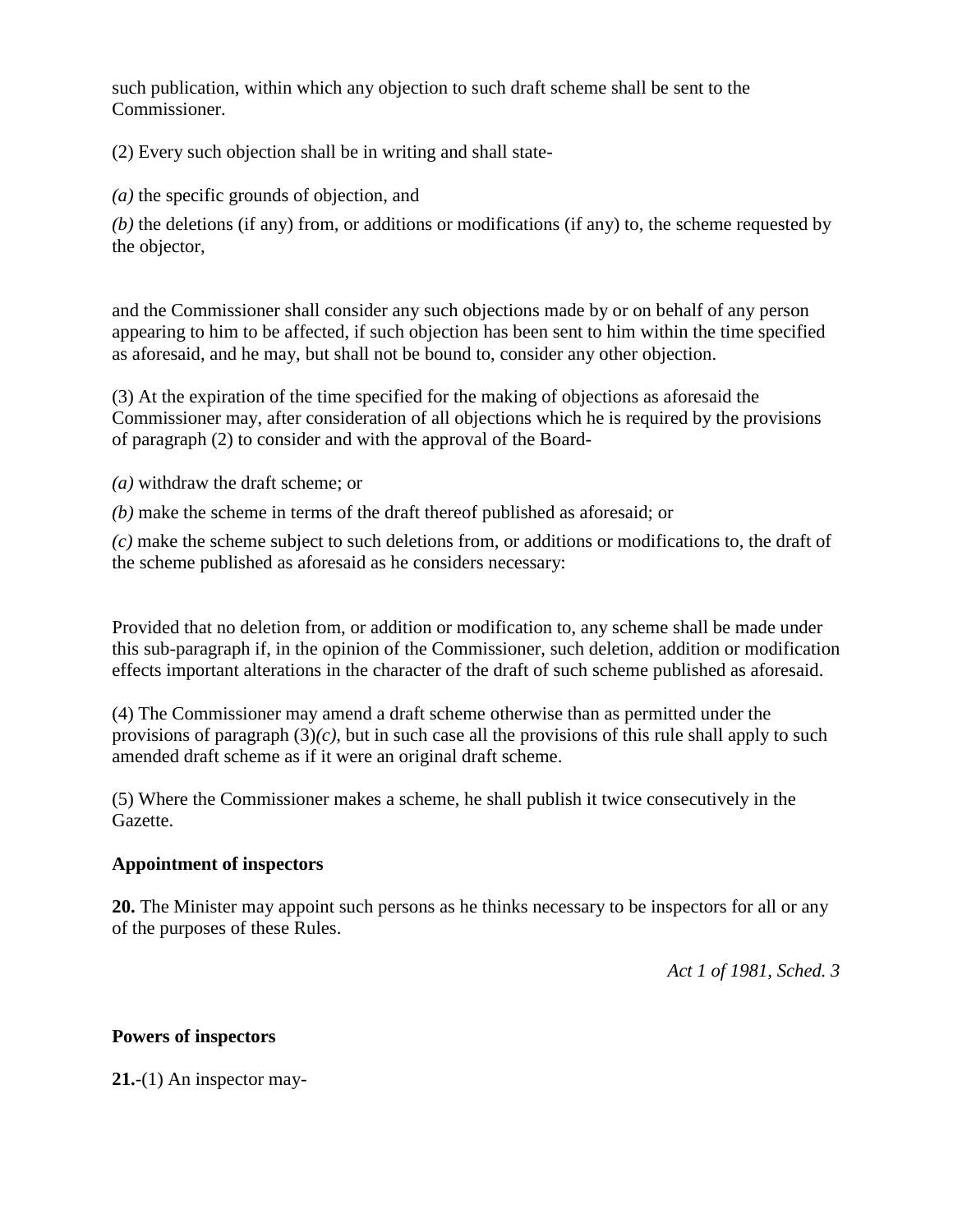*(a)* at any reasonable time enter any premises in which he has reasonable cause to believe that an apprentice is or has within the previous six months been employed and take with him any interpreter or other assistant or a police officer;

*(b)* examine, with respect to matters under these Rules, every person whom he finds on premises entered under the provisions of sub-paragraph *(a)* or whom he has reasonable cause to believe to be or to have been within the preceding six months employed on such premises, and require every such person to be so examined;

*(c)* require any apprentice to appear before him at a time and place fixed by the inspector and then and there question that apprentice;

*(d)* require the production or delivery up of any of the records required to be kept by or under the provisions of these Rules and of any document relating thereto or relating, with respect to matters under these Rules, to the business of any person whom the inspector has reasonable cause to believe is or was within the preceding six months the employer of an apprentice;

*(e)* examine and make extracts from and copies of any such documents produced or delivered up as aforesaid:

Provided that an inspector-

(i) shall not enter or inspect a private dwelling house without the consent of the occupier thereof;

(ii) on the occasion of a visit of inspection shall notify the employer or his representative of his presence, unless he has reasonable grounds for believing that such notification would be prejudicial to the performance of his duties; and

(ii) if so required by the employer shall be accompanied during any inspection or examination by the employer or his representative.

(2) Any person who -

*(a)* refuses or fails to comply to the best of his ability with any requirement made by an inspector under the provisions of this rule; or

*(b)* hinders an inspector in the exercise of his powers under the provisions of this rule, shall be guilty of an offence:

Provided that no one shall be required under the provisions of this rule to answer any question or to give any information tending to incriminate himself.

(3) Any inspector exercising, or seeking to exercise, any of the powers specified in paragraph (1) shall, on being required to do so, produce written evidence of his appointment.

### **Disclosure of information an offence**

**22.** Any member of the Board or any public officer or other person who discloses to any person, except for the purposes of the performance of his duties or the exercise of his powers under these Rules, any information in relation to the financial affairs, plant, equipment or working processes of any person, such information having been acquired in the performance of his duties or in the exercise of his powers under these Rules, shall be guilty of an offence:

Provided that nothing in this rule shall apply to the disclosure of information for the purposes of any criminal proceedings which may be taken whether by virtue of the Rules or otherwise or for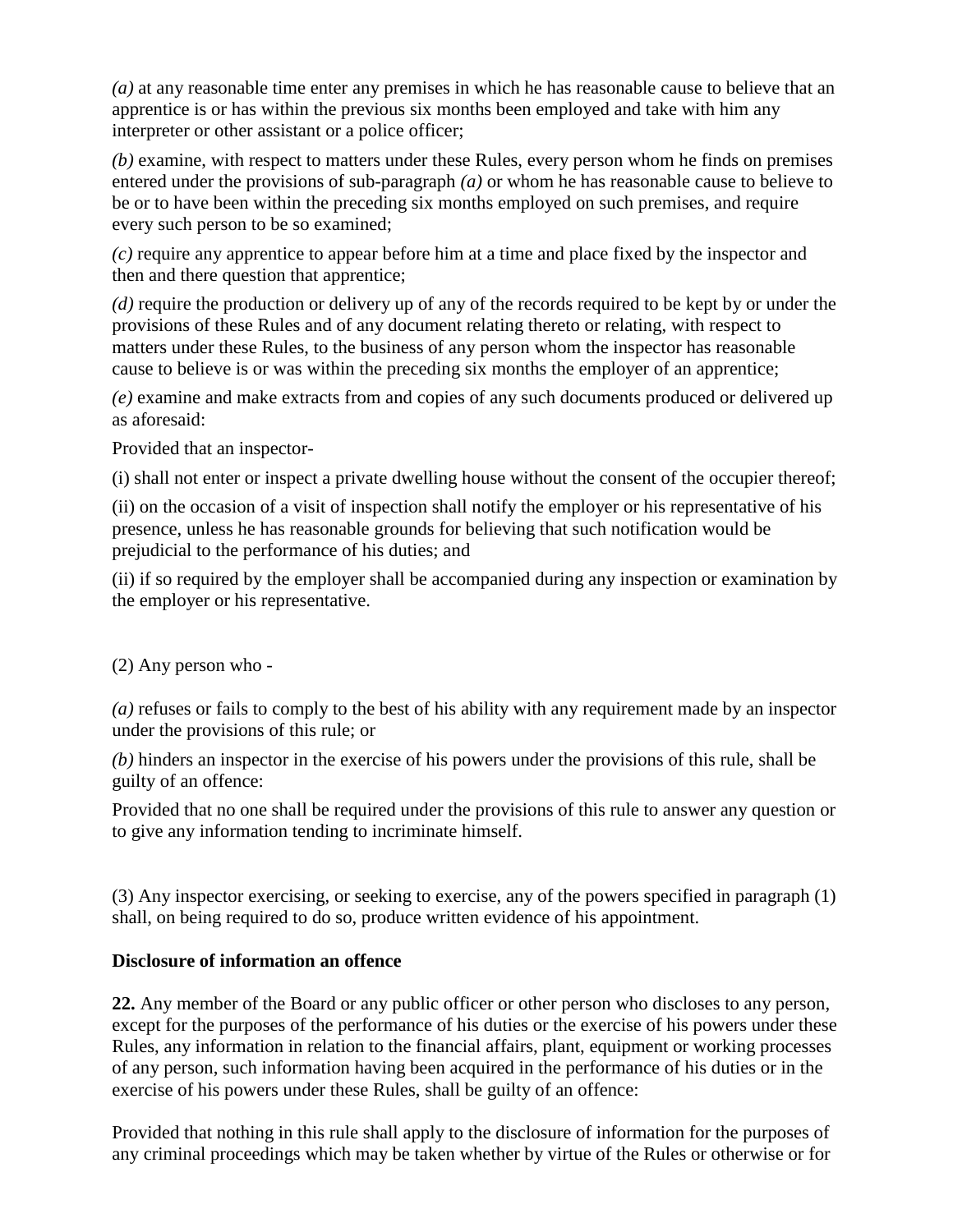the purposes of a report of any such proceedings.

### **Existing contracts of apprenticeship**

**23.** Every contract of apprenticeship valid in accordance with the law in force at the commencement of these Rules shall be deemed to comply with the provisions of rule 7.

#### **Penalties**

**24.** Any person who commits an offence under these Rules shall be liable to a fine not exceeding five hundred dollars or to imprisonment for three months, or to both such fine and imprisonment.

*Act 1 of 1981, Sched. 3*

#### **Power to prescribe forms, etc.**

**25.** The Commissioner may, with the prior approval of the Board, prescribe-

*(a)* the form of any contract of apprenticeship and the matters for which provision shall be made in such contract;

*(b)* the manner in which educational standards or date of birth may be proved;

*(c)* the nature of returns which employers may from time to time be required to furnish to the Supervisor and the period within which those returns shall be so furnished;

*(d)* the procedure for registration and assignment of contracts of apprenticeship and for the notification of the expiration or termination of such contracts;

*(e)* the form and manner in which certificates of apprenticeship are to be issued by employers;

*(f)* the arrangement and conduct of proficiency tests and examinations specified under a scheme; *LN 60/1974*

*(g)* all or any matters which by these Rules are required or permitted to be prescribed.

### **Exemptions**

**26.**-(1) The Commissioner, with the approval of the Board, may, in the case of any particular contract, exempt any person from any of the provisions of these Rules or from any condition of apprenticeship contained in any scheme.

(2) Any such exemption may at any time be withdrawn by the Commissioner with the approval of the Board.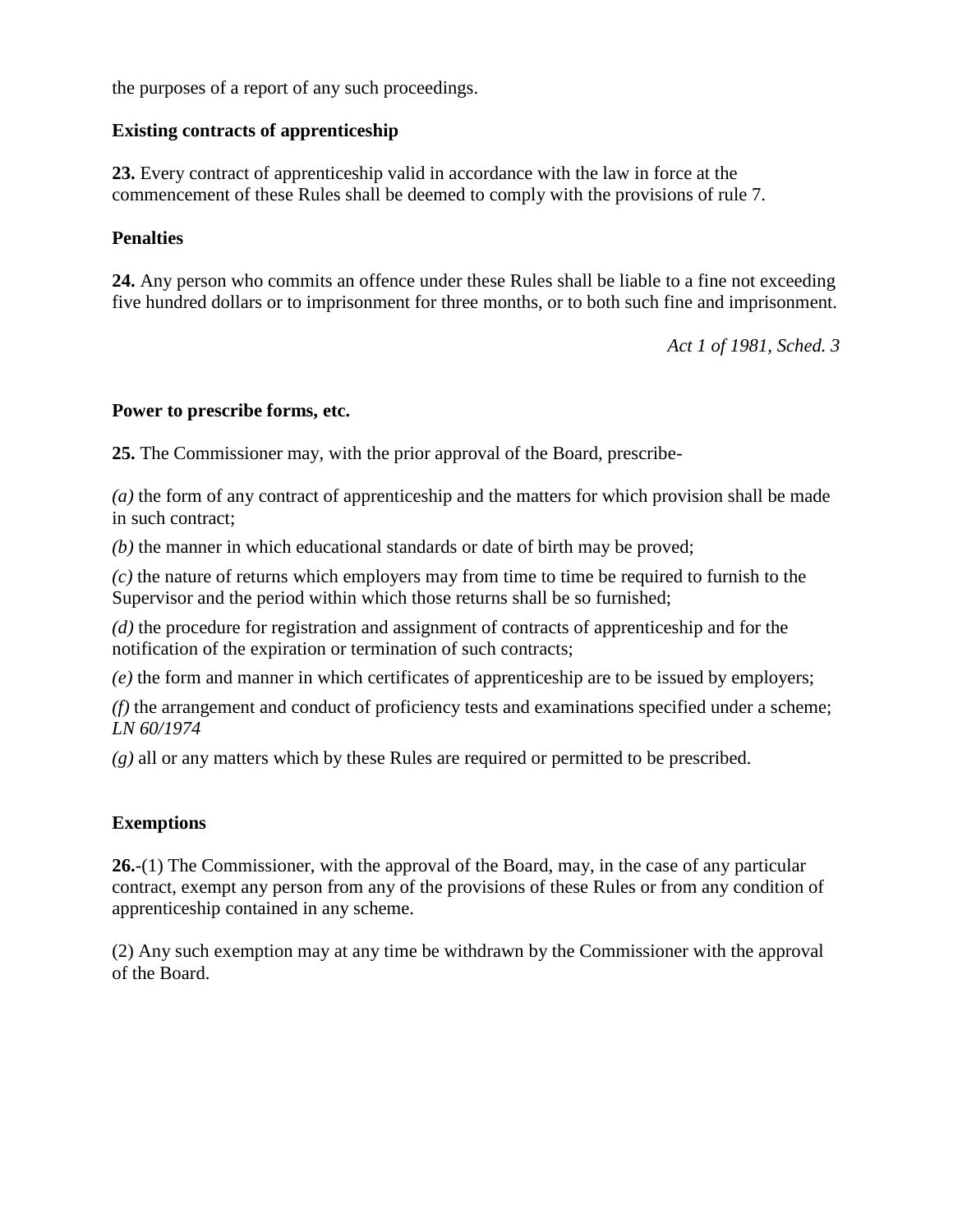# **LABOUR (HOUSING STANDARDS) RULES**

\_\_\_\_\_\_\_\_\_\_\_\_

*(Section 80)*

*LN 114/1970 Act 1 of 1981*

*[1st January 1971]*

**Title**

**1.** These Rules may be cited as the Labour (Housing Standards) Rules.

# **Uninhabitable dwellings**

**2.** When, in the opinion of the Commissioner or Health Officer, any dwelling becomes unfit or unsafe for human habitation or occupation, the Commissioner or Health Officer may direct the employer in writing that the same shall not be used for the housing of workers unless or until the repairs specified in such direction are carried out and thereupon the employer shall carry out the said repairs within a reasonable time to the satisfaction of the Commissioner or Health Officer and, if so directed, shall find an alternative dwelling for such workers.

# **Minimum standards of housing**

**3.** After the date of commencement of these Rules, no new building shall be constructed for the purpose of housing workers, and no existing building not in use for the housing of workers at such date shall thereafter be used, converted or adapted for the housing of workers, unless such building is constructed, used, converted or adapted to conform to not less than the standards prescribed under these Rules.

# **Housing for single workers**

**4.**-(1) Housing for single workers or for workers unaccompanied by their families shall be built in units so designed that not more than six workers shall live in any one room. Such units shall not be constructed back to back:

Provided that, on application being made in writing to the Commissioner, the Commissioner may vary the requirements as to housing specified in this paragraph, if, in the opinion of the Health Officer, such variation would not be to the detriment of the health of any person inhabiting any housing in respect which such variation is effected.

(2) Subject to the provisions of rule 5, units to which paragraph (1) applies shall be constructed to provide not less than 48 square feet of floor space, excluding kitchens, bathrooms and toilets, for each occupant.

# **Temporary accommodation**

**5.** In the case of single workers' living accommodation required for use at construction sites or in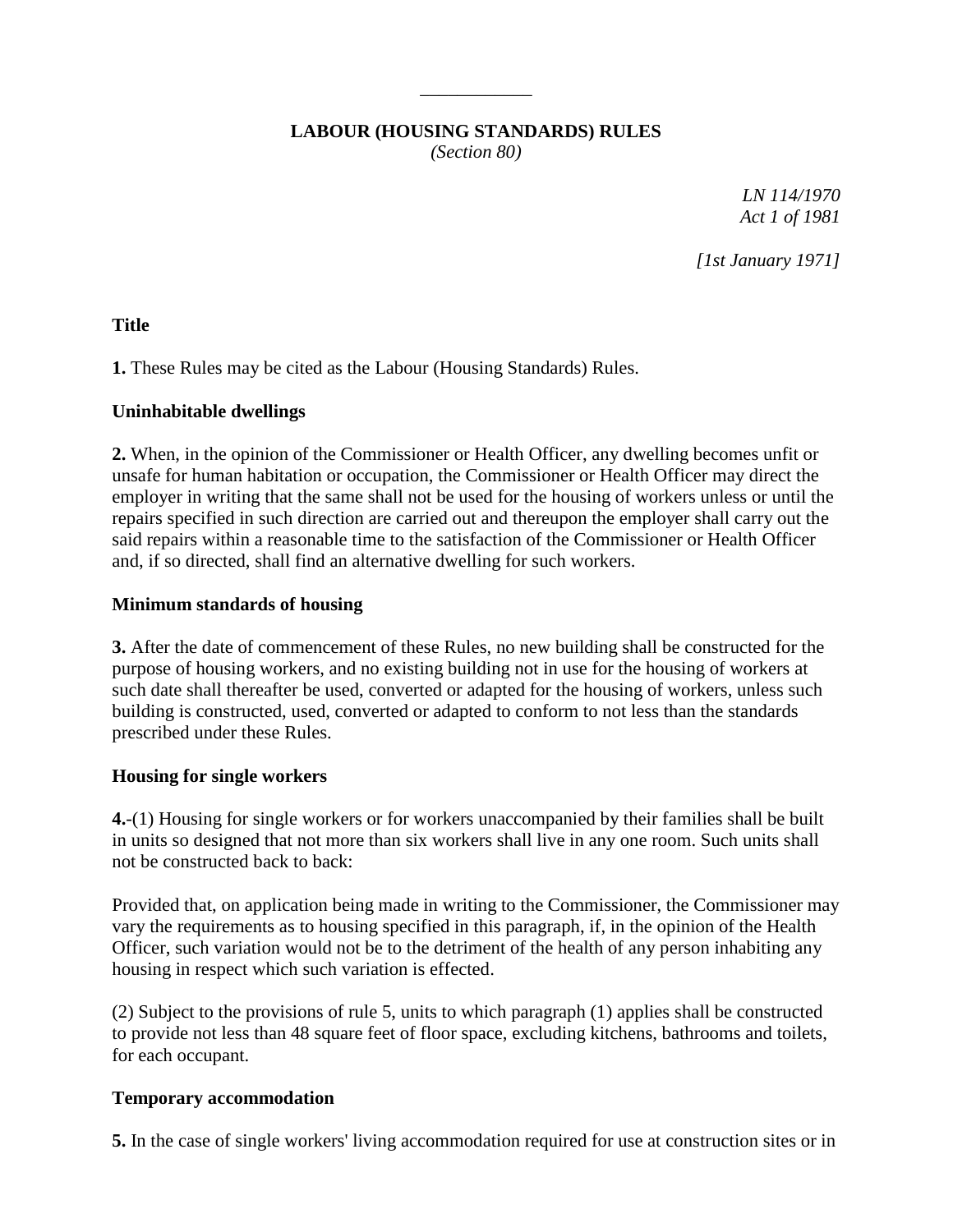connection with other temporary projects, it shall be lawful for the employer to provide housing in the form of temporary structure or tentage, so as to provide not less than 40 square feet of floor space per worker and in units so designed that not more than twelve workers shall be accommodated in any one room:

Provided that such forms of accommodation shall be subject to the approval of the Commissioner and to such conditions as he, on the advice of the Health Officer, may direct.

# **Housing for families**

**6.**-(1) Housing for workers accompanied by their families shall be built in units each of which shall house only one family. Such units shall not be constructed back to back:

Provided that, on application being made in writing to the Commissioner, the Commissioner may vary the requirements as to housing specified in this paragraph, if, in the opinion of the Health Officer, such variation would not be to the detriment of the health of any person inhabiting any housing in respect of which such variation is effected.

(2) Each unit to which paragraph (1) applies shall-

*(a)* in the case of a worker accompanied by his wife and more than two children, or by any children of five years of age or more, provide exclusive of kitchens, bathrooms and toilets at least two rooms, each comprising not less than 96 square feet of floor space;

*(b)* in the case of a worker accompanied by his wife and not more than two children under five years of age, provide, exclusive of kitchens, bathrooms and toilets, at least 144 square feet of floor space.

# **Height of walls**

**7.** In the case of any housing to which rule 4 or rule 6 applies, except where otherwise expressly provided by law-

*(a)* in the case of a building with a leaf roof and no ceiling, the outer walls shall be not less than 6 feet in height:

Provided that the mean average height of any room from the floor to the underside of the roof shall be not less than 7 feet 6 inches;

*(b)* in the case of a building with roofing of any material other than leaf, and no ceiling, the outer walls shall be not less than 7 feet 6 inches in height;

*(c)* in the case of any building with a ceiling, the outer walls shall be not less than 7 feet 6 inches in height on each storey.

# **Door and window openings**

**8**. Every external door-opening in any room used as a bed-room or living-room shall be provided with a whether-proof door properly fitted and hung and each door shall be maintained by the employer at all times in a sound and weather-proof condition, and every window opening shall be protected by a shutter, louvers, or other suitable means, and shall be maintained in a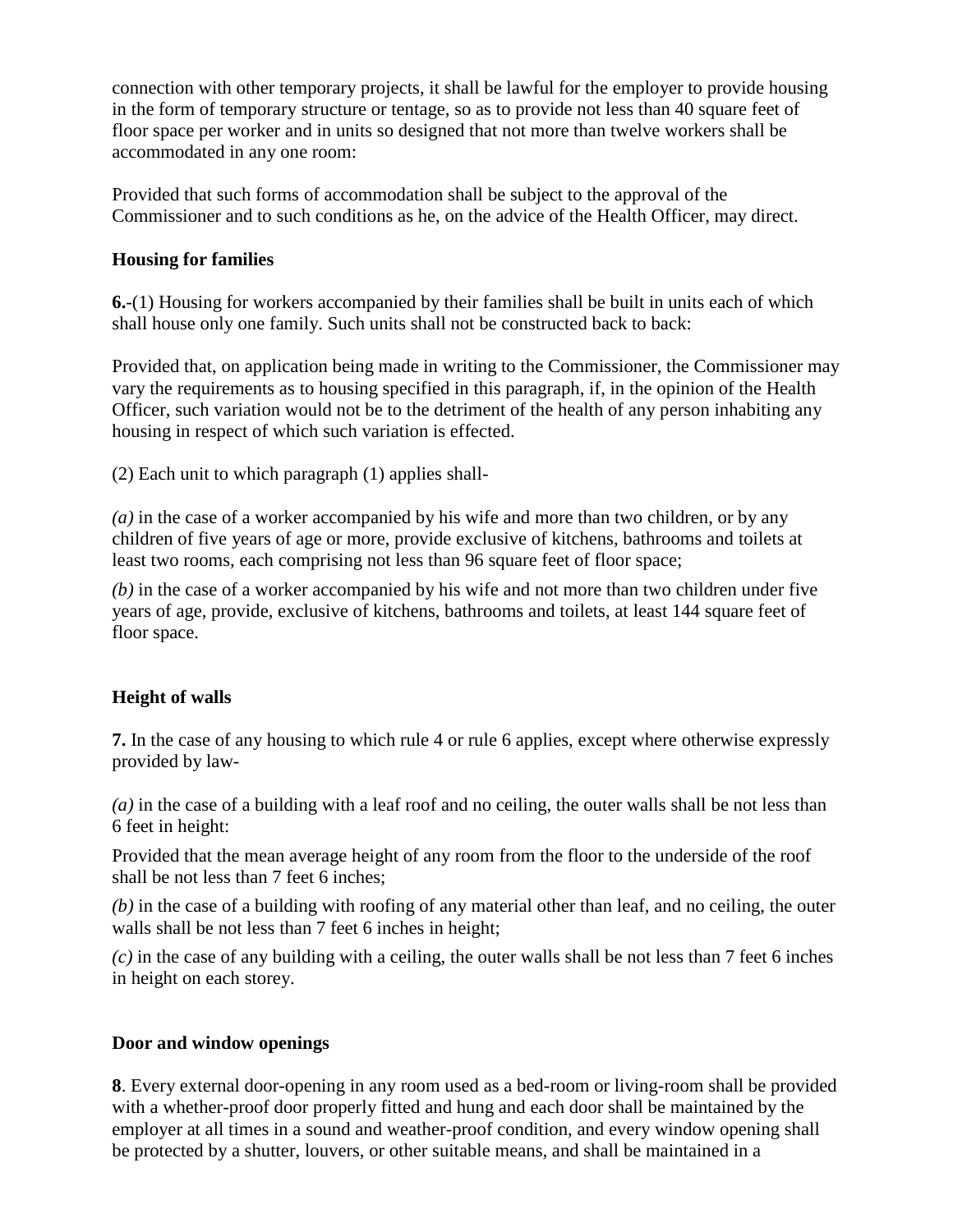maintained in a weather-proof condition to the satisfaction of the Commissioner.

# **Roofs**

**9**. Roofs shall be weatherproof and, if constructed of leaf, shall have a minimum pitch of 45 degrees.

# **Windows and ventilation**

**10**.-(1) Every room used as a bedroom or living room shall be provided with a window or windows constructed in such manner as to enable them to be opened to admit the external air and the total area of such window or windows, excluding frames, shall be not less than one-twelfth of the total floor area of each room.

(2) Every such room shall be sufficiently cross-ventilated by means of air bricks, fixed louvers, tubes, under-eaves openings, or by any similar means, the total area of which shall be not less than one-twenty-four of the total area of each room:

Provided that the Commissioner, on the advice of the Health Officer, may vary the provisions of this paragraph having regard to the structure of the room and climatic conditions.

# **Provisions of beds**

**11**.-(1) In sleeping accommodation with earthen, concrete, coral or stone flooring, a raised bed shall be provided for each occupant:

Provided that single bunks may be supplied instead of beds of fitted in not more than two tiers.

(2) No communal sleeping platforms shall be provided for single workers not accompanied by their families.

# **Kitchens**

**12**.-(1) Except where cooked rations are issued to single workers or workers unaccompanied by their families, kitchens shall be provided, in the case of single workers or workers unaccompanied by their families, kitchens shall be provided, in the case of single workers or workers unaccompanied by their families, on a scale of not less than one kitchen for each twelve workers or fraction thereof, and, in the case of workers accompanied by their families, one kitchen shall be provided of each family.

(2) Kitchens contained under the same roof as living accommodation shall have a floor area of not less than 30 square feet and shall be equipped with a stove or other suitable device for cooking food and shall be ventilated in such manner as to permit the efficient discharge of smoke and fumes.

(3) Kitchens which are not contained under the same roof as living accommodation shall have a floor area of not less than 30 square feet:

Provided that where such kitchen is used by or provided for single workers, the floor area thereof shall be not less than 48 square feet for every twelve workers or fraction thereof.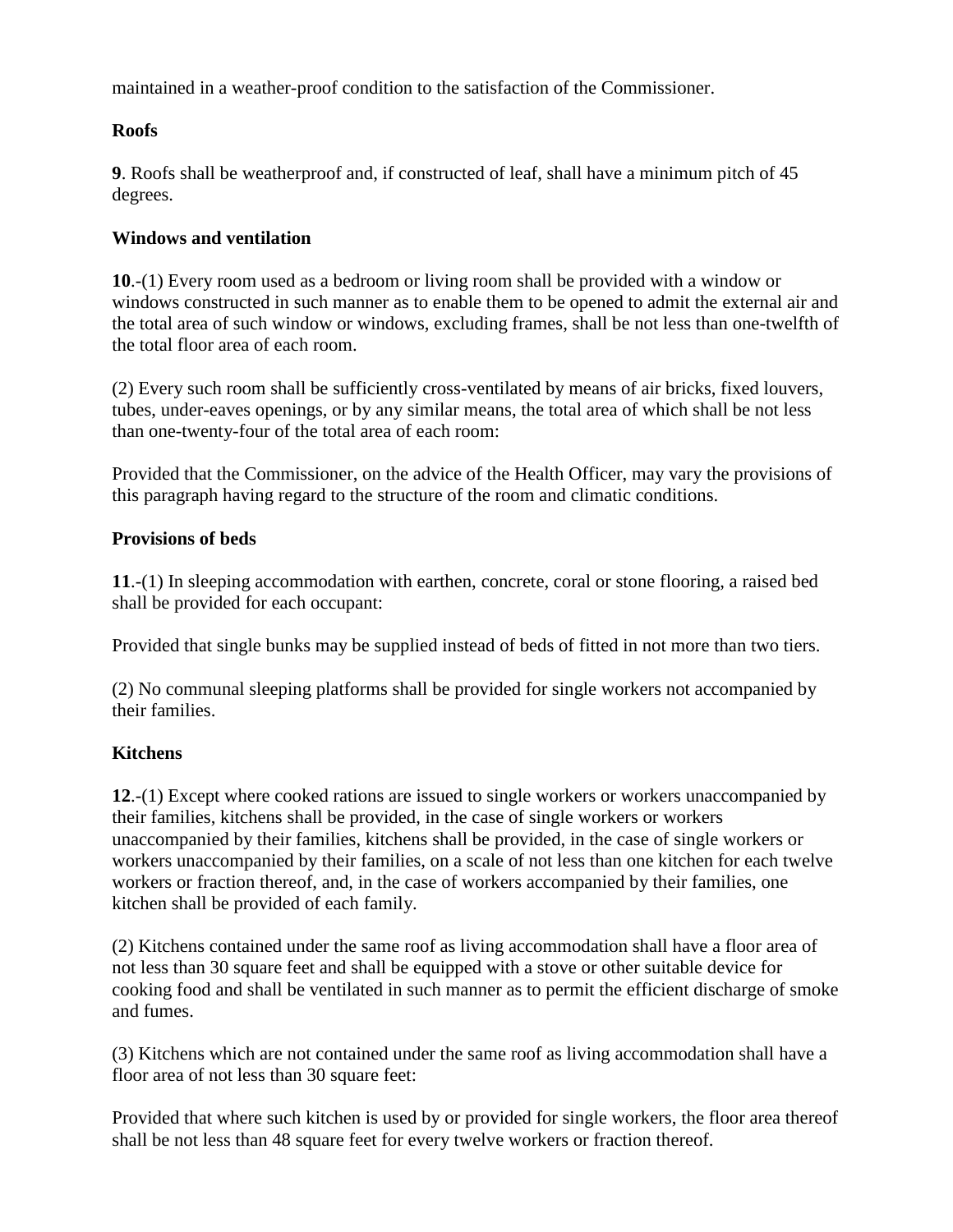(4) Notwithstanding any other provision of these Rules to the contrary, kitchens which are not contained under the same roof as living accommodation may have earthen floors.

(5) Kitchens ancillary to the type of single worker's living accommodation referred to in rule 5 shall be of such dimensions as the Commissioner, on the advice of the Health Officer, may direct.

# **Sitting and drainage**

**13**.-(1) Except with the approval of the Commissioner, space between buildings shall be not less than 25 feet:

Provided that the space between buildings construed wholly or partly of leaf shall be not less than 30 feet.

(2) A clear open space of at least 25 feet shall be maintained around each group of buildings, or, in the case of single building, around the building.

(3) Provision shall be made on all housing sites for drainage sufficient to carry away surface water and waste and prevent the formation of any area of stagnant water in the vicinity of the buildings, due regard being had to the provisions of the [Environmental Health Act.](http://www.paclii.org/sb/legis/consol_act/eha218/)

*Cap. 99*

# **Workers to obey lawful orders**

**[14](http://www.paclii.org/sb/legis/consol_act/eha218/index.html#s14)**.-(1) Every worker and nay person living with such worker shall obey any lawful order given to him by the Commissioner of Health Officer or by his employer relating to the observance by such worker of sanitary or health precautions in any dwelling, but the refusal or neglect of any worker to obey any such order shall not of itself exempt the employer from any liability imposed upon him by these Rules.

*Act 1 of 1981, Sched. 3*

(2) Any person who fails to comply with any lawful order made under this rule shall be guilty of an offence and liable to a fine of one hundred dollars or to imprisonment for fourteen days or to both such fine and such imprisonment.

### **Offences**

**15**. Any person who, except with the permission in writing of the Commissioner, requires or permits any worker to reside in any building which is not in compliance with the requirements of these Rules shall be guilty of an offence and liable to fine of five hundred dollars or to imprisonment for three months or to both such fine and such imprisonment, and in addition to a fine of fifty dollars for every day or part of a day during which the offence continues.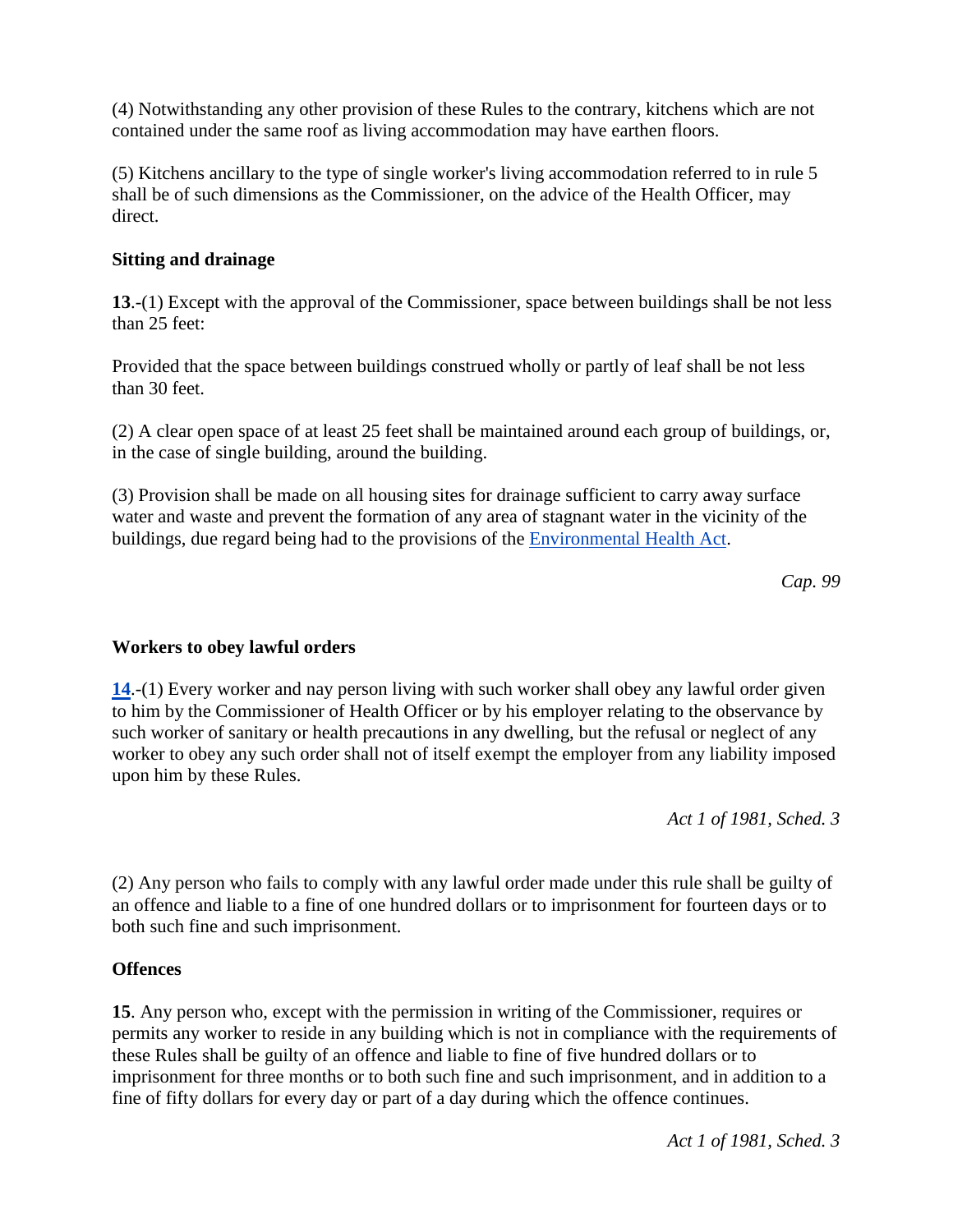# **THE HOLIDAYS, SICK LEAVE AND PASSAGES RULES**

\_\_\_\_\_\_\_\_\_\_\_\_\_\_\_\_

*(Section 80)*

*LN 19/1982*

*[26th March 1982]*

### **Title**

**1**. These Rules may be cited as the Holidays, Sick Leave and Passages Rules.

# **Application and effect**

**2**.-(1) These Rules shall not apply to immigrant workers but shall apply to all other workers employed in an undertaking.

(2) These Rules shall have the effect of including in the contract of employment of each worker to whom the rules apply the provisions of rules 4 to 7 inclusive as terms of such contract.

# **Interpretation**

**3**. In these Rules-

"home" means the village in Solomon Islands regarded in custom as the place of origin of the worker;

"working days" excludes public holidays, Sundays or other customary rest days.

# **Holidays**

**4**.-(1) Each worker is entitled to be given by his employer a holiday at the rate of not less than 1.25 working days for each complete calendar month of employment in an undertaking.

(2) A worker shall be paid in respect of such holiday at the rate normally applicable to him.

# **Holiday passages**

**5**.-(1) A worker taking a paid holiday shall be entitled once in each calendar year to be paid by his employer the cost of return journeys made between the place of employment and the worker's home by the worker, his wife and a maximum of 4 dependent children under the age of 18 years.

(2) The employer shall decide the route and method of travel.

# **Travelling time**

**6**. Where a worker taking a paid holiday travels to his home he shall be entitled to additional holiday without pay for a period equal to the number of days necessarily spent travelling to and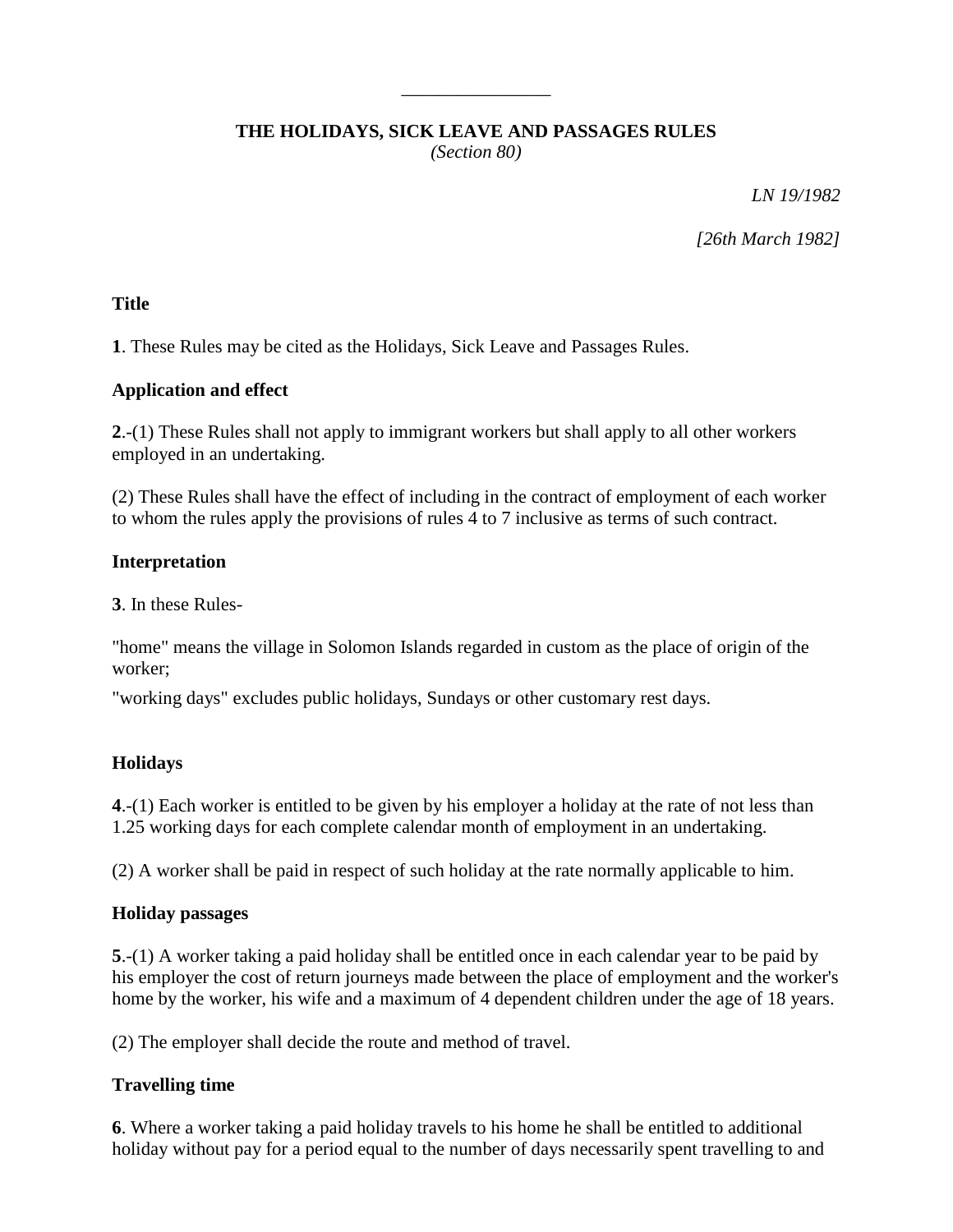from his home by the route and method of travel paid for by the employer.

# **Sick-leave**

**7.** - (1) Subject to paragraph (2) of this rule, a worker who-

*(a)* has been continuously employed in an undertaking for a minimum of 26 weeks; and

*(b)* is absent from work because of sickness, shall be entitle to be paid by his employer during such absence from work for such period or periods not being more than 22 working days in any calendar year as may be certified to be necessary by a medical practitioner.

(2) This rule shall not apply to absence from work caused by personal injury to the workman by accident arising out of and in the course of his employment or in any other circumstances in which the employer is liable to pay compensation to the workman under the Workmen's Compensation Act.

*Cap. 78*

# **Recruitment passages**

**8**. An employer shall pay for the cost of travel within Solomon Islands of a worker-

*(a)* from the place of recruitment of the worker to the place of employment at the start of the contract of employment; and

*(b)* unless the worker is taking a holiday passage in accordance with rule 5, from the place of employment to the place of recruitment on the termination of the contract of employment.

# **Additional record to be kept by employers**

**9.** Every employer shall in the records concerning his workers required to be kept under [section](http://www.paclii.org/sb/legis/consol_act/la84/index.html#s15)  [15](http://www.paclii.org/sb/legis/consol_act/la84/index.html#s15) of the [Labour Act](http://www.paclii.org/sb/legis/consol_act/la84/) record the home of each worker.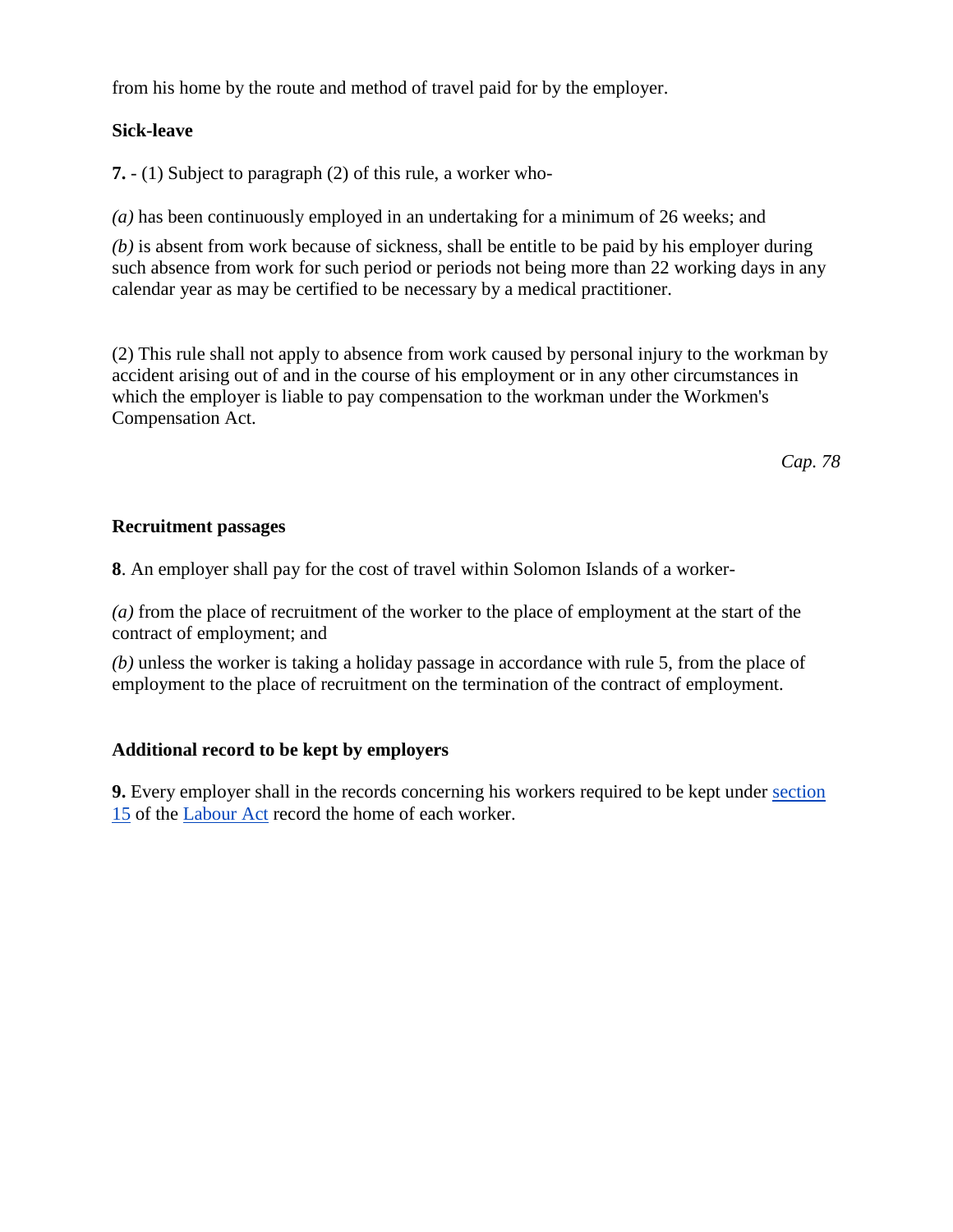# **THE WORK PERMIT RULES**

\_\_\_\_\_\_\_\_\_\_\_\_\_\_\_\_

*(Section 80)*

*LN 40/1985 82/1985 53/1990 142/1992*

*[31st May 1985]*

### **Citation**

**1.** These Rules may be cited as the Work Permit Rules.

# **Application for work permit**

**2.**-(1) An application under [section 37\(3\)](http://www.paclii.org/sb/legis/consol_act/la84/index.html#s37) of the [Labour Act](http://www.paclii.org/sb/legis/consol_act/la84/) for the grant or renewal of a work permit shall be made in Form I of Schedule 1.

> *LN 82/1985 LN 142/1992*

(2) No application for the grant or renewal of a work permit shall be considered by the Commissioner unless the applicant has paid to the Commissioner a fee of two hundred dollars.

### **Grant and renewal of work permit**

3.-(1) Where an application for the grant or renewal of a work permit has been received and considered by the Commissioner, he may, subject to paragraph (2), grant or renew a work permit which shall be in Form 2 of Schedule 1.

*LN 82/1985*

(2) No work permit shall be granted or renewed unless the applicant has paid to the Commissioner such fees as are prescribed in Schedule 2.

### **Duration of work permit**

**4**.-(1) Subject to this rule and [rule 5,](http://www.paclii.org/sb/legis/consol_act/la84/index.html#s5) any work permit granted or renewed by the Commissioner shall be valid for such period as the Commissioner shall specify in the work permit.

*LN 82/1985*

(2) The period to be specified pursuant to paragraph (1) shall be the period for which the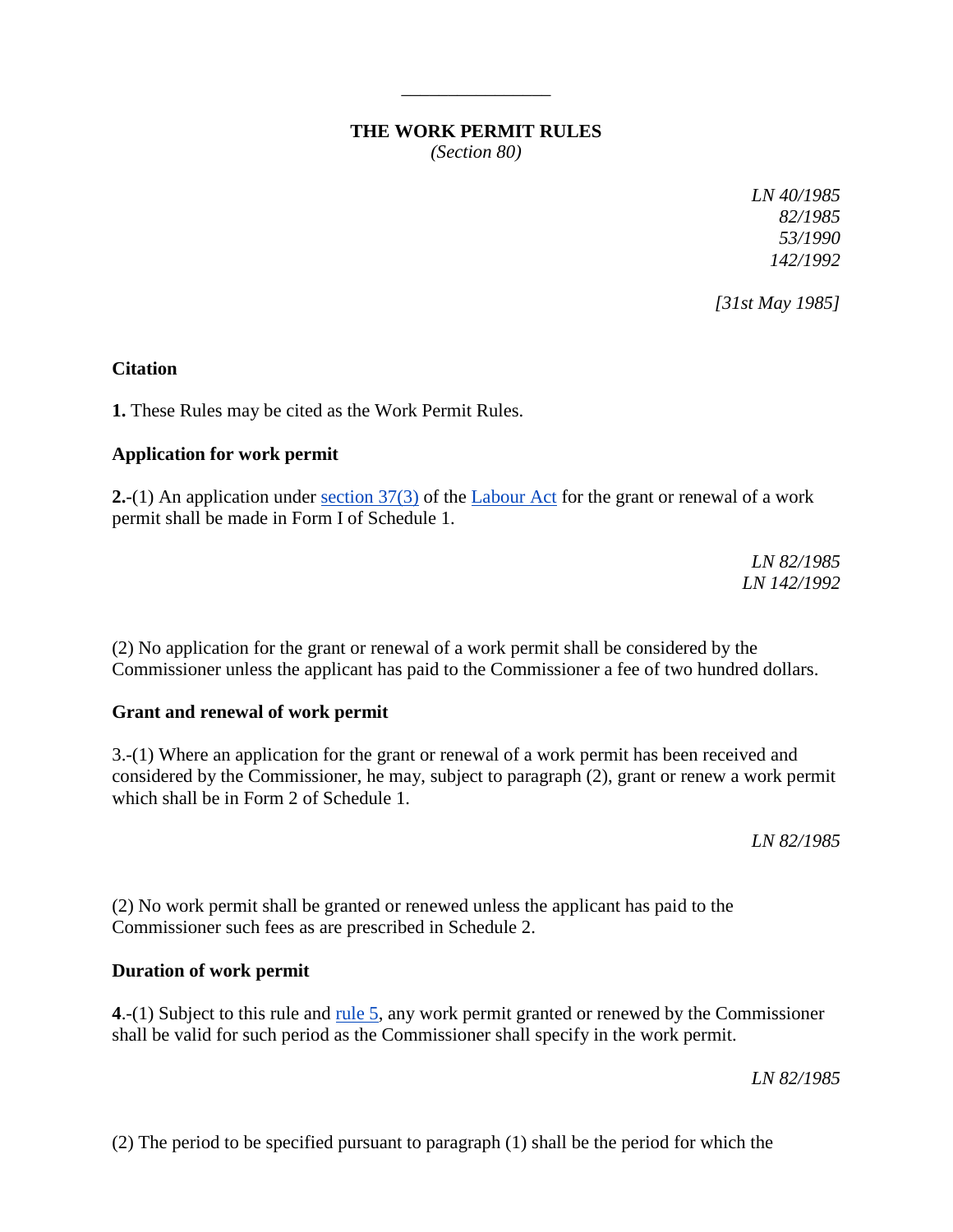appropriate fee has been paid in accordance with Schedule 2:

Provided that no period exceeding two years shall be specified in any work permit.

### **Grounds for revocation of work permit**

**5**. The Commissioner may revoke any work permit granted or renewed pursuant to [rule 3\(1\)](http://www.paclii.org/sb/legis/consol_act/la84/index.html#s3) at any time if, at that time -

*(a)* he becomes aware of and is satisfied that the applicant has filled in a false particular in his application for the work permit; or

*(b)* he is satisfied that the immigrant or non-indigenous worker to whom the work permit has been granted or whose work permit has been renewed has contravened any of the conditions of the work permit referred to in [rule 6.](http://www.paclii.org/sb/legis/consol_act/la84/index.html#s6)

# **Conditions of work permit**

**6**.-(1) No immigrant or non-indigenous worker who has been granted a work permit or whose work permit has been renewed pursuant to [rule 3\(1\)](http://www.paclii.org/sb/legis/consol_act/la84/index.html#s3) shall-

*(a)* propose, accept or comply with any alteration-

(i) in the terms of service of his employment;

(ii) in the description of the work for which he was employed by his present employer to undertake;

*(b)* undertake any work other than those described in the application for his work permit;

*(c)* undertake any work in any place other than the place where he is to undertake the work as indicated in the application for his work permit; or

*(d)* undertake any work with any employer other than the employer referred to in the application for his work permit,

without the prior approval of the Commissioner.

# **Variation of particulars and conditions of work permit**

**7**.-(1) Any immigrant or non-indigenous worker who has been granted a work permit or whose work permit has been renewed pursuant to rule  $3(1)$ , or his employer on his behalf, may apply in writing to the Commissioner for a variation of any of the particulars or conditions of the work permit.

*LN 142/1992*

(2) Where an application has been made pursuant to paragraph (1), the Commissioner may, subject to paragraph (3), vary the particulars or the conditions in respect to which the application has been made and endorse such variation on the work permit.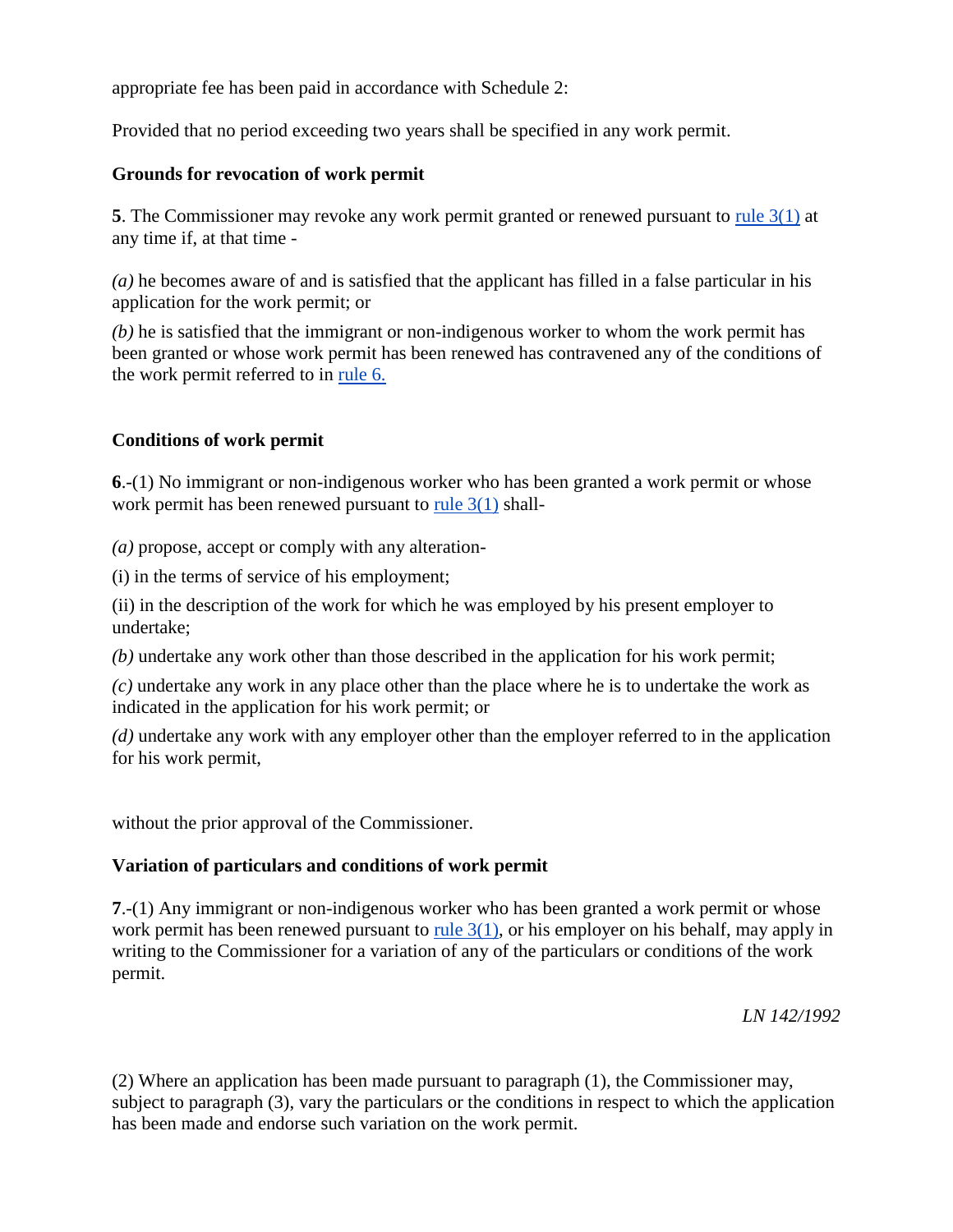(3) No variation shall be made pursuant to paragraph (2) unless the applicant has paid to the Commissioner a fee of two hundred and fifty dollars.

### **Fee on appeal to Minister**

**8**. Where an appeal is made to the Minister pursuant to [section 37\(8\)](http://www.paclii.org/sb/legis/consol_act/la84/index.html#s37) of the [Labour Act,](http://www.paclii.org/sb/legis/consol_act/la84/) the appellant shall pay to the Commissioner a fee of five hundred dollars.

*LN 142/1992*

### **Fees not refundable**

**9.**-(1) Subject to paragraph (2), no fees paid pursuant to any of the provisions of these Rules shall be refundable.

*LN 82/1985*

(2) The Commissioner may refund any fee paid pursuant to these Rules if circumstances, in his opinion, justify the refund of the fee.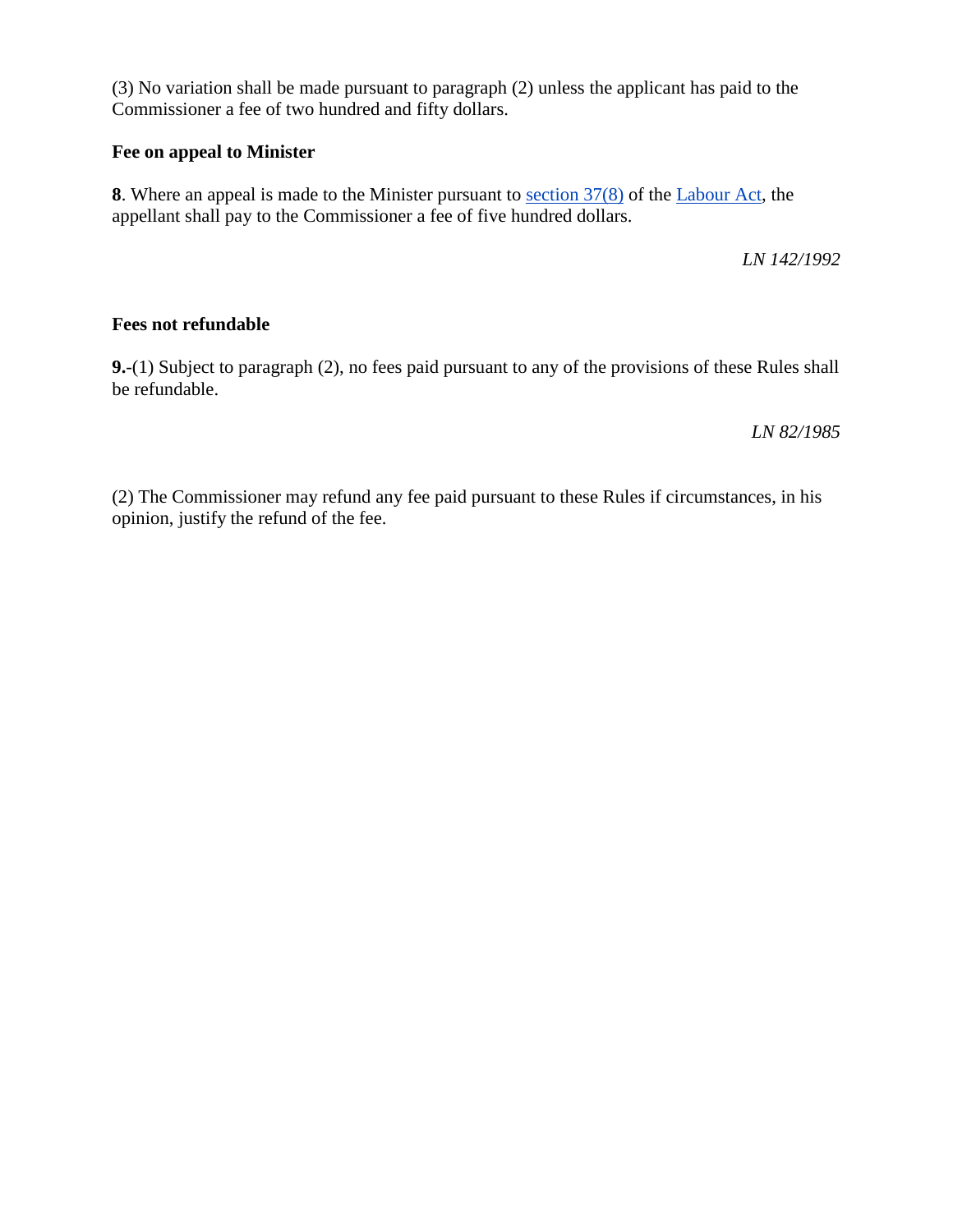# **SCHEDULE 1**

\_\_\_\_\_\_\_\_\_\_\_

### **SOLOMON ISLANDS**

# **Form 1**

### **MINISTRY OF IMMIGRATION AND LABOUR (LABOUR DIVISION)**

*[rule 2\(1\)](http://www.paclii.org/sb/legis/consol_act/la84/index.html#s2)*

# **APPLICATION FOR A WORK PERMIT**

Please fill in all parts of this form and send it with a fee of \$200.00 to the Commissioner of Labour, MIL, P.O. Box G20, HONIARA.

The form may be filled in by the immigrant/non-indigenous employee or his (proposed) employer. If an answer is none, write "NONE" in the appropriate space. Continue on separate sheet if there is insufficient space to complete any part.

[Part 2](http://www.paclii.org/sb/legis/consol_act/la84/index.html#p2) is to be filled in by the Company or Employer.

### **[PART 1:](http://www.paclii.org/sb/legis/consol_act/la84/index.html#p1) DETAILS OF EMPLOYEE**

| $\mathbf{1}$   | <b>Christian Names</b>                                                                            | <b>Surnames</b>                                                                       |             |            |  |  |
|----------------|---------------------------------------------------------------------------------------------------|---------------------------------------------------------------------------------------|-------------|------------|--|--|
| $\overline{2}$ | Date of birth                                                                                     | Place of birth                                                                        | Nationality |            |  |  |
| 3              | Degrees if any)                                                                                   | Qualification & details of Education (produce copies of any Certificates, Diplomas or |             |            |  |  |
| $\overline{4}$ | Experience relevant to the job offered                                                            |                                                                                       |             |            |  |  |
| 5              | Ability to speak English (tick whichever is appropriate)                                          |                                                                                       |             |            |  |  |
|                | (a)Excellent                                                                                      | (b) Good                                                                              | $(c)$ Fair  | $(d)$ None |  |  |
| 6              | Date of first employment in S.I.                                                                  |                                                                                       |             |            |  |  |
| 7              | Previous employment in S.I. with dates and job title and expiry date of current permit<br>if any. |                                                                                       |             |            |  |  |
| 8              | Details of any conditions attached to a current permit to enter and reside.                       |                                                                                       |             |            |  |  |
| 9              | Relationship to employer/Company Official (if any)                                                |                                                                                       |             |            |  |  |
| 10             | Duration of employment                                                                            |                                                                                       |             |            |  |  |
| 11             | Name of employer and registered office (if any)                                                   |                                                                                       |             |            |  |  |
| 12             | Place where employee is to undertake work.                                                        |                                                                                       |             |            |  |  |
| 13             | Job title                                                                                         |                                                                                       |             |            |  |  |
| 14             | Full description of work employee is to undertake.                                                |                                                                                       |             |            |  |  |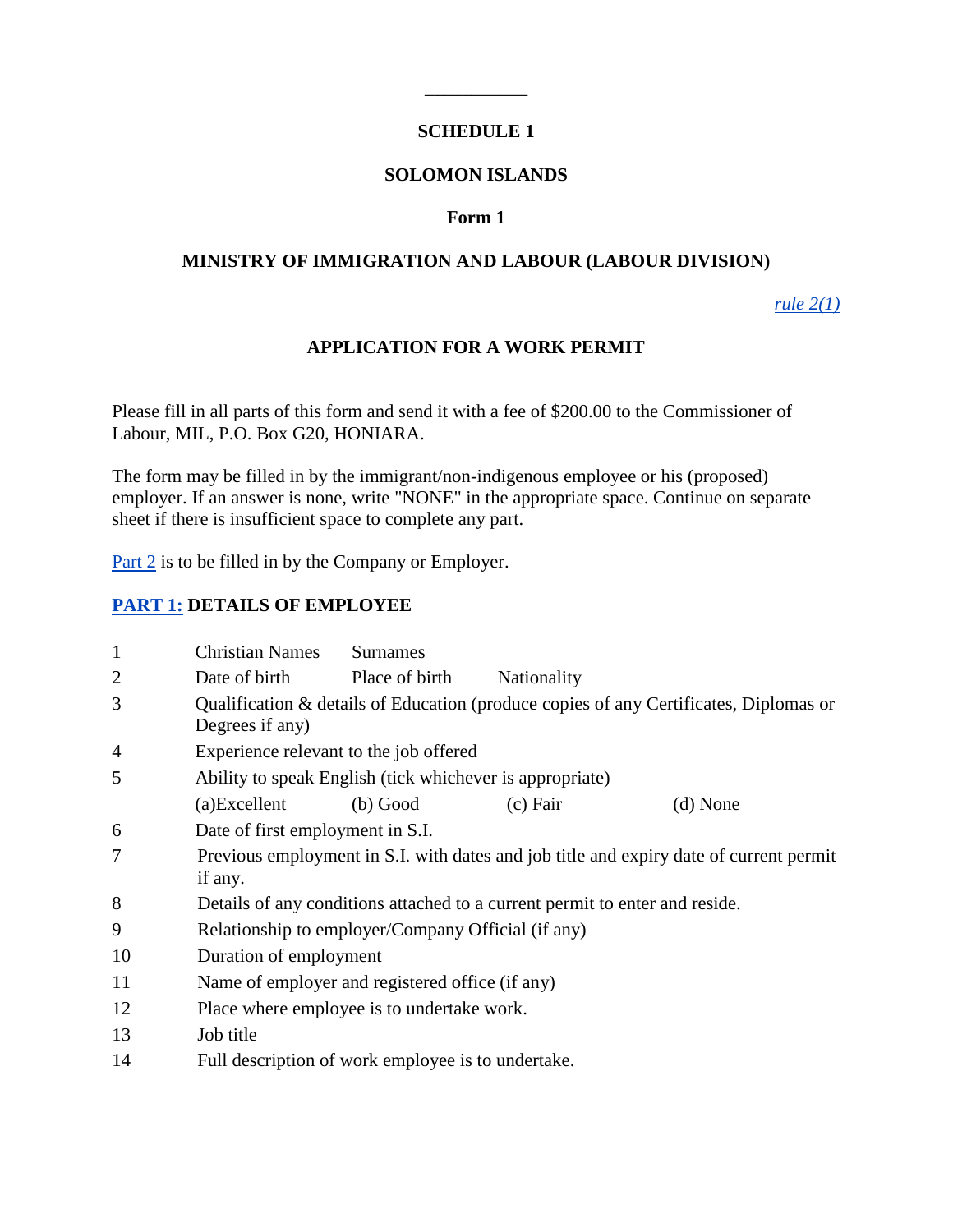# **[PART 2:](http://www.paclii.org/sb/legis/consol_act/la84/index.html#p2) COMPANY/EMPLOYER AND JOB INFORMATION**

| 5                                                                                                                                                                                    | If employer is a foreign investor, date of foreign investment approval $\&$ activities<br>approved      |                                                                                                                       |                                                                                            |                                 |  |  |
|--------------------------------------------------------------------------------------------------------------------------------------------------------------------------------------|---------------------------------------------------------------------------------------------------------|-----------------------------------------------------------------------------------------------------------------------|--------------------------------------------------------------------------------------------|---------------------------------|--|--|
| 6                                                                                                                                                                                    | Describe the Localisation programme for this work and name of counterpart.                              |                                                                                                                       |                                                                                            |                                 |  |  |
| 7                                                                                                                                                                                    | Complete the<br>following table:                                                                        | On date of<br>application                                                                                             | Same date 2 years<br>previously                                                            | Same date 4 years<br>previously |  |  |
|                                                                                                                                                                                      | No. of Solomon<br><b>Island Citizens</b><br>employed.                                                   |                                                                                                                       |                                                                                            |                                 |  |  |
|                                                                                                                                                                                      | No. of non-<br>Solomon Island<br>Citizens<br>employed.                                                  |                                                                                                                       |                                                                                            |                                 |  |  |
| Localisation programme for the firm. A clear indication is required of the firm's<br>8<br>arrangements to comply with Government's employment programmes and localisation<br>policy. |                                                                                                         |                                                                                                                       |                                                                                            |                                 |  |  |
|                                                                                                                                                                                      |                                                                                                         |                                                                                                                       |                                                                                            |                                 |  |  |
| 9                                                                                                                                                                                    | Full details of job advertisement and salary offered in Solomon Islands (produce<br>documentary proofs) |                                                                                                                       |                                                                                            |                                 |  |  |
| 10                                                                                                                                                                                   | Full details of job advertisement and salary offered Overseas (produce documentary<br>proofs)           |                                                                                                                       |                                                                                            |                                 |  |  |
| 11                                                                                                                                                                                   |                                                                                                         | State the name & qualifications of Solomon Islanders who have applied for the job and<br>grounds for their rejection. |                                                                                            |                                 |  |  |
| 12                                                                                                                                                                                   | State the grounds for the preference of the expatriate worker.                                          |                                                                                                                       |                                                                                            |                                 |  |  |
|                                                                                                                                                                                      |                                                                                                         |                                                                                                                       | I declare that the information given above is true to the best of my knowledge and belief. |                                 |  |  |
|                                                                                                                                                                                      |                                                                                                         |                                                                                                                       |                                                                                            |                                 |  |  |
|                                                                                                                                                                                      | employee/employer                                                                                       |                                                                                                                       |                                                                                            |                                 |  |  |
|                                                                                                                                                                                      |                                                                                                         |                                                                                                                       | NOTE: An application for entry and residence permits has to be made to the                 |                                 |  |  |
|                                                                                                                                                                                      | Principal Immigration Officer.                                                                          |                                                                                                                       |                                                                                            |                                 |  |  |
|                                                                                                                                                                                      | FOR OFFICIAL USE                                                                                        |                                                                                                                       |                                                                                            |                                 |  |  |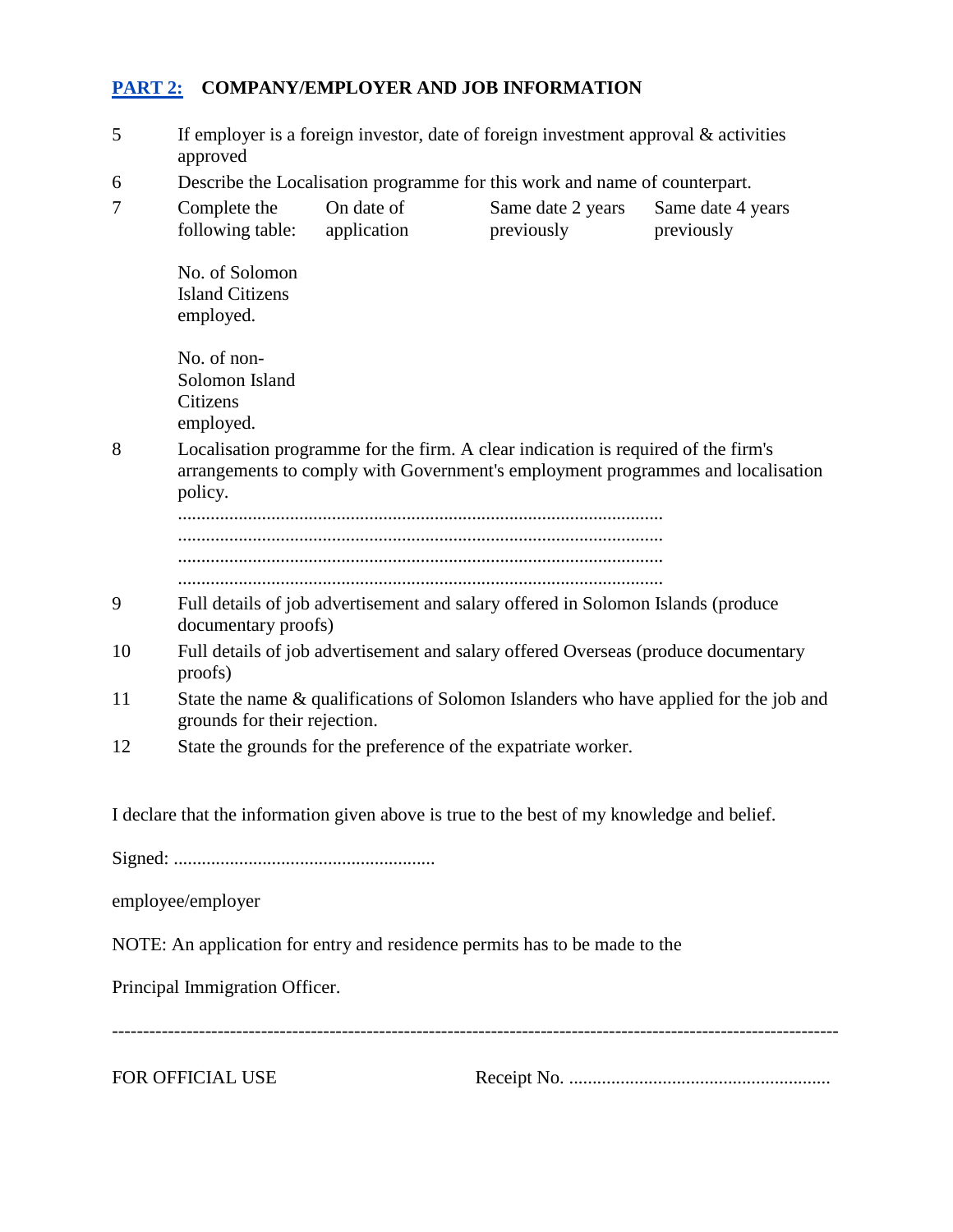#### **SOLOMON ISLANDS**

### Form 2

rule  $3(1)$ 

### **MINISTRY OF IMMIGRATION AND LABOUR (LABOUR DIVISION)**

### **WORK PERMIT**

| NO. HON<br>NO. IMM            |
|-------------------------------|
|                               |
| Age:                          |
|                               |
|                               |
|                               |
|                               |
|                               |
|                               |
|                               |
|                               |
|                               |
|                               |
|                               |
|                               |
|                               |
|                               |
|                               |
| <b>Commissioner of Labour</b> |

NOTE: Under section 37(6) of the Labour Act (Cap. 73), any immigrant/non-indigenous worker who works in Solomon Islands either without a work permit or in breach of the Conditions of any subsisting work permit is guilty of an offence and liable to a fine of \$500.00.

The Conditions of this work permit are laid down in rule 7 of the Work Permit Rules.

Under rule 6 of these Rules the Commissioner may revoke a work permit at any time if he is satisfied that the holder has breached a Condition of the work permit or has made a false entry in his application for a work permit.

Rules for the renewal of work permits and variation of the particulars and Conditions of work permits are laid down in the Work Permit Rules